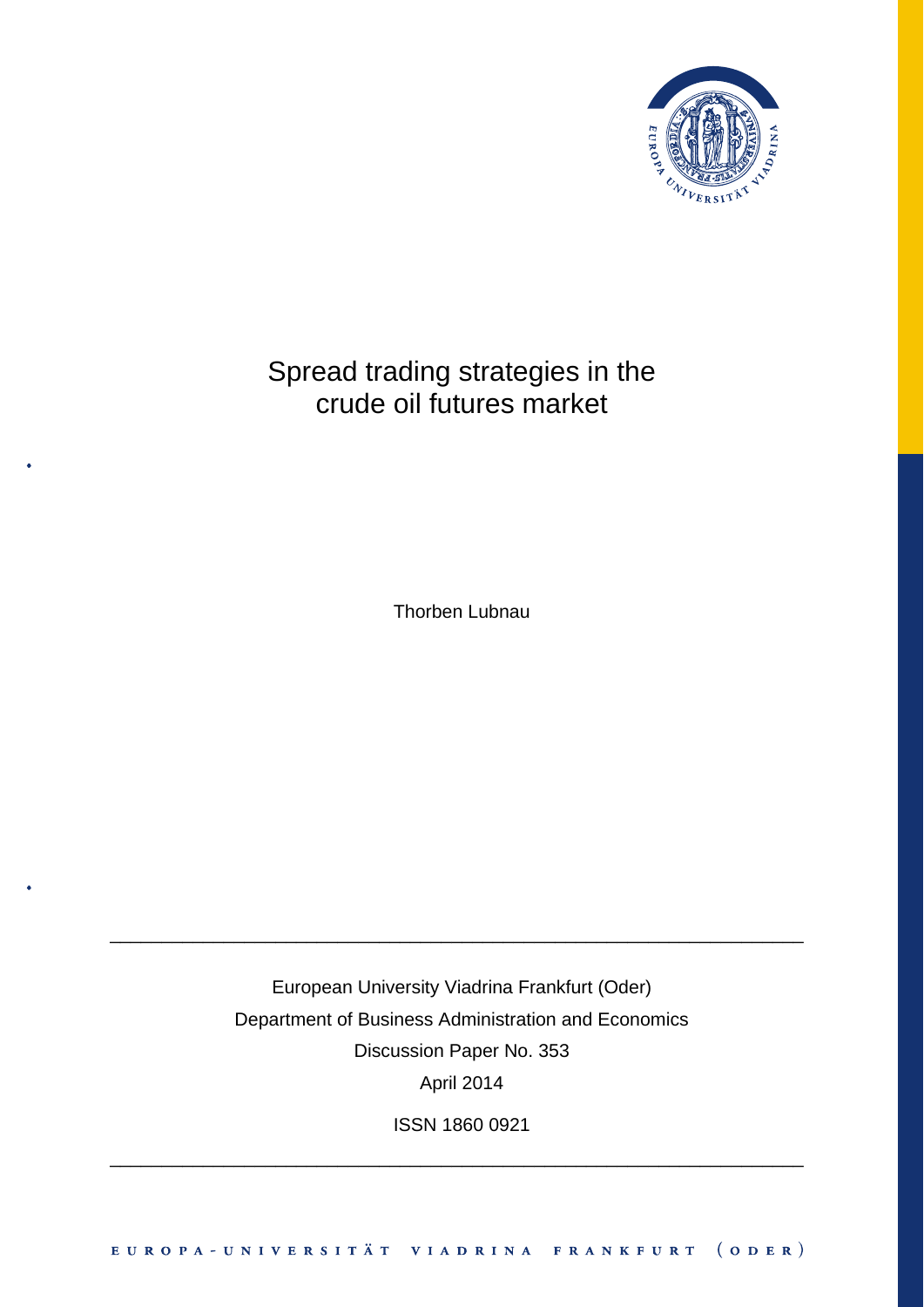## Title of Paper:

## Spread trading strategies in the crude oil futures market

#### • Thorben Manfred Lubnau

Chair of Business Administration, in particular Finance and Capital Market Theory European University Viadrina, Frankfurt (Oder), Germany

E-mail: lubnau@europa-uni.de Postal adress: European University Viadrina Chair of Business Administration, in particular Finance and Capital Market Theory P.O.Box 1786 D-15207 Frankfurt (Oder) Germany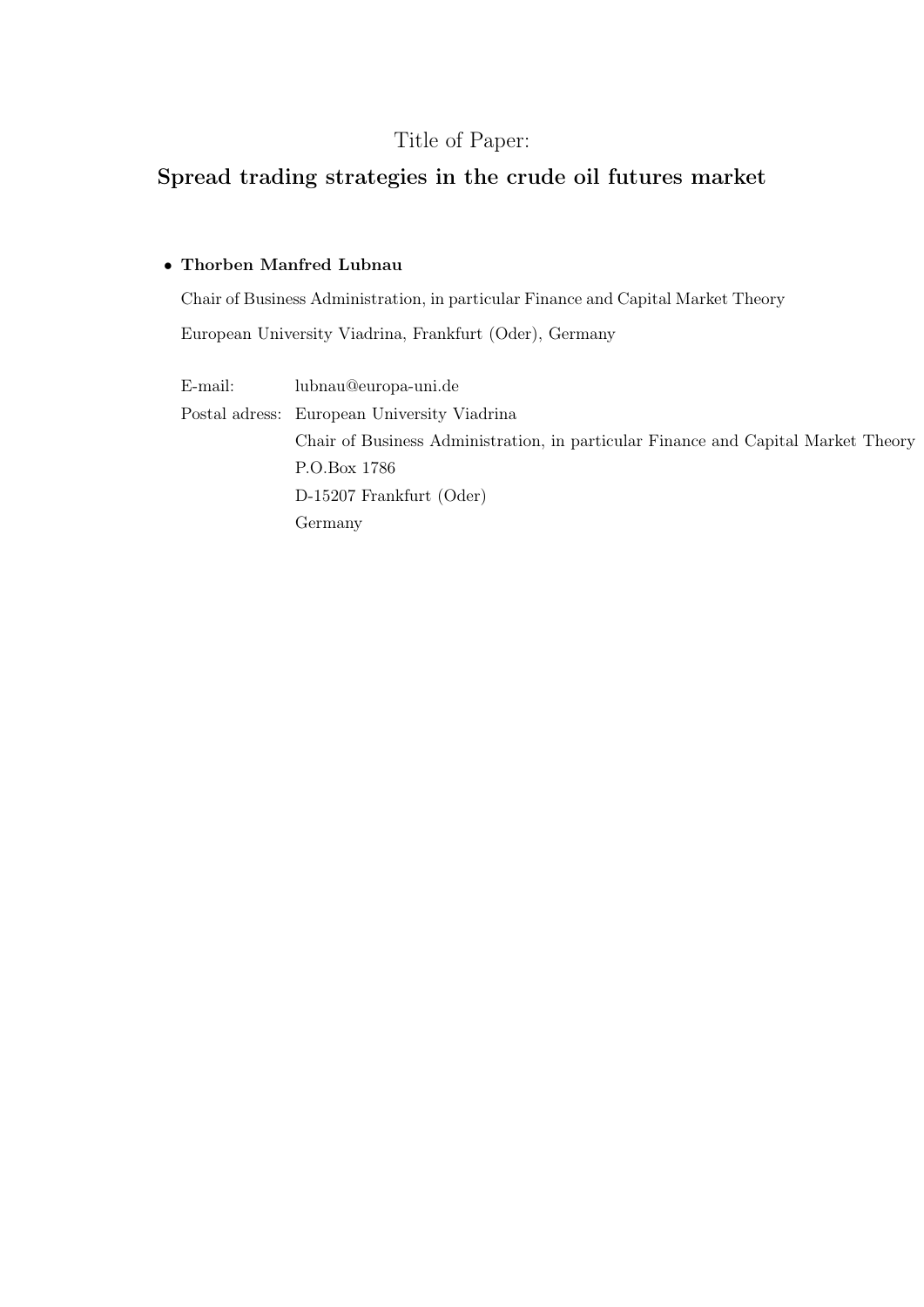## Spread trading strategies in the crude oil futures market

This article explores whether common technical trading strategies used in equity markets can be employed profitably in the markets for WTI and Brent crude oil. The strategies tested are Bollinger Bands, based on a mean-reverting hedge portfolio of WTI and Brent. The trading systems are tested with historical data from 1992 to 2013, representing 22 years of data and for various specifications. The hedge ratio for the crude oil portfolio is derived by using the Johansen procedure and a dynamic linear model with Kalman filtering. The significance of the results is evaluated with a bootstrap test in which randomly generated orders are employed. Results show that some setups of the system are able to be profitable over every five-year period tested. Furthermore they generate profits and Sharpe ratios that are significantly higher than those of randomly generated orders of approximately the same holding time. The best results with some Sharpe ratios in excess of three, are obtained when a dynamic linear model with Kalman filtering and maximum likelihood estimates of the unknown variance of the state equation is employed to constantly update the hedge ratio of the portfolio. The results indicate that the crude oil market may not be weak-form efficient.

Keywords: Oil Prices; Commodities; Technical trading; Market efficiency; Future returns; Kalman Filtering

## 1 Introduction

In the new Millenium, investors' interest in commodities, especially crude oil, has risen dramatically. On the one hand commodities are by and large seen as an additional asset class that widens the opportunity set for portfolio optimization and allows for less volatile portfolios due to rather low historical correlation between equity and commodity markets. On the other hand, markets with a high liquidity like crude oil attract short-term investors who intend to go long or short the asset for only a few days or even on an intraday basis. What Yergin (2012) calls paper barrels, meaning investing in the oil market via derivative financial instruments without any interest in receiving or selling the physical commodity itself, seem to have changed the market dramatically ever since the New York Mercantile Exchange (NYMEX) introduced futures on light sweet crude linked to West Texas Intermediate (WTI) in March 1983. An albeit extreme example given by Yergin (2012) is CalPERS, the largest retirement fund in the US. Having discovered commodities as a new asset class the fund announced a sixteenfold increase of its investments in commodities in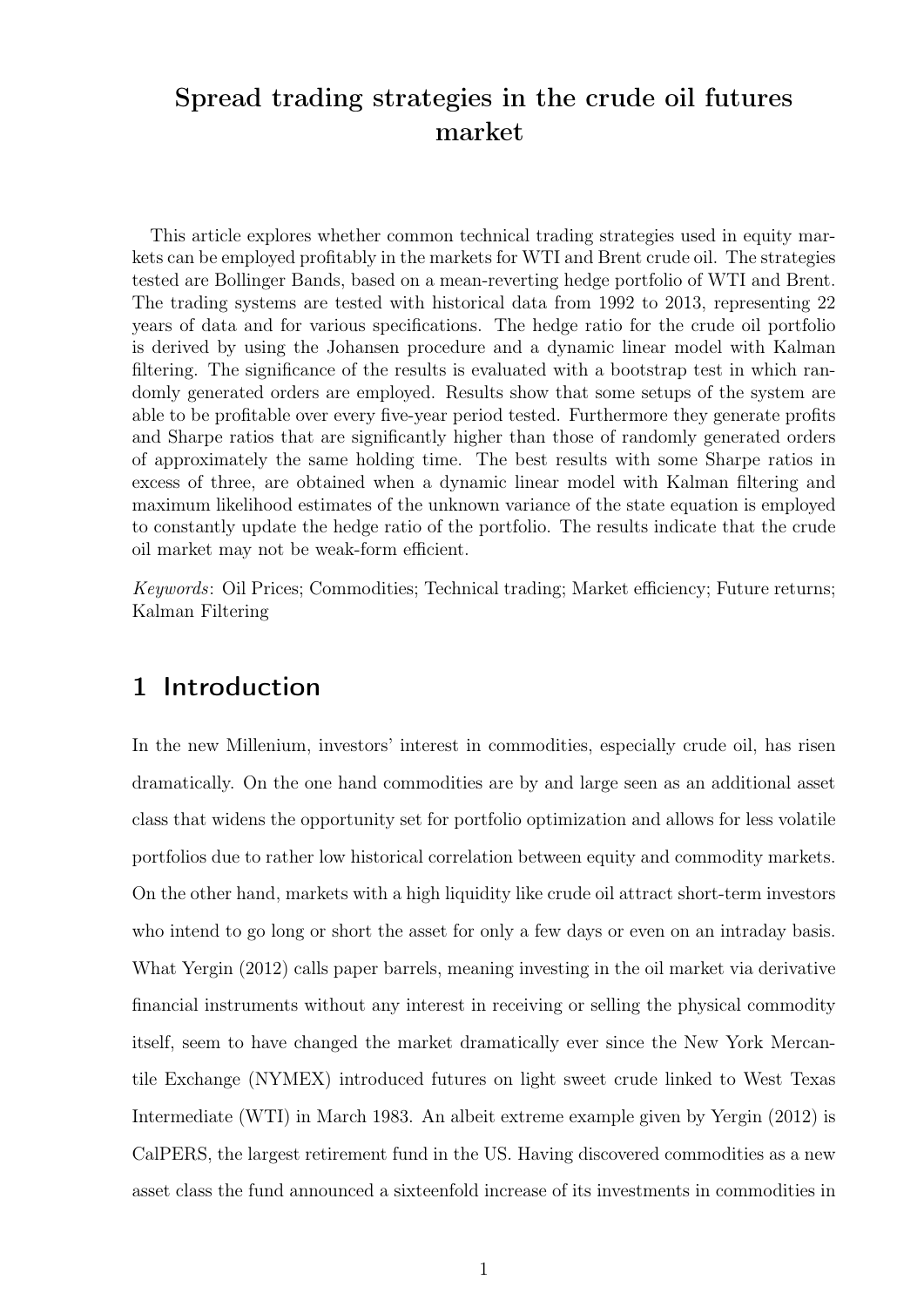2008. Bern (2011) points out that institutional investors today are active even beyond the futures market by holding physical inventories as well.<sup>1</sup> Even oil-producing countries are participants in the market, for example Mexico used OTC derivatives to hedge against falling oil prices in 2008, cashing in \$8 billion with this trade (Yergin 2012).

However, not only financial speculation but more fundamental factors like the ones brought forward among others by Alquist and Gervais (2013) give rise to the strong trends that can be observed in the crude oil market. The forces of demand and supply are still moving the prices of crude brands and, of course, oil is an extremely political commodity for the importing nations as well as for those exporting petroleum. The increasing demand from the emerging economies of Asia has a considerable impact on the market. According to BP (2013), China alone has doubled its consumption of crude oil over the ten years from 2002 to 2012 to reach a level of more than ten million barrels per day.

On the supply side, political tensions in the Middle East and North Africa like the embargo on Iranian oil and the civil unrest in Libya, and a peaking or slowly decreasing traditional production in many oil producing countries may be reasons for higher price levels than those in the 1990s or 1980s. While this causes the price to trend upwards, downward pressure on the price may result from the increasing production of non-traditional oil fields, so-called tight oil, mainly in the states of Montana, Colorado, North Dakota and Texas. Especially in the US hydraulic fracturing, or fracking, is used on a large scale and has already led to a considerable increase in production so that the US is now recording the highest crude production levels since 1988. According to the BP Statistical Review of World Energy June 2013, US production in 2012 rose by more than  $13\%$  on a year to year basis (BP 2013). It should also be noted that the Energy Policy and Conservation Act, dating back to 1975, bans exports of crude oil from the US with only small exceptions. In light of the growing production of crude oil there may be initiatives in Congress to lift the export ban, but the outcome is far from certain. Besides fracking technological advances like directional drilling allow to increase production up to ten times the level of conventional drilling as one well can reach multiple reservoirs (see

<sup>&</sup>lt;sup>1</sup>A way to hold large quantities of physical oil is for example to lease storage capacity in Cushing, OK, one of the most important pipeline hubs in the United States and point of delivery of the WTI Futures contracts.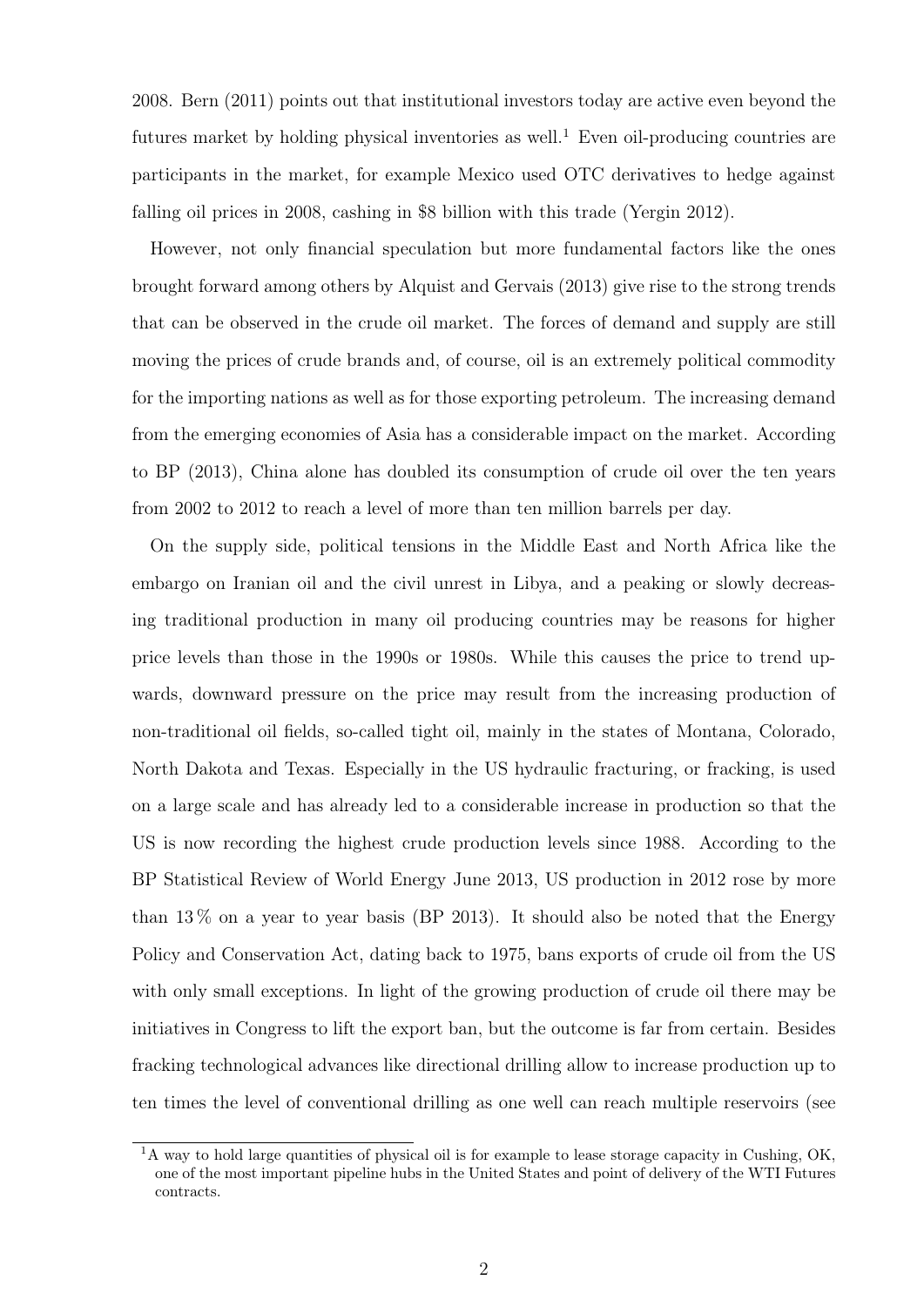Bern 2011 for details). Deepwater production is becoming more and more important as well, with large basins being explored in the Golden Triangle off Brazil, West Africa and the Gulf of Mexico. Whereas, based on an estimation given in Yergin (2012), only about 35% to 40% of the crude from an oil field can be extracted using traditional methods, oil companies are working on new technologies to raise this rate considerably.<sup>2</sup> Therefore, the danger of reaching a peak in oil production and then moving into decline must be placed in perspective to technological advances and the ongoing discoveries of new fields. Given these developments, the crude oil market nowadays does not seem to be under extreme pressure from the supply side, although there are no longer lavish spare capacities like the East Texas field up to the 1970s or Saudi-Arabia up to the 1990s and disruptions in the production or export of crude like in Libya after the ousting of the Gaddafi regime may lead to spikes in the price of oil.

Inspecting the settlement prices of the nearest-month WTI (West Texas Intermediate) and Brent futures in Fig. 1 reveals that the arguments given may result in the growing spread between WTI and Brent over the last three years. Another reason cited for WTI being traded at a discount to Brent is the bottleneck of pipeline capacity at Cushing, Oklahoma, the main storage for WTI in the US, although the completion of the southern leg of TransCanada Corp.'s Keystone XL pipeline that connects Cushing with Port Arthur, Texas, will ease this problem. On a press conference in January 2014 TransCanada stated that the pipeline offers a 700,000 barrel capacity to float oil from Cushing to the Gulf Coast, highlighting the importance of transportation for crude pricing.<sup>3</sup> Nevertheless, as pointed out by Carollo (2012), it is nowadays very hard to distinguish movements due to shifts in demand and supply from those initiated by financial speculation. Financial institutions closely monitor the oil market and react accordingly to news reaching the market, for example the weekly reports on US stocks by the Energy Information Administration (EIA) are closely monitored. This amplifies price movements and leads to more volatile prices than in the 1980s or 1990s.

Technical trading systems are discussed in a number of research studies like Brock et al. (1992), Levich and Thomas (1993), Bessembinder and Chan (1998) or Kwon and Kish

<sup>2</sup>For an in depth discussion see the chapter on exploration and production in Downey (2009).

<sup>3</sup>Numbers taken from Bloomberg's news on February 4.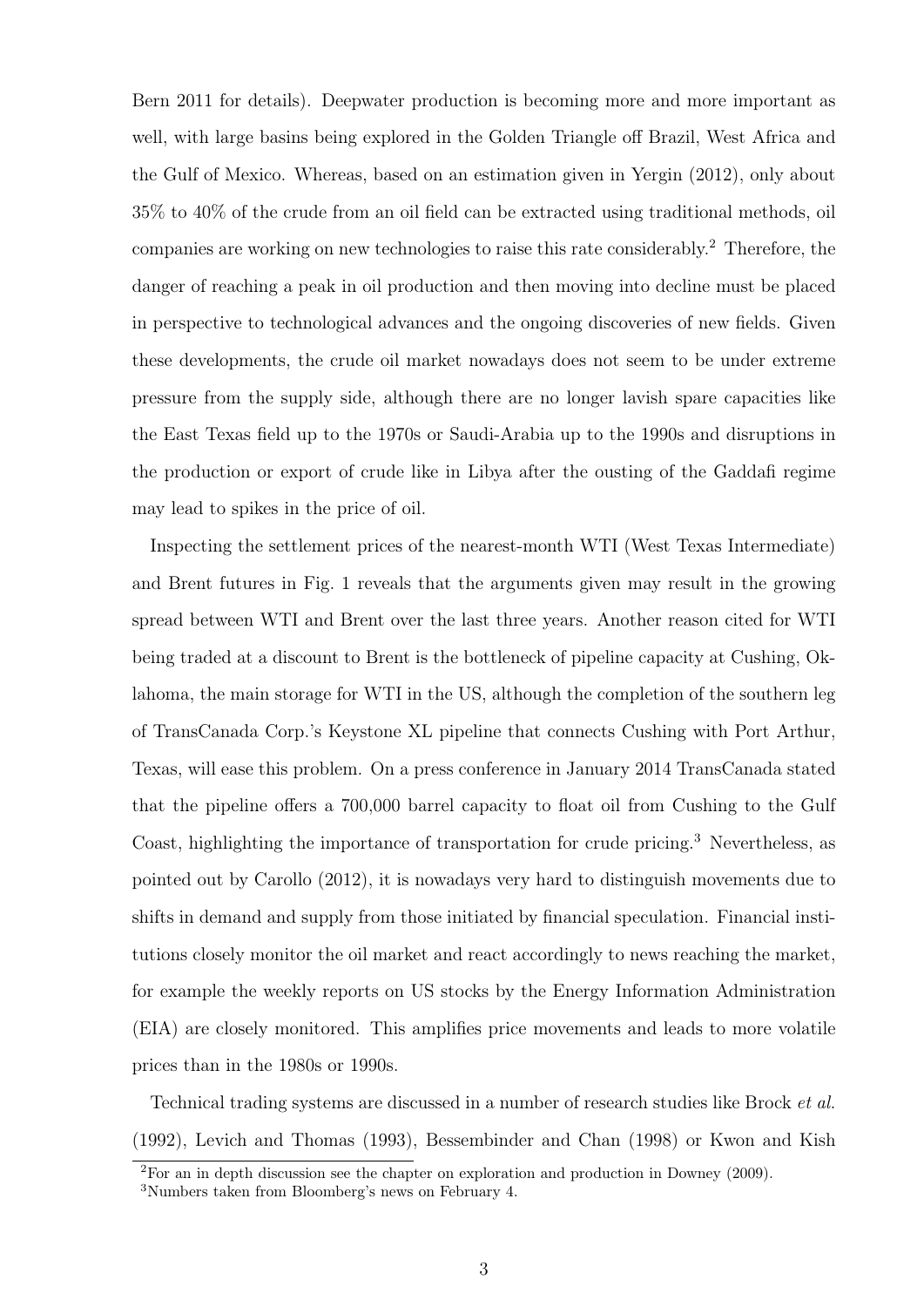(2002). The comprehensive survey by Park and Irwin (2007) shows that the main focus of attention of academic research is on equity and foreign exchange markets. Lukac et al. (1988) is one of the studies that test various commodities, but do not address the crude oil market. More recent studies, like Dunis *et al.*  $(2006)$  and Dunis *et al.*  $(2008)$ , target the crude oil market and use spread trading strategies in their studies. Dunis *et al.* (2006) for example examine the profitability of trading the WTI-Brent spread but use a slightly different set-up for their trading rules. However, they find their rules to be profitable for a data sample from 1995 to 2004. Despite the fact that Bollinger Bands form an important part in lots of trading setups used by practitioners, the academic literature investigating their performance is rather limited. Moreover, these studies cast substantial doubts on their profitability. Using data of equity indices and the forex market, Lento et al. (2007) establish that the Bollinger Bands are consistently unable to earn profits in excess of a buy-and-hold strategy. Leung and Chong (2003) compare the profitability of Moving Average Envelopes and Bollinger Bands for a broad sample of equity market indices and find that Bollinger Bands to underperform the Moving Average Envelopes.

Price forecasts for WTI are discussed in Alquist et al. (2011) and Merino and Albacete (2010), albeit not in connection with trading systems, but on a rather macroeconomic scale as a means to allow producers and consumers of oil to assess economic risks associated with sudden price changes. Soucek and Todorova (2013) use oil prices as an indicator for a trading system in emerging markets equities. The efficiency of the oil market is also a much discussed topic, examples include Alvarez-Ramirez et al. (2008), who find markets inefficient in the short term and becoming more efficient in the long term for their sample 1987 to 2007, Wang and Liu (2010) who extent this line of research and conclude that the WTI market gets more efficient over time by studying the dynamics of local Hurst exponents with the method of rolling windows based on multiscale detrended fluctuation analysis. Alvarez-Ramirez et al. (2010) test WTI spot prices from 1986 to 2009 to find deviations from efficiency. Tabak and Cajueiro (2007) test especially for weak-form efficiency and conclude that Brent and WTI markets were more inefficient in the 1980s than in the 1990s. Lean et al. (2010) study WTI crude oil spot and futures prices using mean-variance and stochastic dominance approaches and find that there are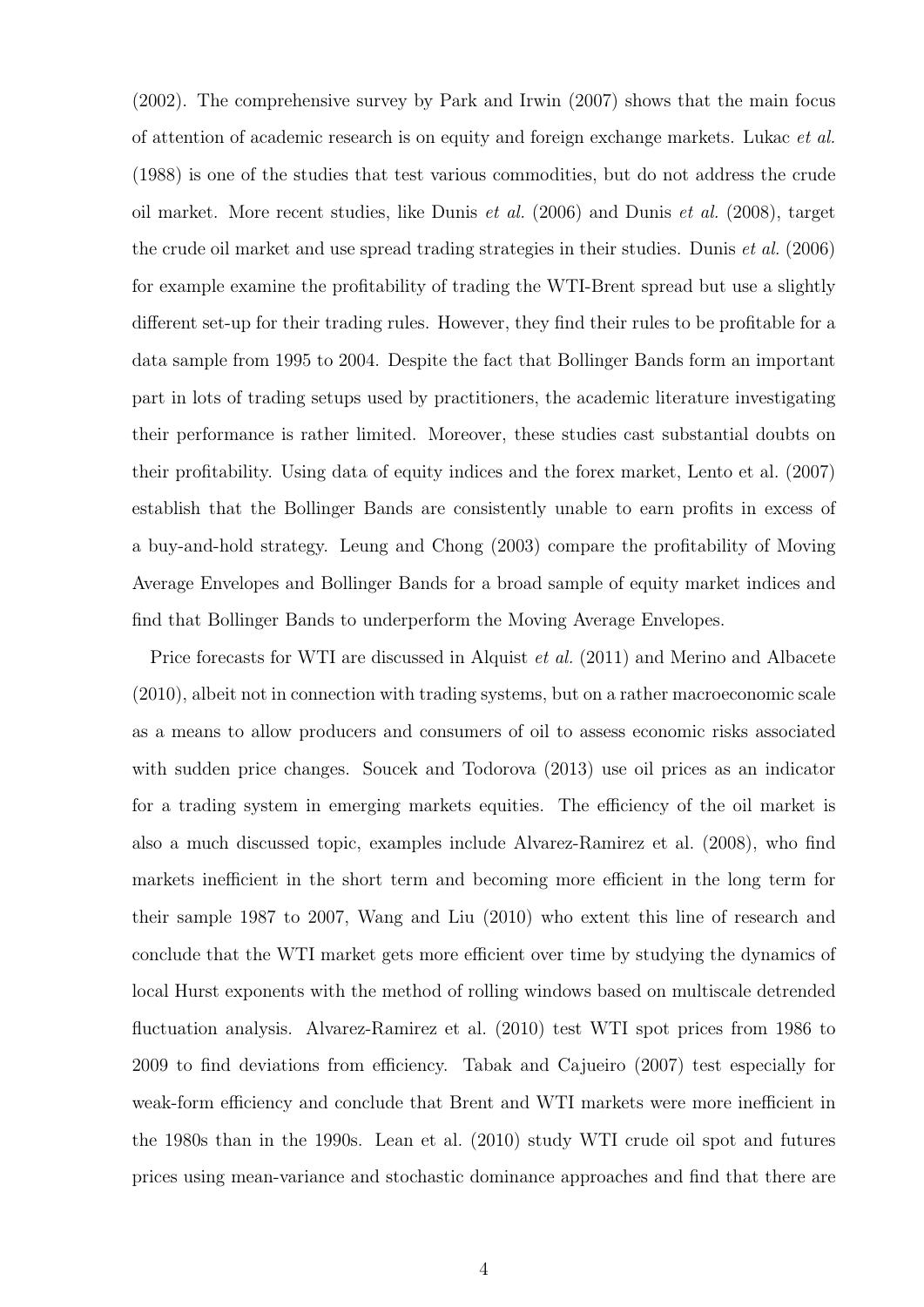no arbitrage opportunities between spot and futures prices.

There is a large gap between academic perception and use by practitioners of technical analysis and trading systems based upon it. The Efficient Market Hypothesis (EMH) brought forth by Nobel laureate Eugene Fama (Fama 1970), the foundation of modern finance, rules out the existence of profitable trading systems based on historical data whenever markets are weakly efficient. In the wake of Fama (1970) academia looked upon chart analysis as a kind of esotericism and defended the EMH vigorously, good examples being Jensen (1978) and Malkiel (2003). On the other hand studies like Taylor and Allen (1992) or Menkhoff and Taylor (2007), show again and again the widespread use of technical analysis by institutional and private investors. The large number of websites and books devoted to technical analysis, like Appel (2007) or Stridsman (2001), give further proof to its importance in practical trading. The use of computer generated orders contributes to the influence of technical indicators as well, as these algorithms often place orders around certain moving averages or resistance and support levels, as is indicated by the common reference of these levels in information sources like Bloomberg.

This paper extends the existing literature on technical trading systems and market efficiency by implementing a set of rather simple trading rules based on Bollinger Bands for a hedge portfolio consisting of WTI and Brent. Various techniques to calculate the hedge ratio are used, including a dynamic linear model with Kalman filtering. Furthermore, data spanning 22 years is used to assess the performance of the technical trading systems, starting in 1992 and going up to the end of 2013. Thus, this study contains periods with very distinct characteristics, like the 1990s with rather low oil prices, the first years of the new millennium with prices spiking up to almost \$150 and then dropping to barely over \$30, and the years since 2010 marked by a steadily growing production of unconventional oil production.

The remainder of the paper is organized as follows. Section 2 gives an overview of the data used in the testing of the trading strategies. The methodology of the various trading strategies and significance tests is presented in Section 3. Section 4 follows up with the results of the backtests, Section 5 concludes.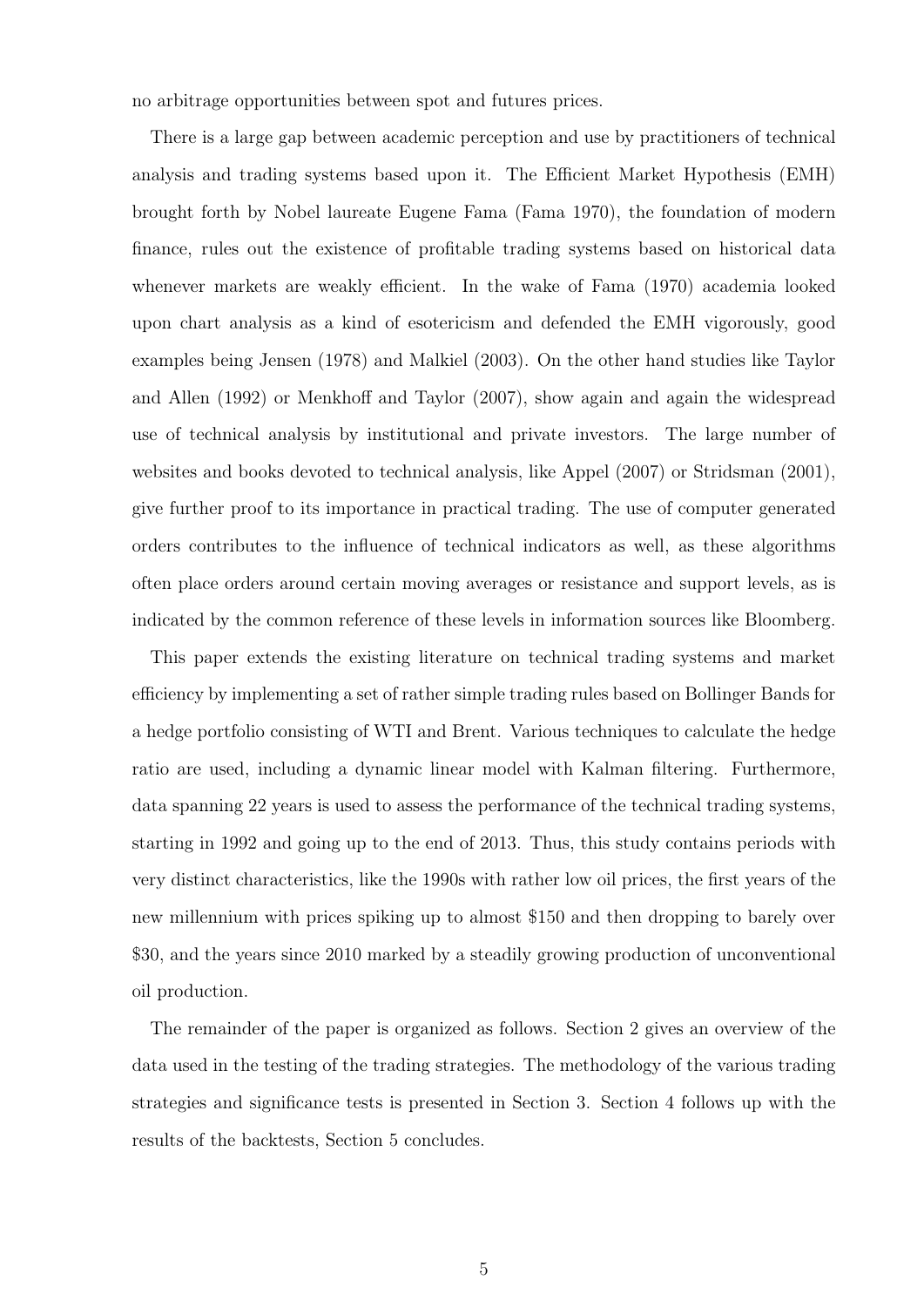## 2 Data

Settlement prices of the nearest month futures for WTI and Brent were obtained from Datastream. WTI and Brent are benchmark crudes for the US and North Sea oil. According to ICE, Brent is used for pricing approximately 60% of the world's traded oil and the crude light futures of the NYMEX are the most actively traded commodity futures worldwide (Wang and Yang 2010). Pricing of futures for these crudes is available on the NYMEX and ICE exchanges and trading takes place almost all day long. Therefore, an investor can use these financial instruments in a liquid market to set up a trading strategy.

Summary statistics for WTI and Brent daily prices and returns from January 1992 to December 2013 are reported in Table 1. Fig. 1 shows that WTI and Brent prices reached their peaks in 2008 with both brands being traded at prices of \$145, far above the prices in the 1990s where Brent recorded prices even below \$10 per barrel in the wake of the Asian financial crises and increasing production by OPEC. The financial crises starting in 2008 led to a sharp decline of oil prices so that both WTI and Brent traded in the \$40 range only a few months after they reached their all-time highs. Bern (2011) states that "the industriy has never before witnessed the top of the commodity cycle and the bottom within two quarters". Over the next four years the market witnessed a rebound with Brent trading in a stable range of \$100 to \$120 and WTI in a range of \$85 to \$110. This spread is remarkable as the chemical characteristics of WTI like gravity and sulfur content make it superior compared to Brent and in general no other light crude exhibits such a discount to Brent. As already discussed, a negative WTI-Brent spread cannot simply be arbitraged away as cheap WTI is banned from exports and thus cannot be brought to European refineries. On the other hand, as soon as Brent trades at a discount to WTI that makes Atlantic arbitrage profitable, more oil will be moved westwards preventing the spread form becoming too wide.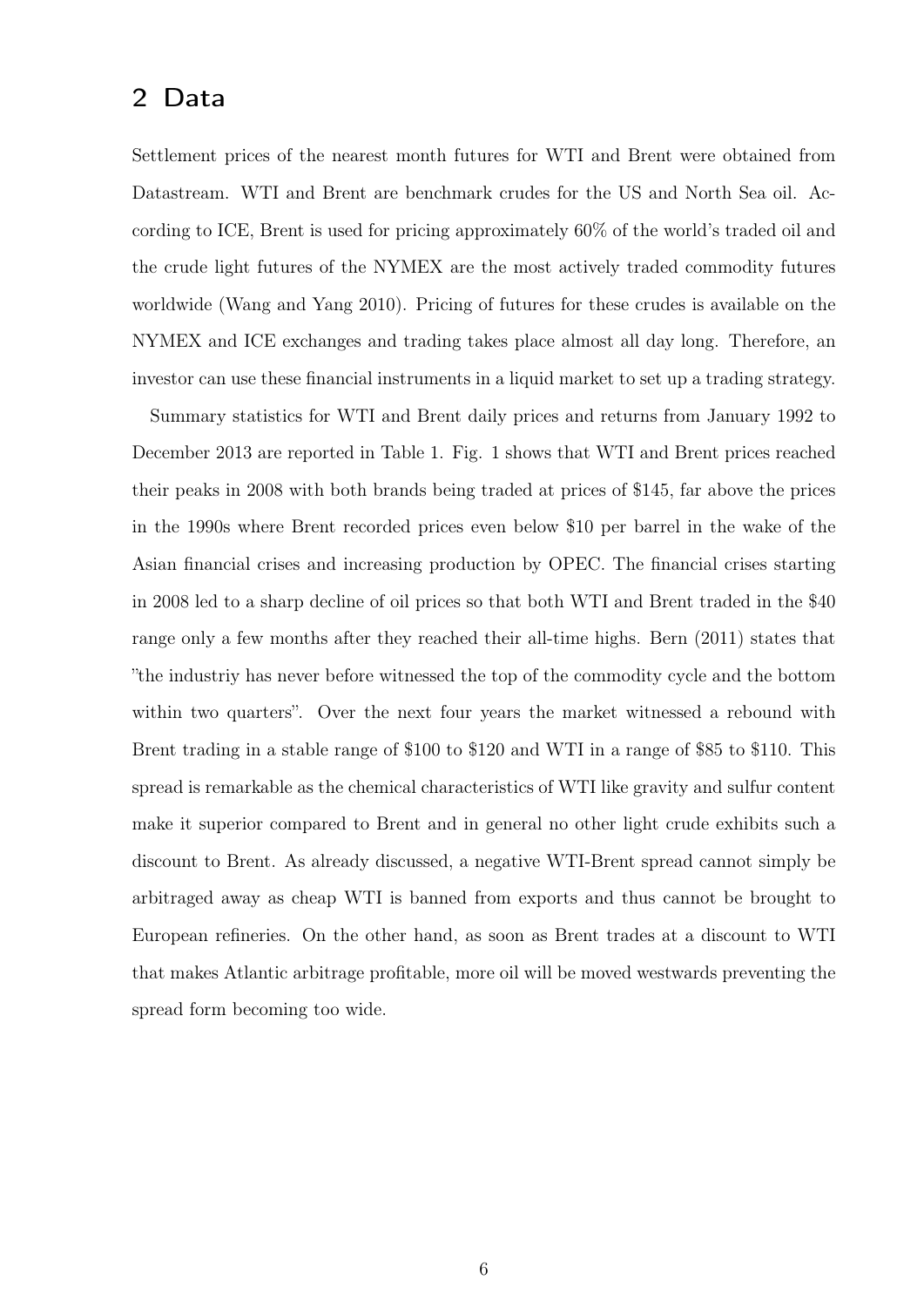## 3 Methodology

#### Mean-Reversion Trading Rules

The trading rules considered are based on mean-reversion characteristics of price time series. A short term investor would be rather happy to find a time series that exhibits this kind of behavior as it translates to a simple set of trading rules, namely go long (short) whenever the price is considerably below (above) the mean and exit the position when the price is back at the mean. Unfortunately it is hard to find assets that mean-revert in the real world. WTI and Brent are no exception, as the standard Augmented Dickey-Fuller tests for the whole sample period and two sub periods in Table 2 show that the hypothesis that the price series are non-stationary cannot be rejected at the 5% significance level. Therefore, a mean-reverting strategy is not appropriate for trading either WTI or Brent individually. However, an investor is not confined to single price series but can set up a portfolio of assets which may lead to a stationary market value of the portfolio. In other words, if the price series of WTI and Brent are cointegrated, then there exists a linear combination of both series that is stationary. The Johansen-procedure shows that a combination of WTI and Brent is cointegrated. However, due to the changing spread between the two brands of crude oil, the test statistic is getting weaker over time. The test statistics for the periods 1992-2013, 1992-2002 and 2003-2013 are reported in Table 3. As can be seen, for the second sub period the test statistic is no longer significant even at the 10% level.

A setup for the mean-reverting trading strategy is provided by the so-called Bollinger Bands, as described for example in Chan  $(2013)$ . The indicator z is made up of the value of the WTI/Brent-portfolio  $p$ , a simple moving average of  $p$ , practitioners usually using one of length 20, and the rolling standard deviation of  $p$  as specified in Eq. 1. Although the classical Bollinger Band uses the moving average length of 20, we test moving averages and rolling standard deviations of length 50, 100 and 200 as well.

$$
z_t = \frac{p_t - \text{MA}_t}{\sigma_t} \tag{1}
$$

Entry signals for long and short positions in the portfolio are generated whenever the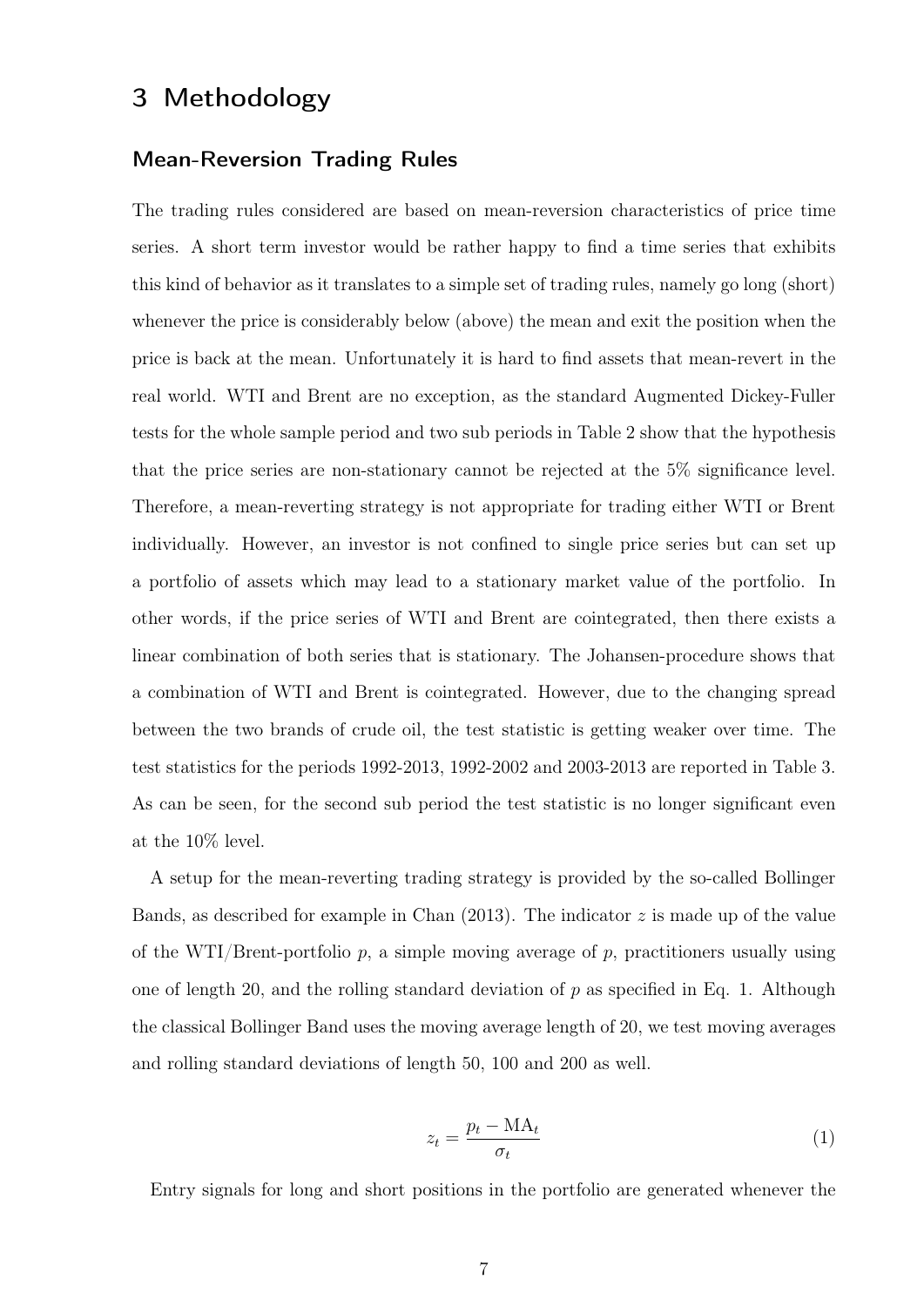indicator reaches certain extreme values, for example -2 and 2 on the lower and upper side. This rule translates to a deviation of the current portfolio value of more than two standard deviation away from the moving average. The simple moving average is used to allow for changes in the portfolio value level over time.

An exit value has to be provided as well, values of  $z = 0, 0.2$  are used. The indicator  $z = 0$  means that the long or short position is closed whenever the portfolio value reaches the moving average again. The second combination using  $z = 0.2$  is implemented because often price movements will not stop at the moving average but tend to overshoot this mark. To profit from this overshooting an investor should close the long or short position when the price has crossed the moving average and moved a little bit further.<sup>4</sup> In case the mean-reversion trading system is in the market at the end of the sample period, the position is closed using the last available closing price. For backtesting we assume that an investor starts with \$100 of equity. Whenever the system signals an entry he goes either long or short one unit of the portfolio, that means he is either long WTI and short Brent or the other way round.

The trading rules described tend to stay only a fraction of the available time in the market. We assume that an investor does not earn any interest during times he is not invested. In other words, the money market rate is  $r_f = 0$ .

#### Static Hedging Ratio for Mean-Reverting Strategies

What remains is to specify the crude oil hedge ratio of WTI and Brent. Taking  $p<sub>H</sub>$  to be the value of the hedge portfolio leads to

$$
p_H = Q_W \cdot p_W - Q_B \cdot p_B \tag{2}
$$

with  $p_W$  and  $p_B$  being the prices of WTI and Brent and  $Q_W$  and  $Q_B$  the quantities of WTI and Brent in the portfolio. The change of the portfolio value is therefore

$$
\Delta p_H = Q_W \cdot \Delta p_W - Q_B \cdot \Delta p_B. \tag{3}
$$

<sup>&</sup>lt;sup>4</sup>To be precise: The exit z-score for the long position is 0.2, the one for the short position  $-0.2$ .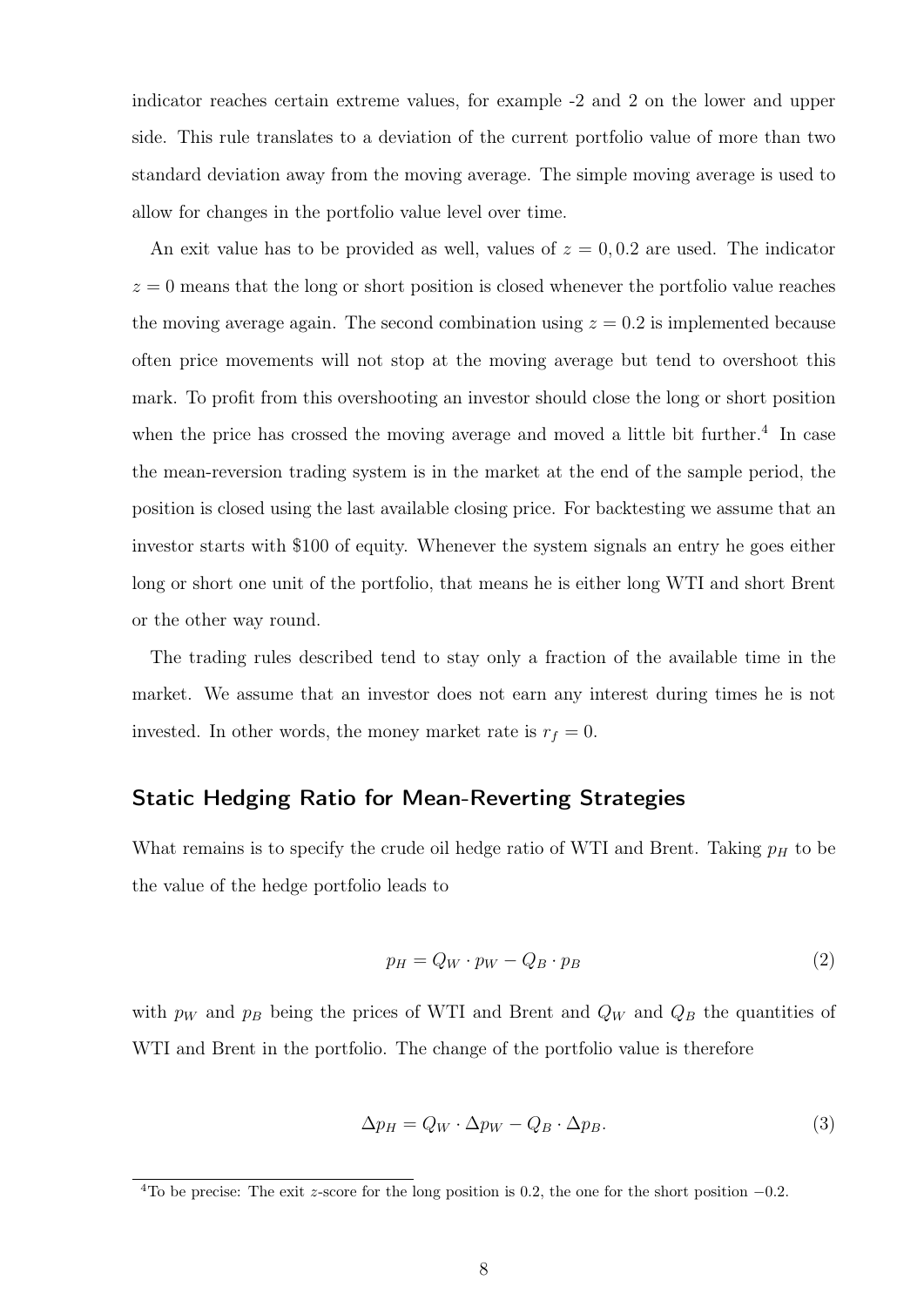As the intention of building a hedge portfolio is to achieve  $\Delta p_H = 0$ , the hedge ratio h is given by

$$
h = \frac{Q_B}{Q_W} = \frac{\Delta p_W}{\Delta p_B}.\tag{4}
$$

As the Johansen-procedure gives eigenvectors of the linear combinations of the inputs we can use this information in building the portfolio. The hedge ratio is estimated by using the WTI and Brent prices of the last year before the test period starts and is not changed over the course of the test period, although it would be possible to adjust the weights on a more frequent basis. The portfolio values  $p_t$  needed for the indicator function in Eq. 1 are calculated by combining the daily closing prices of WTI and Brent with the hedge ratio.

$$
p_t = p_{W,t} - hp_{B,t}.\tag{5}
$$

#### Dynamic Hedging Ratio for Mean-Reverting Strategies

As argued in Hatemi-J and Roca (2006) while the hedge ratio can be represented as the coefficient in a regression, having time varying instead of static coefficients is appropriate if the value of the hedged portfolio should be kept relatively stable. The introduction of a time varying hedge ratio can be justified because of changes in certain non-observable factors. In the oil market, investor sentiment and expectations tend to change rather frequently. Especially the Brent market tends to be influenced by political tensions in the Middle East, like the economic sanctions and oil embargo against Iran because of its nuclear arms program or the ongoing turmoil in Lybia that disrupts production and shipment of oil for the European market. WTI's price reactions depend to a large extend on US specific factors like crude production and inventories of crude and destillates.

To account for changes in the hedge ratio of WTI and Brent, a dynamic linear model in state space form is used with a Kalman Filter to update the estimated ratio according to the arrival of new data over time. The Kalman Filter has its roots in engineering applications but is widely used in the field of finance nowadays and is no stranger to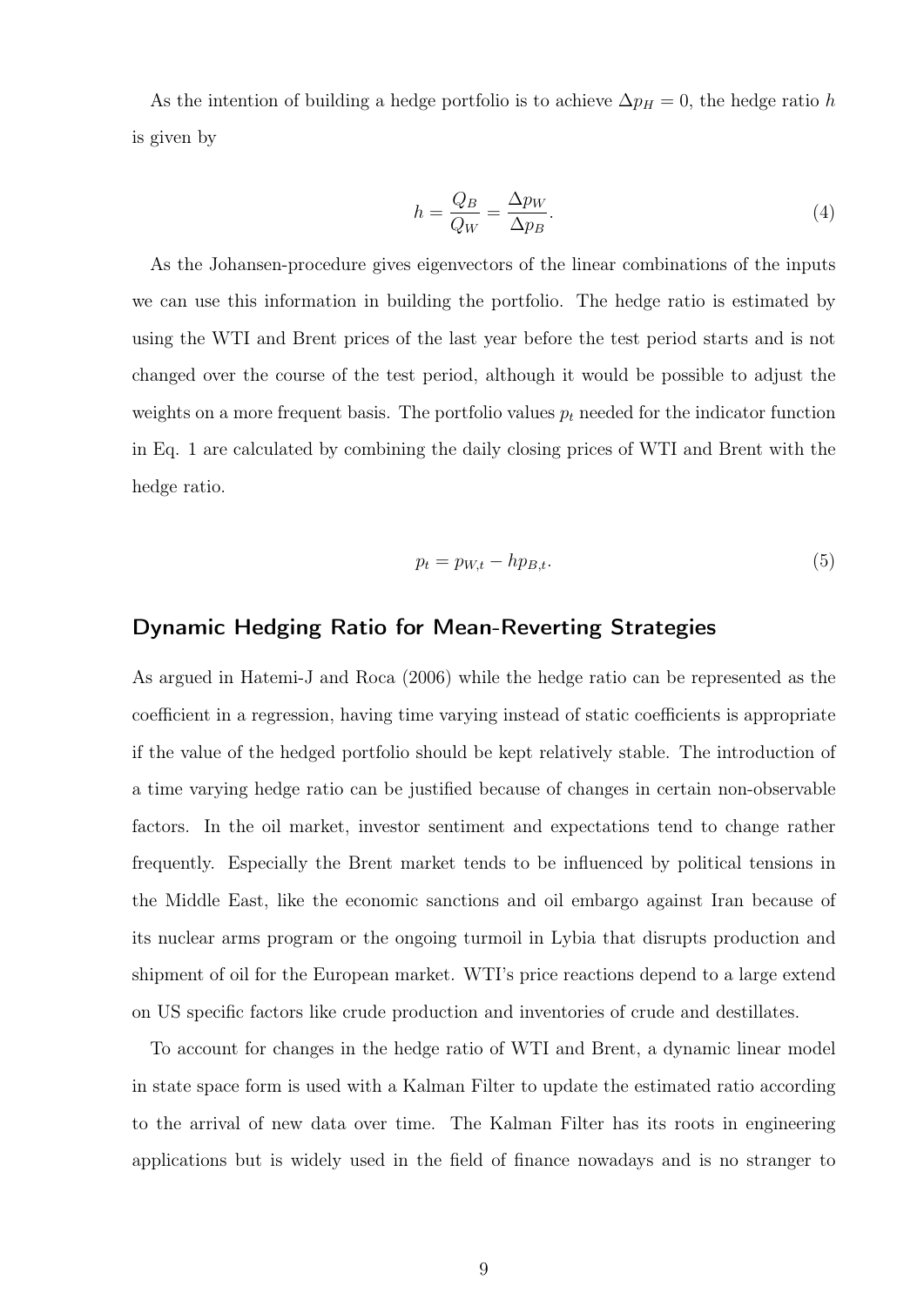hedging applications (see for example Schwartz 1997 or Lautier and Galli 2004). However, most studies do not address hedges of two different futures but rather hedging a spot instrument with its futures.

When using a linear regression setting or the Johansen eigenvectors, the lookback period is specified and the data sampled in this lookback period is used to get the best estimate of the hedge ratio over the whole sample period. This approach gives rise to a number of problems. First of all the lookback period is set arbitrarily to, in this study, one year. Another critical point is that as the lookback period shifts forward certain observations are dropped from the calculation while new observations are added. This can lead to abrupt changes in the hedge ratio. One way to cope with this problem is to use exponential weighting to preserve the impact of older observations. Another is to set up a state space model and use the Kalman Filter which, in its simplest form, is a linear algorithm that updates the forecast of an unobservable variable, the hedge ratio, with every new information coming in. Although the trading system uses daily closing prices and therefore rather low frequent data an investor is interested in updating the input parameters as fast as possible. The Kalman Filter is a very fast means to achieve this goal as pointed out by Lautier and Galli (2004) and allows to update the forecast of the hedge ratio very quickly. The state space model used in this study is a dynamic linear model (DLM), that is, as the name already tells, linear and Gaussian.

To avoid the pitfall of hindsight bias in parameter estimation, the Kalman Filter is not set up once for the whole sample period, as this would include observations an investor does not know yet. However, making use of the fast algorithm helps to circumvent this problem. The filter is recalculated every trading day when new prices for WTI and Brent become available.<sup>5</sup>

The dynamic linear model presented here is similar to the linear regression but allows for time-varying coefficients. The specification of the model is as follows.

$$
p_{W,t} = \beta_{1,t} + \beta_{2,t} p_{B,t} + \epsilon_t \quad \epsilon_t \sim N(0, \sigma^2)
$$
\n
$$
\tag{6}
$$

<sup>&</sup>lt;sup>5</sup>Given the data processing capabilities even a private investor usually has at hand, it does not take more than a few seconds to update the hedge ratio. Software for implementing the Kalman Filter is freely available, like the dlm-package in the R statistical software suite, see Petris et al. (2009).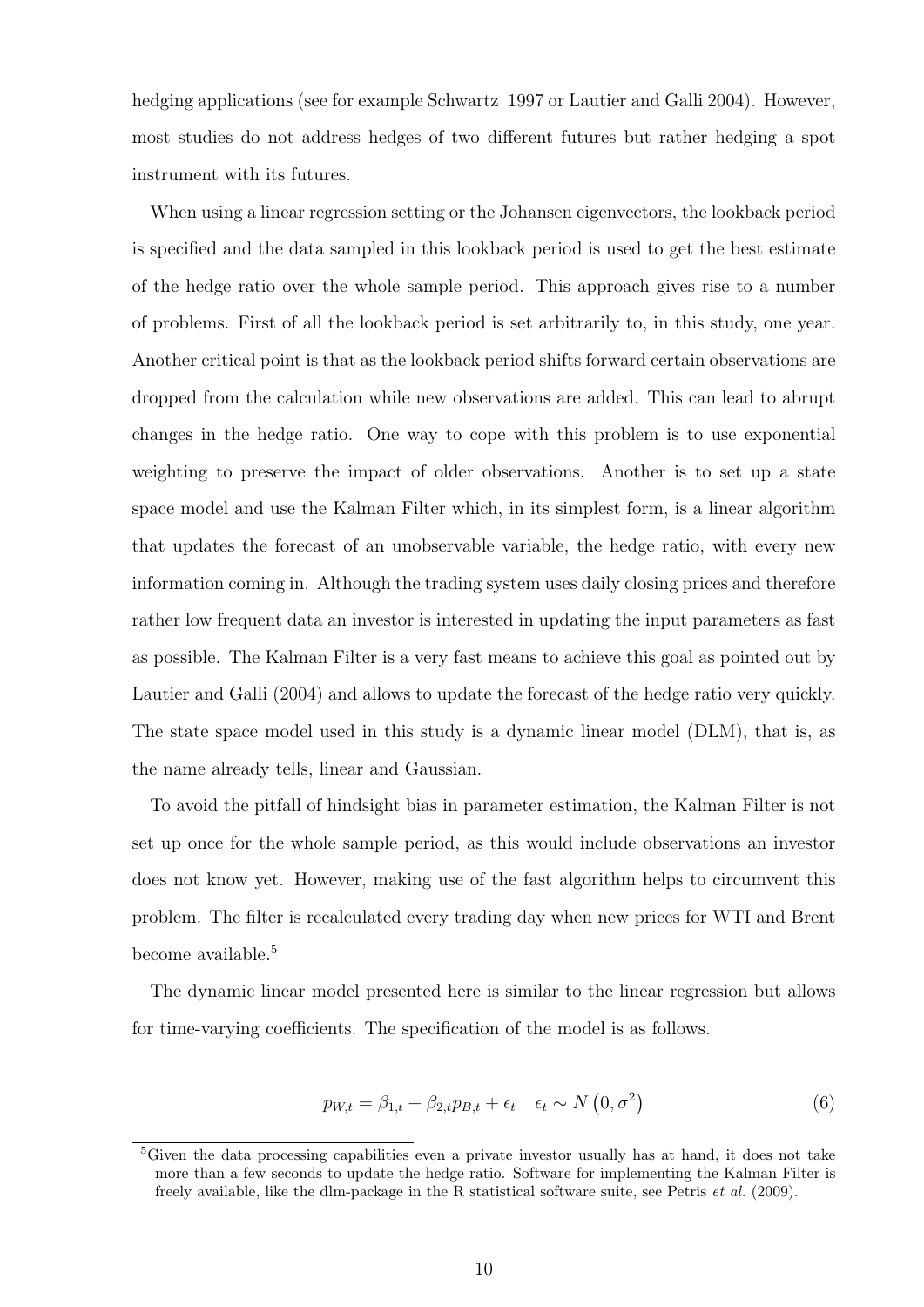The daily forecast of the hedge ratio,  $\beta_{2,t}$ , is used to calculate the market value of the crude oil hedge portfolio. The dynamic linear model (DLM) used for the trading strategy in general can be described in two equations, namely the observation equation and the state equation.

$$
p_{W,t} = x_t' \theta_t + v_t \quad v_t \sim N\left(0, \sigma_t^2\right) \tag{7}
$$

$$
\theta_t = G_t \theta_{t-1} + w_t \quad w_t \sim N(0, W_t)
$$
\n
$$
(8)
$$

where  $x'_{t} = [1, p_{t,B}]$  is the vector of explanatory variables with a constant term and the price of Brent.  $G_t$  is called the evolution matrix and, following the default setting of Petris et al. (2009), is an identity matrix here.<sup>6</sup> The unobservable variables  $\theta_t$  =  $[\beta_{1,t}, \beta_{2,t}]$  are the intercept and the hedge ratio. Matrix W models the variances in the state equation and is usually diagonal which translates to independent random walks for the regression coefficients. The Kalman Filter is the method of choice to recursively update the parameter estimates whenever new information arrives. A prior view on the distribution of the parameters,  $\theta_0 \sim N(m_0, C_0)$  is specified, although we assume a low level of confidence in this view. Therefore, the filtering process is started with  $m_0 = 1.0$ and  $C_0 = 1e^7$ , the default value of the dlm-package in the R software suite.

Following the description given in Petris et al. (2009), the Kalman Filtering for the dynamic linear model specified in Eq. 7 and Eq. 8 proceeds as follows. Using the data available up to time  $t-1$ , the parameter estimate at  $t-1$  is

$$
\theta_{t-1}|p_{W,1:t-1} \sim N(m_{t-1}, C_{t-1}), \qquad (9)
$$

and we move ahead to predict the Gaussian distributions of  $\theta_t$  and  $p_{W,t}$  with parameters

 $\frac{6}{6}$  could be changed to reflect seasonal effects, for example.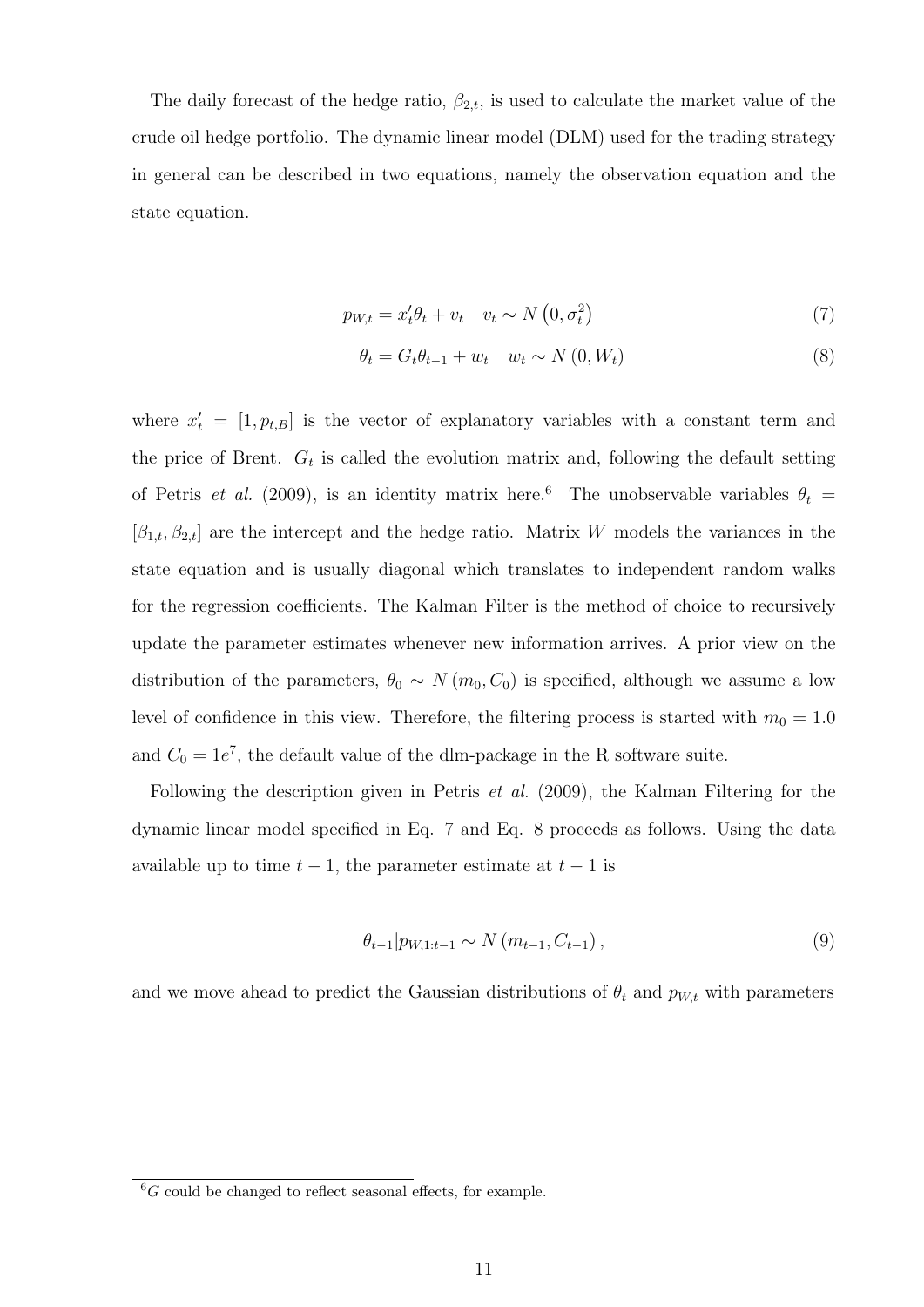$$
a_t = E\left(\theta_t | p_{W,1:t-1}\right) = G_t m_{t-1} \tag{10}
$$

$$
R_t = Var\left(\theta_t | p_{W,1:t-1}\right) = G_t C_{t-1} G_t' + W_t \tag{11}
$$

$$
f_t = E(p_{W,t}|p_{W,1:t-1}) = x_t a_t
$$
\n(12)

$$
Q_t = Var(p_{W,t}|p_{W,1:t-1}) = x_t R_t x'_t + V_t.
$$
\n(13)

The updates for the filtering distribution after the arrival of new price information and with a forecast error of  $e_t = p_{W,t} - f_t$  are

$$
m_t = E(\theta_t | p_{W,1:t}) = a_t + R_t x_t' Q_t^{-1} e_t \tag{14}
$$

$$
C_t = Var(\theta_t | p_{W,1:t}) = R_t - R_t x_t^t Q_t^{-1} x_t R_t.
$$
\n(15)

To maintain numerical stability, the variance  $V_t$  is set to a value of 0.0025 to prevent singular matrices in the optimization procedure. A special and indeed the most simple case is to set the variance terms in  $W_t$  to zero, as it translates to a static regression model with frequent parameter updates on the arrival of new data or in the words of Petris *et al.* (2009) " $m_t$  is the Bayesian estimate under a quadratic loss function of the regression coefficients".

Another approach tested is to derive estimates of the unknown variance terms in  $W_t$  by using a Maximum-Likelihood Estimation (MLE). With a vector of unknown parameters  $\Phi$  representing the variances in the state equation, the loglikelihood  $\mathcal L$  is

$$
\mathcal{L}\left(\Phi\right) = -\frac{1}{2} \sum_{t=1}^{n} \log |Q_t| - \frac{1}{2} \sum_{t=1}^{n} \left( p_{W,t} - f_t \right)' Q_t^{-1} \left( p_{W,t} - f_t \right) \tag{16}
$$

and is numerically optimized to get the Maximum Likelihood Estimation (MLE). The parameters from the MLE are then plugged into Eq. 8 and the Kalman Filtering process is run to calculate the dynamic hedge ratio.

Inspection of Figure 2 on page 23 reveals that the hedge ratio for the zero variance model was quite stable in the second half of the 1990s but is subject to frequent changes since 2000/2001, taking values greater than 1 in 2005 and experiencing a sharp decline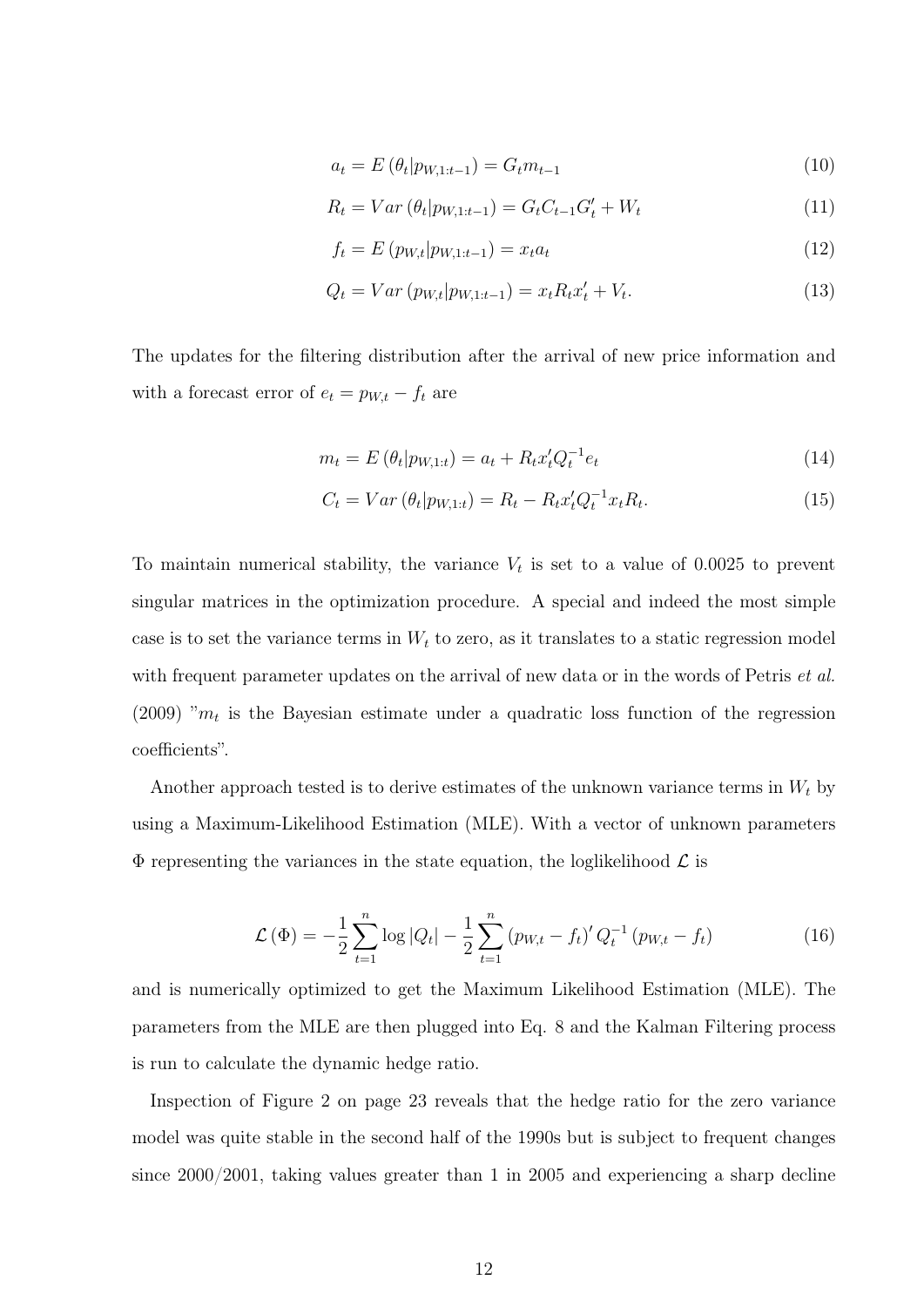since 2010 to values of about 0.9. The decrease in the hedge ratio over the last four years reflects the widening spread between WTI and Brent in that period.

The MLE variance version of the Dynamic Linear Model, represented by the dotted line, moves more erratically as the estimate is more influenced by new data. Nevertheless the general trends are also present in the MLE variance DLM. Since 2010 the ratio is significantly below 1, there is only an up spike in the summer of 2013 when the spread narrowed and almost was closed for a short period of time.

#### Testing the Significance

Based on the the approaches discussed in Lo *et al.* (2000), to assess the significance of the results of the trading simulations sets of simulated trades are generated. The simulated trades are constrained in so far as the number of long and short trades has to be equal to the number of long and short trades in the original back test and they should have the same mean holding time, that means the average period of time until the position is closed, as the original trades. For each test period, the number of long and short entries and the average holding period is recorded. Then random entries on the long and short side are generated and the positions are closed after the passing of the average holding period. The profit and loss and the daily returns and their standard deviations are recorded and compared to those of the strategies tested. This procedure is repeated 1,000 times. The number of simulated runs that perform better than the tested strategy is used to calculate an achieved significance level or simulated p-value. This procedure follows the idea of the computer-based bootstrap methodology outlined in Efron and Tibshirani (1986) and Efron and Tibshirani (1993). Assume, for example, that out of 1,000 bootstrap runs 15 show a profit in excess of the original back test. This yields an achieved significance level or simulated p-value of 0.015 or 1.5 %.

In the words of Shleifer (2000) "[s]howing that a particular strategy based on exploiting stale information on average earns a positive cash flow over some period of time is not, therefore, by itself evidence of market inefficiency. To earn this profit, an investor may have to bear risk and his profit may just be a fair market compensation for risk-bearing." Whenever the performance of technical trading systems is assessed, it is of utmost impor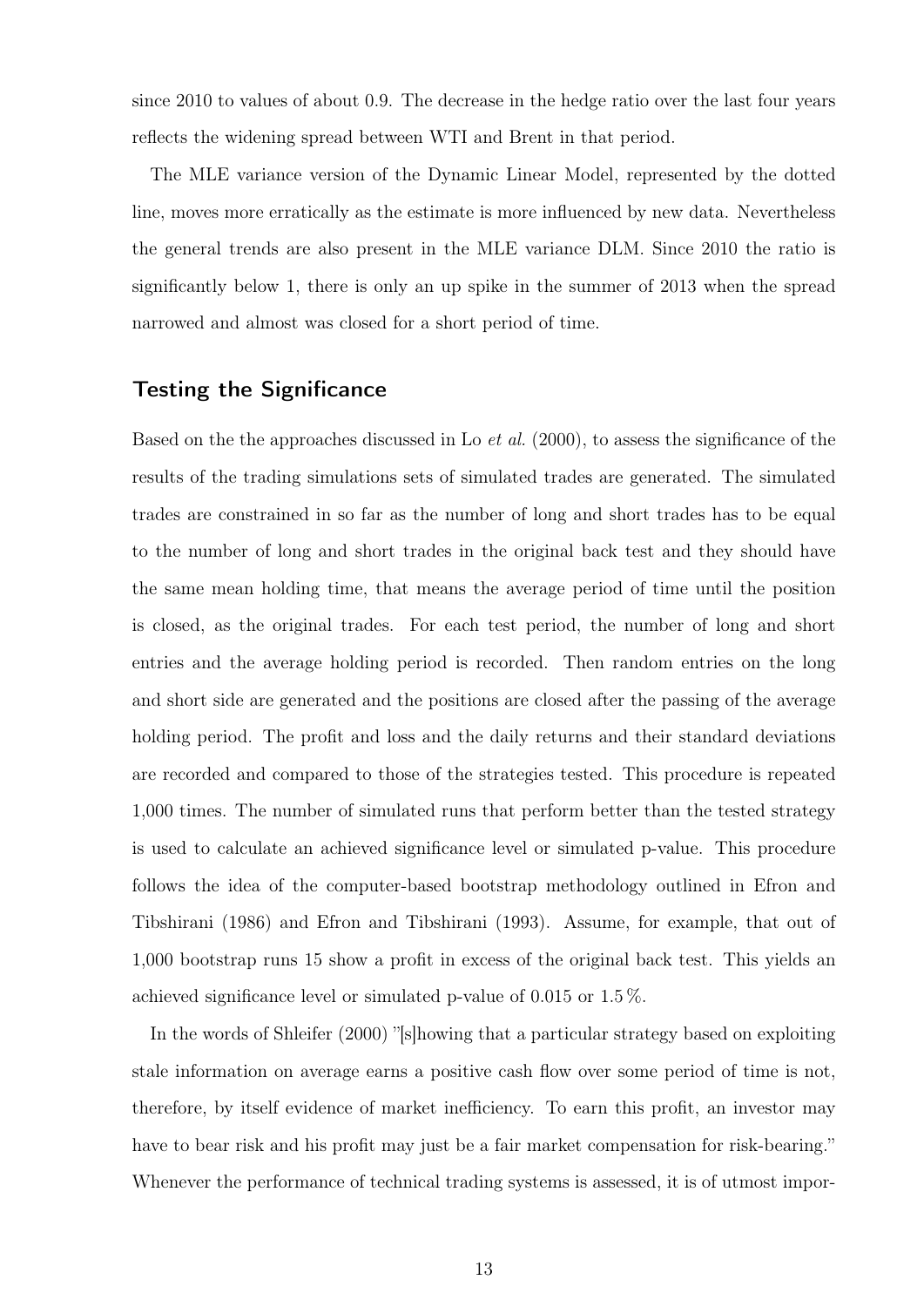tance to consider the investor's risk exposure. We calculate the Sharpe ratio by adjusting the mean daily returns of the strategy with the standard deviation as we assume a riskfree rate of 0.0 and annualize this number. This statistic is calculated for each bootstrap sample, too.

Although speculative investors in the crude oil market will act rather short-term, this only means that they are frequently entering and existing positions. However, trading systems like the ones described here should be evaluated given their long-run performance. Therefore, rolling five year periods are used to test the profitability of the technical rules. This is in line with investment practice as an investor should not abandon a strategy just because it produced some losing trades. The strategy should rather be able to produce more profits than losses and profits should rather come constantly from trades than just depending on one lucky punch.

#### The Choice of Financial Instruments

We assume that an investor uses WTI and Brent futures that are traded on the New York Mercantile Exchange (NYMEX) and the Intercontinental Exchange (ICE) in London. More specifically, we are using the nearest-month futures as they are usually the most liquid. Professional commodity trading companies are active in the physical market as well (see Carollo 2012), but adding physical oil to a strategy based on financial instruments introduces various new aspects that have to be considered, like terms of delivery, storage costs, transportation, insurance etc. Although trading physical oil allows for an abundance of strategies, it is a field not open to the retail investor and is therefore not considered here. On the other hand, even if an investor chooses not to use the instruments offered by NYMEX and ICE, certificates for difference (CFD) or mini futures offered by banks to retail customers are in general priced according to these futures prices. Thus it makes sense to set up a trading strategy based on these instruments. The nearest-month contract is, with the exception of maybe one or two days before expiry, by far the most liquid futures contract traded, therefore it is the natural choice for an investor.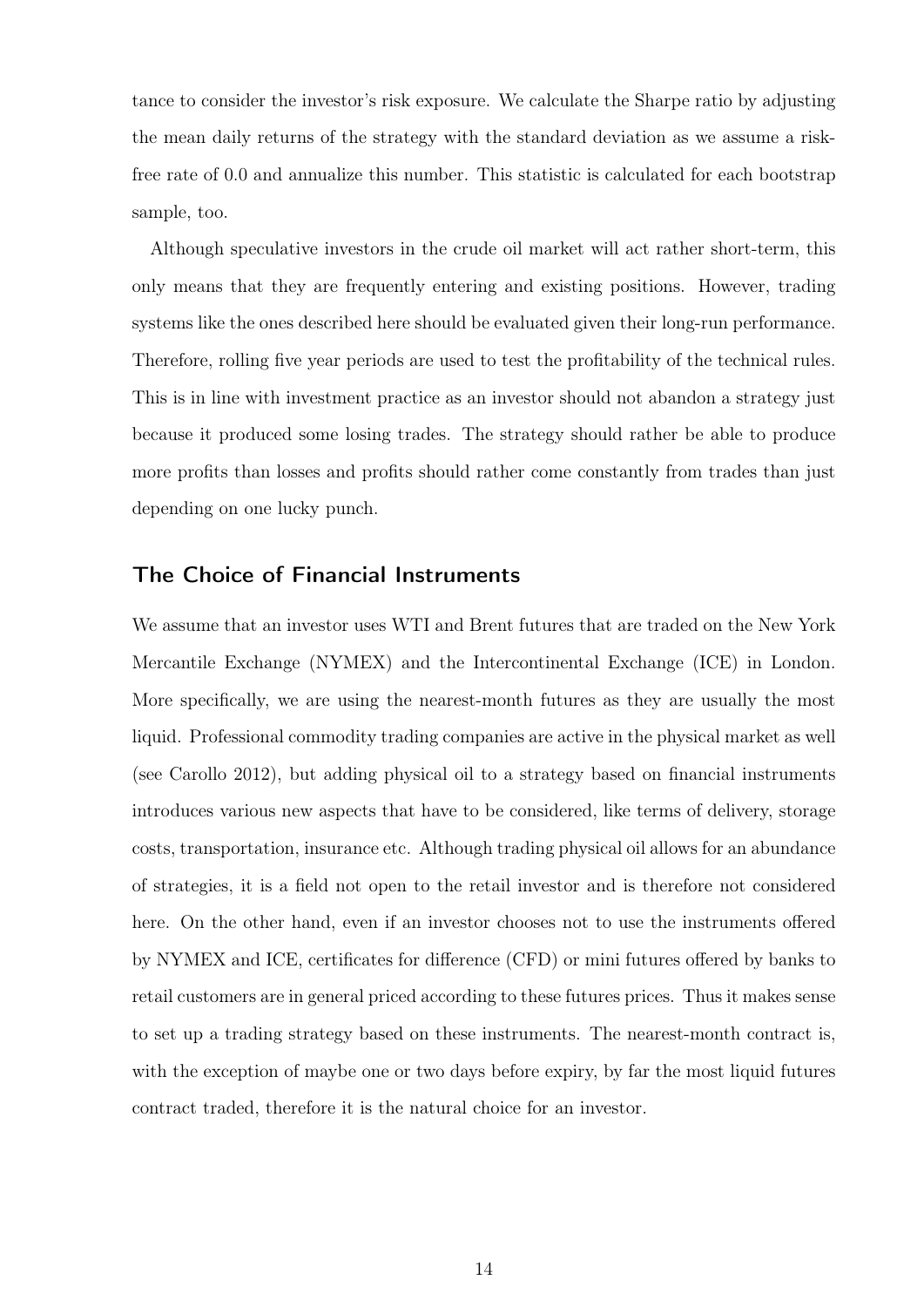#### Transaction Costs

To account for costs of entering and exiting futures positions, transaction fees of 0.1% of the respective futures price are assumed for each trade. As an investor is trading the spread of WTI and Brent, one round-turn transaction consists of four trades, for example entering long Brent and short WTI and then closing both positions. The transaction costs used are higher than the numbers given for example by Dunis et al. (2008) and Dunis et al. (2006), however the strategy may make it necessary to roll over to the next futures contract at expiry or to make adjustments due to changes in the hedge ratio. Therefore, working with a kind of additional safety margin in the costs reflects these problems.

## 4 Results

The average results of the backtests of the strategies for the five year testing periods are reported in Tables 4 and 5. All in all, there are 18 five year periods in the sample, the first starting in January 1992 and the last in January 2009. The first two columns indicate the strategy used by giving the length of the moving average and the exit z score. The profit (or loss) is reported in the third column, followed by the total number of trades and the winning trades. The sixth and seventh columns contain information about the mean holding time of one trade and the strategy's time in the market. To evaluate the performance of a strategy we report the mean daily return and standard deviation as well as the Sharpe Ratio in the last three columns. No matter whether the static or the dynamic hedging versions are used, the shortest moving average rules (20 days) are by far the most profitable in terms of absolute profit as well as Sharpe ratio. This is quite interesting in so far as the 20 days moving average is the standard length of the Bollinger Band system. To assess the performance of these rules in depth, the results for each five year period from 1992 up to 2009 are reported as well, Tables 6, 7 and 8 contain detailed information. Here, the starting year of the tested five year period is given in the first column, for example the starting year 1992 is the five year period spanning 1992 to 1996. The last period under consideration is therefore 2009 to 2013.

Inspecting the average results, we find the 20 days moving average rules to produce the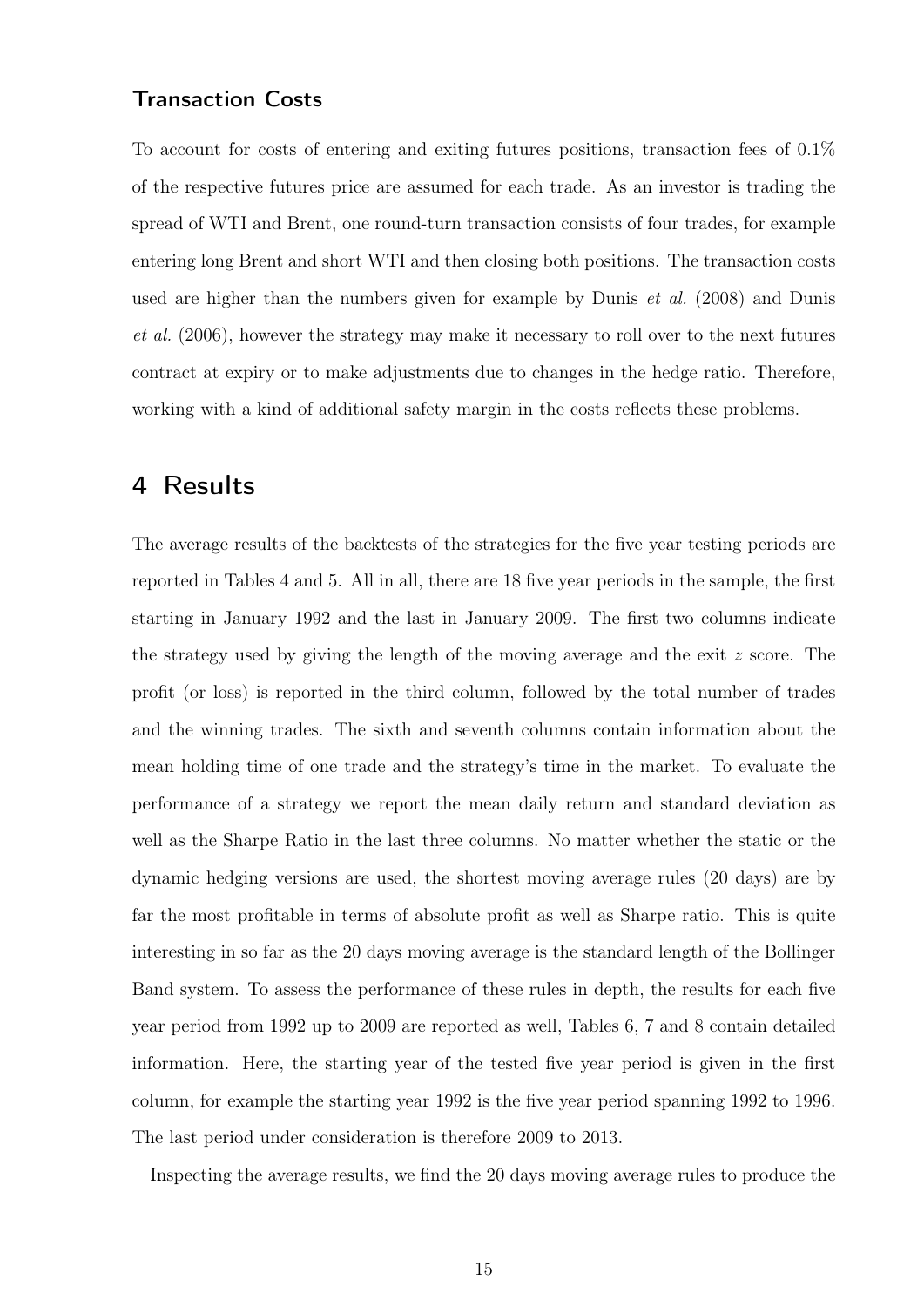largest number of trades, with the averages over the five year testing periods ranging from 53.2 for the zero variance dynamic hedging strategy with an exit score of 0.2 to 66.1 for the MLE DLM strategy with an exit score of 0.0. As the short moving averages tend to react the fastest to movements of the hedge portfolio, the mean holding time per trade is significantly shorter than for the longer moving averages. This is clearly exemplified by comparing the average 7.8 days per trade for the zero variance DLM 20/0.0 strategy with the 45.2 days for the 200/0.0 strategy. Although the 20 days moving average produces the most trades, because of the short holding period its time in the market is the lowest of all strategies for example only 32.4% compared to 39.6% for the 100 days moving average in the zero variance DLM setting with a z score of 0.0. The very concept of trying to capture the overshooting movement above or below the moving average with the 0.2 exit score leads to longer average holding periods compared to the 0.0 exit score as the closing of the respective positions will occur later. This is evident for all setups.

Even though the 20 days moving average rules spend the least time in the market and produce the most trades and therefore the highest transaction costs, they generate the highest profits and Sharpe ratios in the static as well as the dynamic setups. A possible explanation is that on the entry side they react the fastest to extreme deviations in the value of the hedge portfolio and are also the fastest to exit the market when the move back to the mean has occurred. Another benefit of the short time in market is that the standard deviation of the daily returns is smallest for the 20 days moving average rules in all three setups, with the MLE DLM having by far the smallest standard deviation. However, the trading strategies seem to exhibit higher standard deviations than the randomly placed orders, as the simulated p-values indicate. Nevertheless for the most part an investor is more than compensated for the higher risk by the higher returns he earns, as the highly significant Sharpe ratios show. For the MLE DLM, all Sharpe ratios have p-values of 0.0. The zero variance DLM's Sharpe ratios are significant at the 5% level except for the 50 days moving average rules. The static version performs worst with only the 20 days moving average rules' Sharpe ratios being significant at the 5% level. Comparing the Sharpe ratios of the static and dynamic setups, we find the MLE DLM to strongly outperform the other two approaches. The smallest Sharpe ratio for the MLE DLM is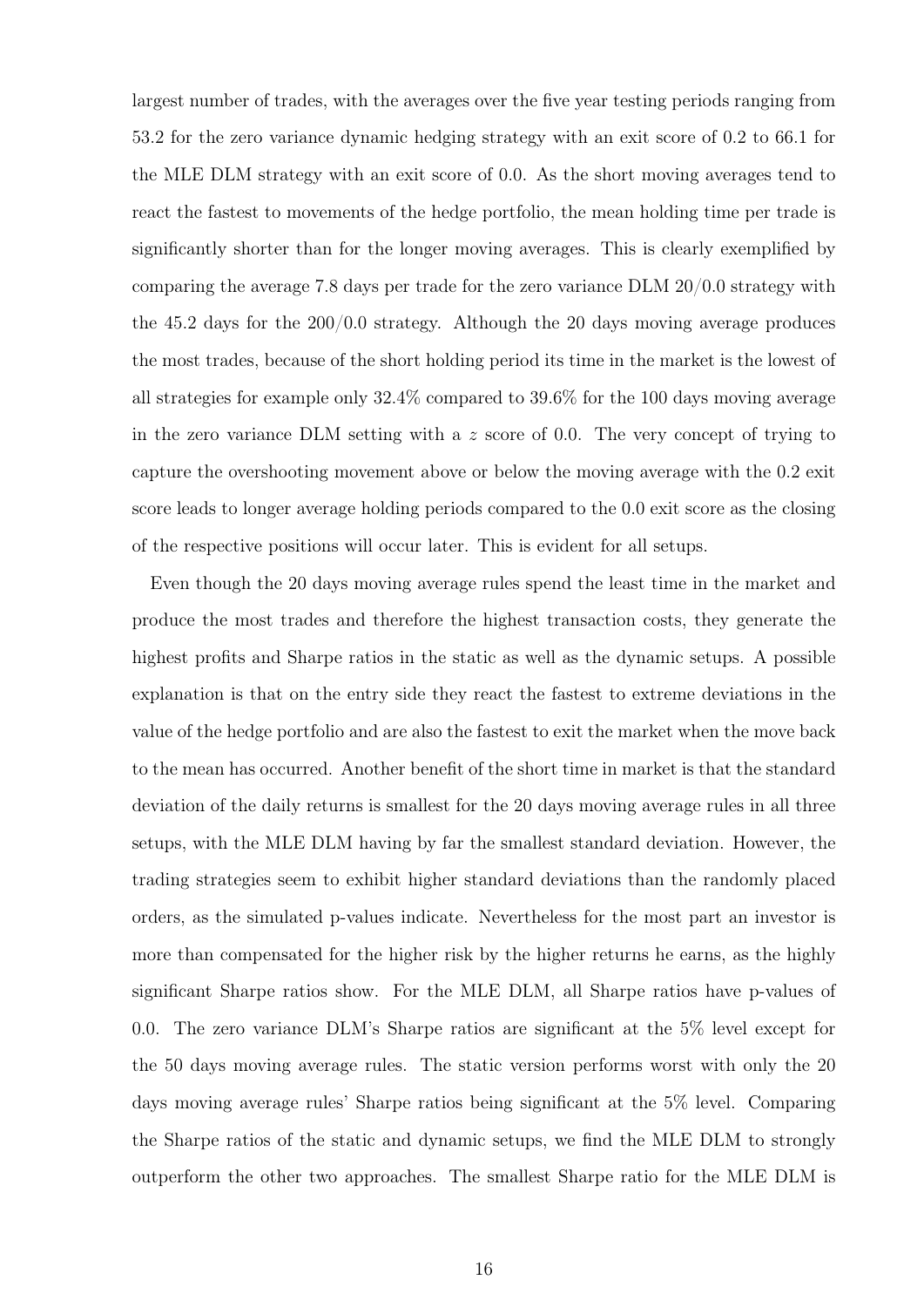recorded for the 200 days moving average with an exit score of 0.2, but it is still higher than all Sharpe ratios for the static system and the zero variance DLM.

The detailed results for the 20 days rules reveal that the performance deteriorates for all setups over the last five year period starting in 2009, with the static hedge ratio's profit turning negative. The MLE DLM, even though recording lower profits than in the years before, still keeps up its good performance, with only one losing trade and Sharpe ratios well above three in the last five year period. The dynamic setups are able to generate (positive) profits over each and every five year period under consideration. With the exception of the last five year period for the zero variance DLM, the trading systems' performances are much better than using random entries and deliver significantly higher Sharpe ratios. As expected, the highest profits were generated from 2000 on, due to more volatile prices and larger involvement of financial investors. The mean-reverting strategies, no matter whether the static or dynamic versions are used, record the highest Sharpe ratios in the periods starting in 2000, 2001, 2002 and 2003. The highest absolute profits occur in the periods starting 2004 and 2005, but obviously these profits came at a higher risk.

The main disadvantage of the static version is that it produces a rather high number of losing trades compared to the dynamic versions. Over the last five years, out of 44 signals only 30 are profitable (MLE DLM 76 and 72 out of 77 and 73). The static setup has the highest percentage of time in market and the longest average holding periods per trade. We already saw that this usually leads to higher risk. The standard deviation is indeed higher than for the dynamic versions leading to lower Sharpe ratios.

The zero variance DLM mean-reverting trading system shows highly significant profits. Except for the very last five year period, the strategy performs obviously a lot better than just placing random orders, with simulated p-values of 0.0. The number of winning trades compared to the total number of trades is remarkably high except for the last two five year periods. This fact supports that the devised system works quite well and does not depend on just a few lucky and profitable trades to balance the losers. Although the strategy tends to be riskier than the random orders, as is indicated by the low simulated p-values for the standard deviation, the higher returns compared to the random strategy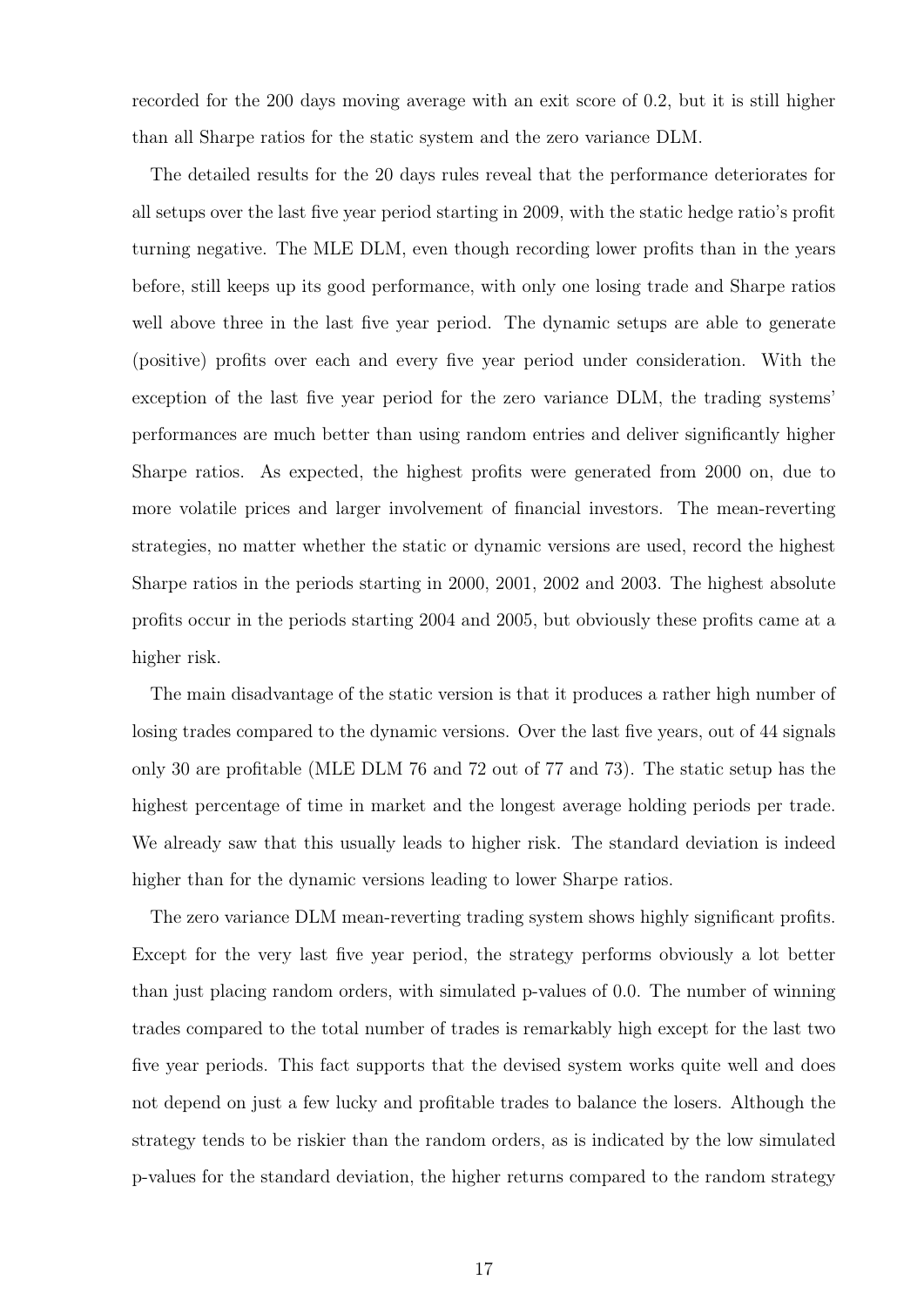lead to significantly higher Sharpe ratios in almost all five year periods tested.

The MLE DLM system is by far the best performing of the three setups. The system is able to identify profitable trades with almost 100% certainty, as can be seen by the high number of winning trades in comparison to the total number of trades. Profits, daily mean returns and Sharpe ratios are significantly higher than those of random entries with p-values of 0.000. The system is the one with the lowest time in market, the 20 days moving average has just between 15% and 27% time in market as Table 8 shows. For this setup, trades last only about three to four days on average. This leads to smaller risk exposure compared to the other setups, although the standard deviation of the daily returns tends to be higher than for random orders. The high Sharpe ratios, often in excess of three further highlight this favorable risk-reward characteristics. One other fact places this setup way ahead of the other two. Over the last five year period from 2009 to 2013, the system still performs remarkably well, with much higher profits and Sharpe ratios than the other strategies. As the standard deviation of the strategy's daily returns is lower than for the preceding periods, the Sharpe ratios of 3.6 and 3.3 for the exit z scores of 0.0 and 0.2 are amongst the highest recorded. Except for the last three five year periods, the exit z score of 0.2 gives slightly better profits and Sharpe ratios, however, differences tend to be small.

## 5 Conclusion

The markets for WTI and Brent have evolved dramatically since futures trading started in the 1980s. The number of participants in these markets has risen considerably over the years, from just a few professional investors to hedge funds, pension funds and all kinds of institutional and retail investors. Over the last decade investors have moved significant funds into various forms of alternative investments, among them energy commodities and especially crude oil. This coincided with growing global demand for oil, mainly driven by the fast booming economies in Asia. The growing amount of money invested in commodities naturally gives rise to questions as to how trading strategies originating from the equity markets perform in the crude oil market. This study showed that trading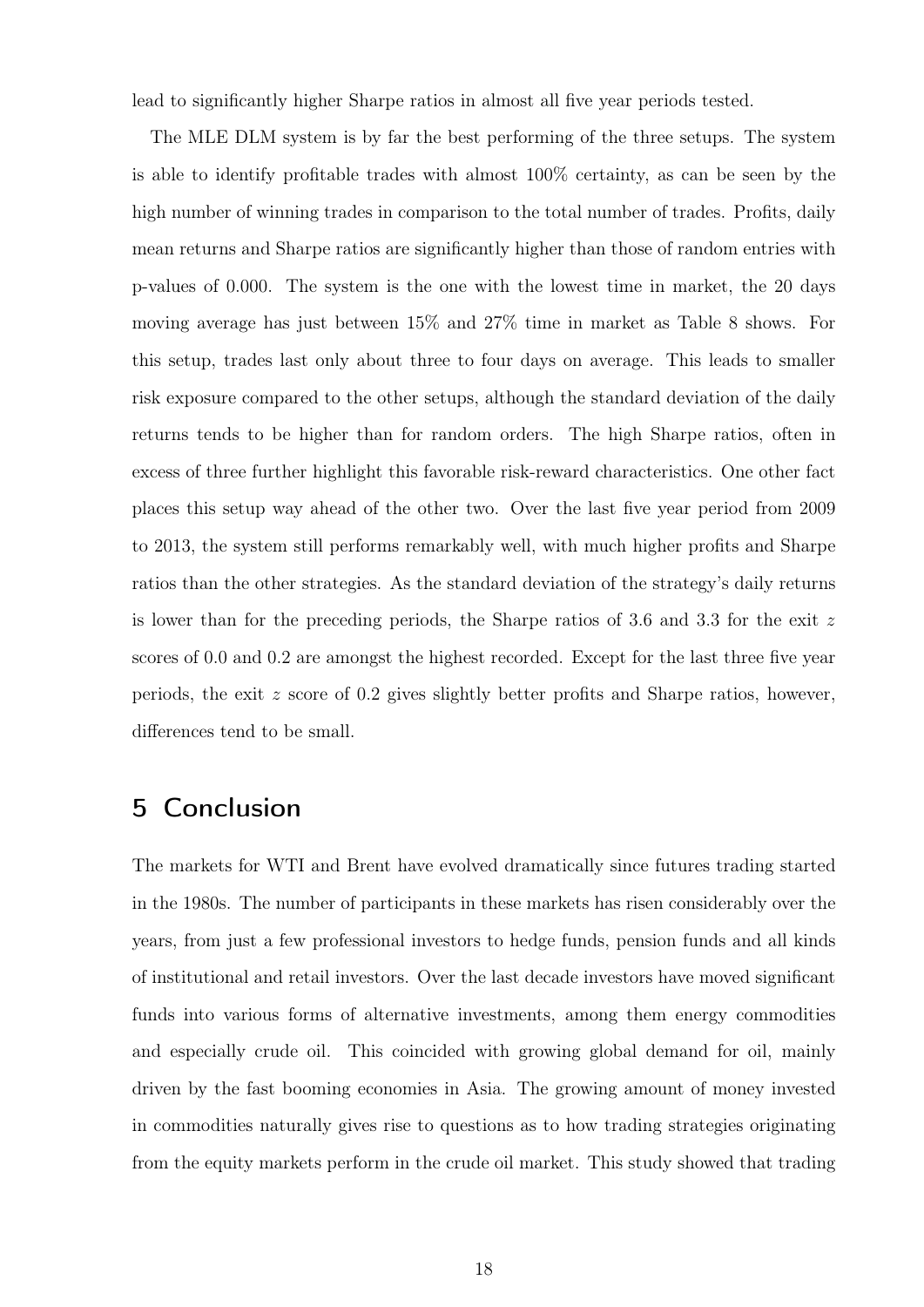the WTI-Brent spread is profitable, especially since 2000.

That a rather simple mean-reverting strategy based on the widely used Bollinger Bands and applied to a hedge portfolio of the two crudes proved to be very successful, although it is only based on an analysis of historical data, may be a hint that the Efficient Market Hypothesis in its weak form does not hold. In fact, the strategies tested only incorporate historical price series, macroeconomic data usually used to forecast oil prices, like oil inventories or spare capacity as in Merino and Albacete (2010), is not employed.

To establish whether our findings are significant, we compare the results of the trading rules with those of randomly generated orders. Over each testing period, the same number of random orders as in the original series is generated and they share the same mean holding time. Given that the Bollinger Band did not possess any kind of predictive power, one would expect randomly placed orders to perform on average as well as the rules tested. If, on the other hand, the Bollinger Band performs better we may be inclined to question whether the WTI-Brent market is weakly efficient. Although rather high transaction costs are incorporated into the backtests, the total profits, mean daily returns and Sharpe ratios especially of the short moving average strategies are significantly higher than those of random entry strategies.

It may come as a surprise that a trading system whose basic setup is known for decades is significantly profitable in the crude oil market. To use a strategy that aims at keeping the time in the market and therefore the exposure to risk as low as possible is a reasonable approach in a market that is characterized by frequent periods of high volatility and dramatic price changes. Furthermore, the inherent hedge given a portfolio of similar assets like WTI and Brent makes it clear that the focus is not on picking trends but rather to exploit extreme deviations from an average spread level. It must be stressed that the general idea of setting up a hedge portfolio is to achieve a certain degree of immunization from adverse market movements. A comparison of the Bollinger Band results with those of buy and hold strategies of either WTI or Brent would therefore be misleading.

An investor implementing the Bollinger Band system described here would in fact be hedged against influences affecting the oil market as a whole, like the global recession in the wake of the financial crisis of 2007/2008. But when extreme deviations in the ratio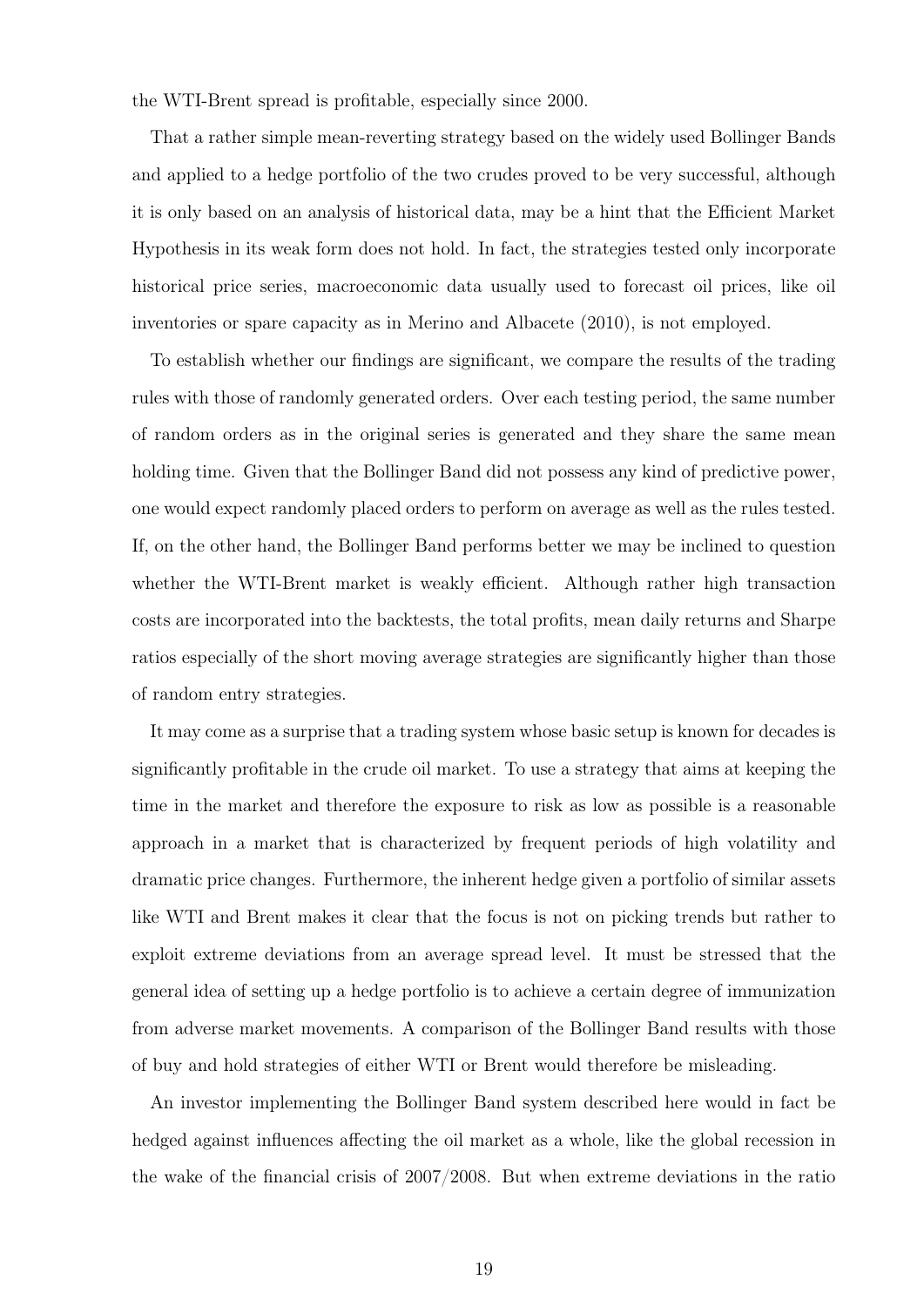of oil prices appear, the system indicates favorable trading opportunities with a high probability. Nevertheless, structural changes in the WTI-Brent spread may occur. The situation since 2010 makes it obvious that although WTI and Brent are both benchmark crude brands, their prices are sometimes driven by different forces as WTI is basically an American benchmark that must not be exported whereas Brent as benchmark for about  $60\%$  of the traded oil worldwide is much more prone to global influences.<sup>7</sup> Today it seems that the price of WTI is mainly driven by factors unique to the US market, like the rising production of unconventional oil and inventory levels. Brent on the other hand is strongly influenced on the supply side by production rates in countries like Libya and Nigeria. Political decisions like lifting the economic sanctions against Iran or the tensions in Eastern Europe are directly reflected in the price of Brent. The trading rules are able to account for these factors because they work with moving averages and standard deviations and, in case of the DLMs, with constant updates of the hedge ratio.

A finding of this study is that the profitability of the Bollinger Band strategy, after peaking in the first years of the new millennium, seems to become lower over time, in line with the widening of the spread between WTI and Brent over the last few years and with the results of other studies like Alvarez-Ramirez et al. (2008) and Tabak and Cajueiro (2007). Although the systems still records profits in this wide spread environment, in the case of the MLE DLM still with quite high returns and Sharpe ratios, it can be assumed that a reduction in or closing of the spread would boost profitability again to levels recorded up to the years 2008 or 2009. This may be the case when political tensions in Europe and the Middle East are solved or the American export ban on crude is lifted by Congress.

However, it may be premature to assign to the oil markets the tribute of weak efficiency. The results reported in this study indicate a strong deviation from market efficiency, given the fact that especially the short moving average combinations record highly significant profits, daily returns and Sharpe ratios most of the time and only two versions lose their significance in the last five year period. Although the basic idea behind the tested systems is straightforward and rather simple, the results show that what can be considered

<sup>7</sup>To circumvent this problem an investor may consider to use calendar spreads instead of inter-market spreads.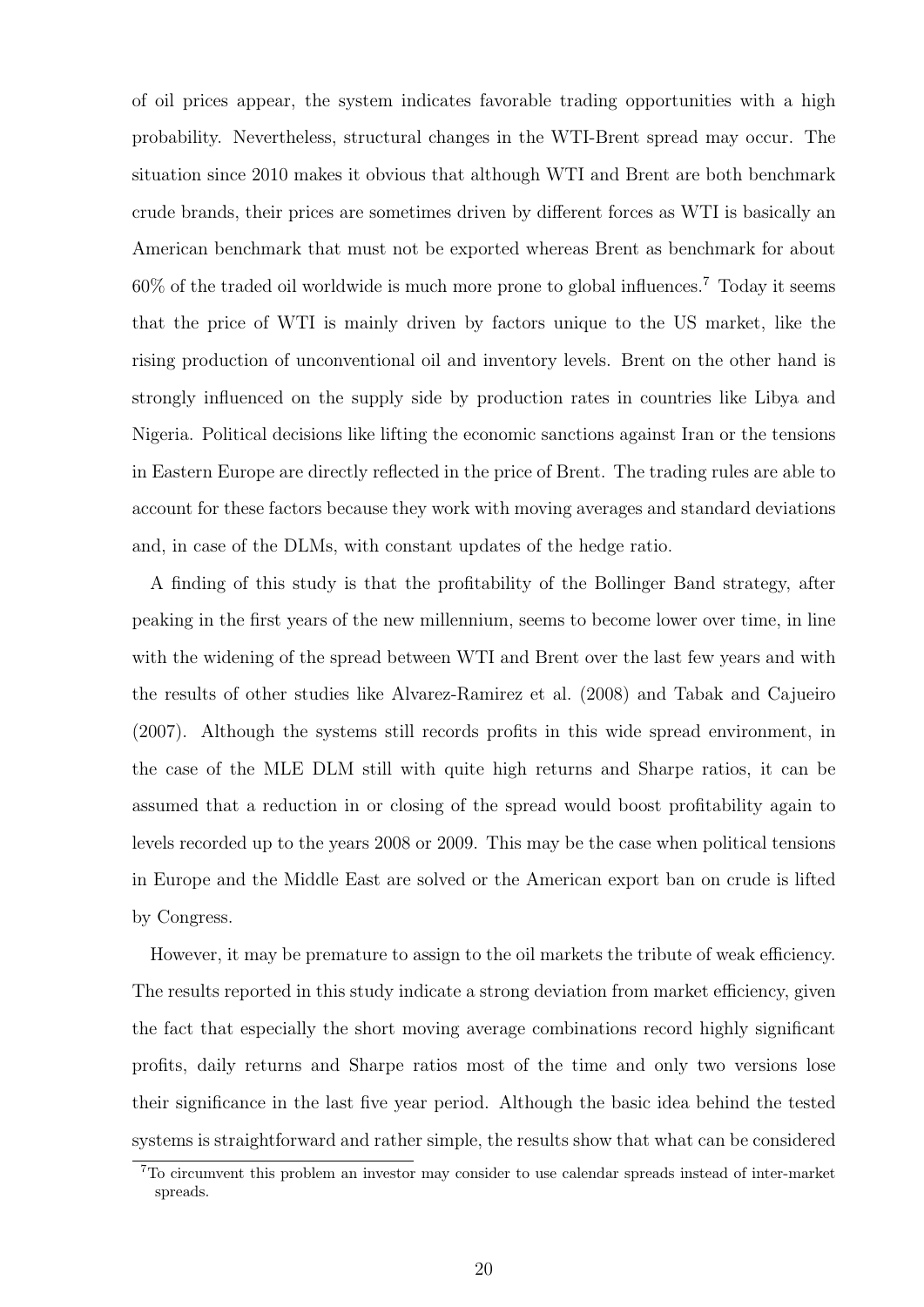to be the most sophisticated approach, namely the MLE DLM that utilizes maximum likelihood estimators of the unknown variances in the state equation, offers the most rewarding characteristics like low time in market and high Sharpe ratios and keeps up its good performance even over the last few years. The MLE DLM may perform the most advanced calculations, but it still depends solely on the input of historical price information. Therefore, this leads to the conclusion that a system of technical rules can show a remarkably steady performance and that the oil market considered here is not efficient as defined in the EMH.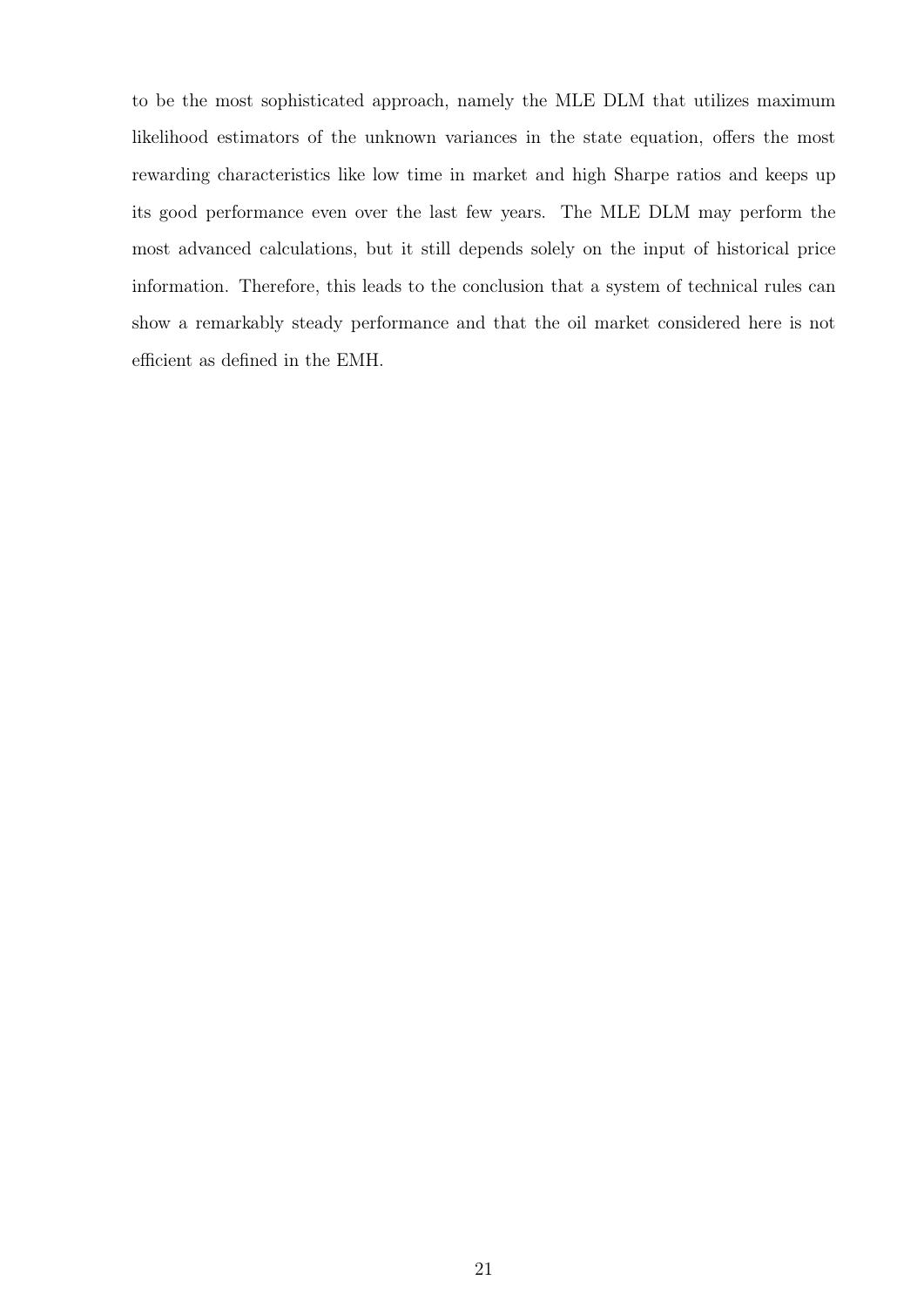# Appendix A: Figures



Figure 1: Nearest-month Futures Prices of WTI and Brent 1992-2013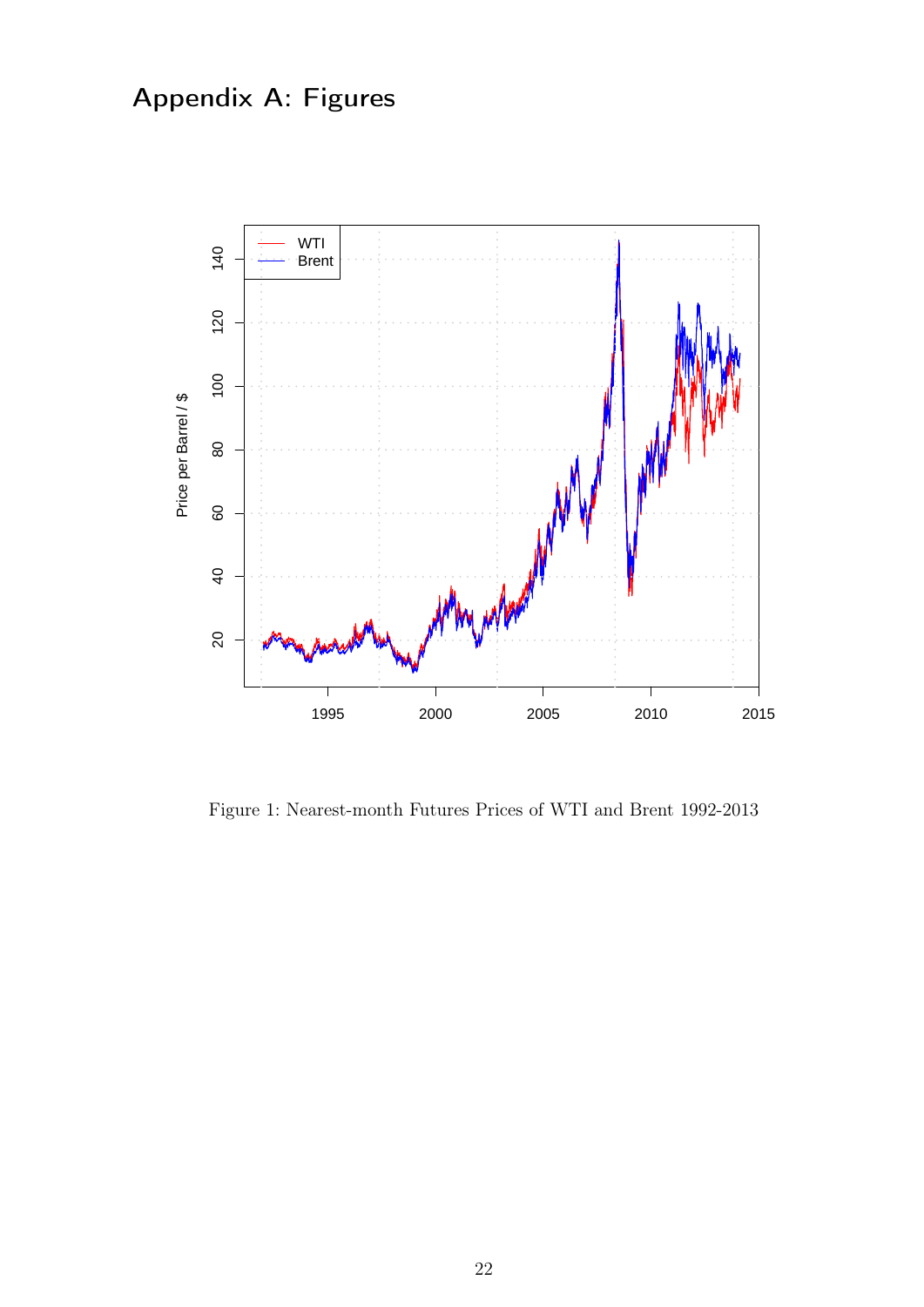

Figure 2: Dynamic Hedge Ratios of WTI and Brent using Kalman Filtering with zero variance (solid line) and MLE variance (dotted line) in the state equation 1992- 2013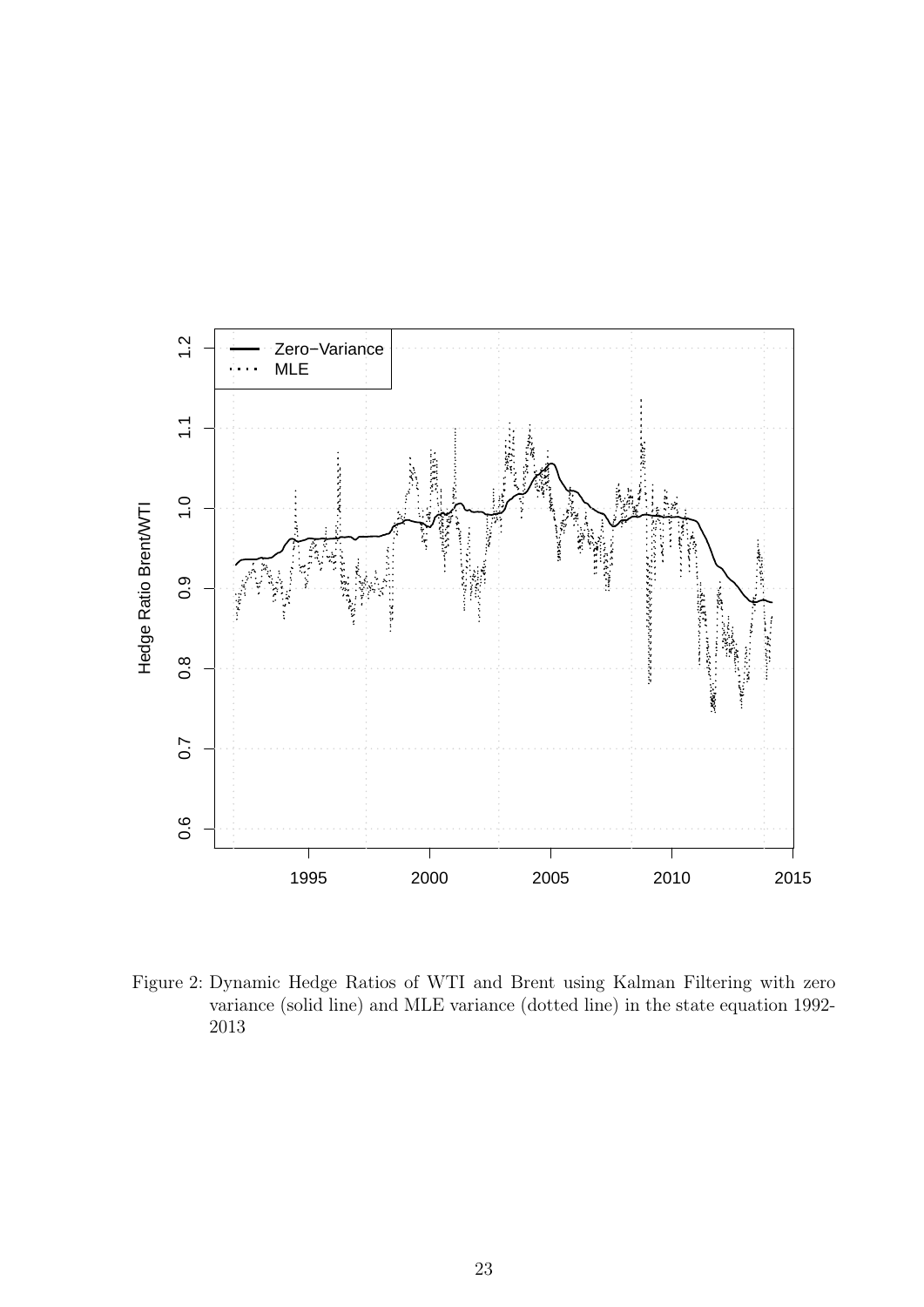# Appendix B: Tables

|                 |         | WTI       |         | <b>Brent</b> |
|-----------------|---------|-----------|---------|--------------|
|                 | Prices  | Returns   | Prices  | Returns      |
| Observations    | 5775    | 5774      | 5775    | 5774         |
| Arithmetic Mean | 47.09   | 0.000     | 48.16   | 0.0005       |
| Geometric Mean  | 37.74   | 0.0003    | 36.98   | 0.0003       |
| Minimum         | 10.72   | $-0.1525$ | 9.64    | $-0.1344$    |
| Quartile 1      | 20.14   | $-0.0108$ | 18.79   | $-0.0098$    |
| Median          | 31.04   | 0.0000    | 29.06   | 0.0004       |
| Quartile 3      | 73.52   | 0.0120    | 73.61   | 0.0110       |
| Maximum         | 145.29  | 0.1783    | 146.08  | 0.1377       |
| SE Mean         | 0.41    | 0.0003    | 0.47    | 0.0003       |
| Variance        | 993.12  | 0.0005    | 1255.13 | 0.0004       |
| St. Deviation   | 31.51   | 0.0223    | 35.43   | 0.0205       |
| <b>Skewness</b> | 0.74    | 0.1209    | 0.82    | $-0.0328$    |
| Kurtosis        | $-0.77$ | 5.1237    | $-0.74$ | 3.5673       |
| Jarque-Bera     | 673.827 | 6329.801  | 787.254 | 3062.579     |

Table 1: Summary Statistics for WTI and Brent Futures daily settlement prices and returns 1992-2013

|       |           |                   | Statistic p-value Statistic p-value Statistic p-value |                  |        |  |
|-------|-----------|-------------------|-------------------------------------------------------|------------------|--------|--|
|       | 1992-2013 |                   | 1992-2002                                             | 2003-2013        |        |  |
| WTI – |           | $-3.2119$ 0.08579 | $-2.8454$ 0.2204                                      | $-2.7168$ 0.2749 |        |  |
| Brent |           |                   | $-2.7633$ $0.2551$ $-2.7039$ $0.2803$ $-2.5062$       |                  | -0.364 |  |

Table 2: Standard augmented Dickey-Fuller tests for WTI and Brent futures prices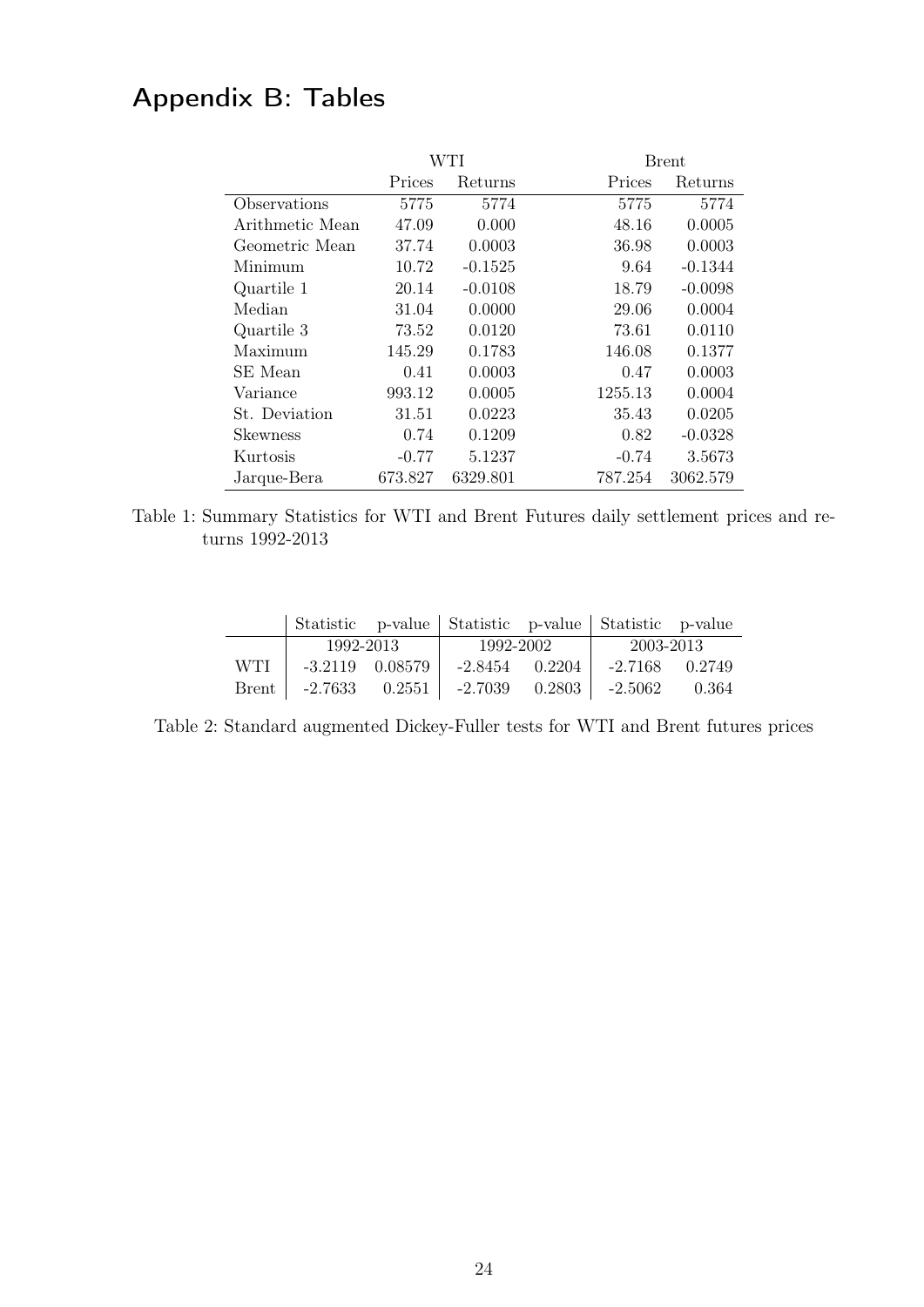|            | Test Statistic 10pct 5pct 1pct |                          |      |       |  |  |  |  |  |  |  |  |
|------------|--------------------------------|--------------------------|------|-------|--|--|--|--|--|--|--|--|
|            | 1992-2013                      |                          |      |       |  |  |  |  |  |  |  |  |
| $r \leq 1$ | 1.69                           | 7.52                     | 9.24 | 12.97 |  |  |  |  |  |  |  |  |
| $r = 0$    |                                | 23.37 13.75 15.67 20.20  |      |       |  |  |  |  |  |  |  |  |
|            |                                | 1992-2002                |      |       |  |  |  |  |  |  |  |  |
| $r \leq 1$ |                                | 3.95 7.52                | 9.24 | 12.97 |  |  |  |  |  |  |  |  |
| $r = 0$    |                                | 113.30 13.75 15.67 20.20 |      |       |  |  |  |  |  |  |  |  |
|            |                                | 2003-2013                |      |       |  |  |  |  |  |  |  |  |
| $r \leq 1$ | 3.04                           | 7.52                     | 9.24 | 12.97 |  |  |  |  |  |  |  |  |
| $r = 0$    |                                | 13.00 13.75 15.67 20.20  |      |       |  |  |  |  |  |  |  |  |

Table 3: Johansen-procedure for WTI and Brent futures prices

| МA  | $_{\rm{Exit}}$ | <b>PNL</b> | Trades    | Win       | MeanHold  | TiM      | MeanR      | SD         | Sharpe     |
|-----|----------------|------------|-----------|-----------|-----------|----------|------------|------------|------------|
| 20  | 0.0            | 36.618153  | 55.894737 | 49.894737 | 8.272943  | 0.348756 | 0.000241   | 0.003350   | 1.352872   |
|     |                | (0.026474) |           |           |           |          | (0.024526) | (0.158526) | (0.027053) |
| 50  | 0.0            | 20.264616  | 29.526316 | 25.631579 | 19.065520 | 0.418032 | 0.000148   | 0.003867   | 0.810976   |
|     |                | (0.056789) |           |           |           |          | (0.048947) | (0.096158) | (0.057421) |
| 100 | 0.0            | 17.941426  | 18.368421 | 16.842105 | 33.494072 | 0.437360 | 0.000134   | 0.003830   | 0.719242   |
|     |                | (0.057421) |           |           |           |          | (0.049368) | (0.096053) | (0.059368) |
| 200 | 0.0            | 18.446959  | 11.947368 | 11.473684 | 46.649549 | 0.370708 | 0.000135   | 0.003657   | 0.722865   |
|     |                | (0.050895) |           |           |           |          | (0.044526) | (0.109474) | (0.052632) |
|     |                |            |           |           |           |          |            |            |            |
| 20  | 0.2            | 36.777660  | 54.052632 | 48.157895 | 9.510986  | 0.388859 | 0.000243   | 0.003492   | 1.337735   |
|     |                | (0.027632) |           |           |           |          | (0.022474) | (0.157211) | (0.029158) |
| 50  | 0.2            | 15.679794  | 27.157895 | 23.157895 | 23.241921 | 0.467457 | 0.000119   | 0.004102   | 0.702258   |
|     |                | (0.103105) |           |           |           |          | (0.092737) | (0.084947) | (0.097737) |
| 100 | 0.2            | 18.538331  | 17.315789 | 15.947368 | 38.956081 | 0.482105 | 0.000137   | 0.003872   | 0.699306   |
|     |                | (0.058895) |           |           |           |          | (0.051368) | (0.104842) | (0.056368) |
| 200 | 0.2            | 18.869097  | 11.052632 | 10.368421 | 53.754912 | 0.403512 | 0.000139   | 0.003721   | 0.723512   |
|     |                | (0.047579) |           |           |           |          | (0.040421) | (0.110000) | (0.051211) |

Table 4: Mean results of the mean-reversion trading system with static hedging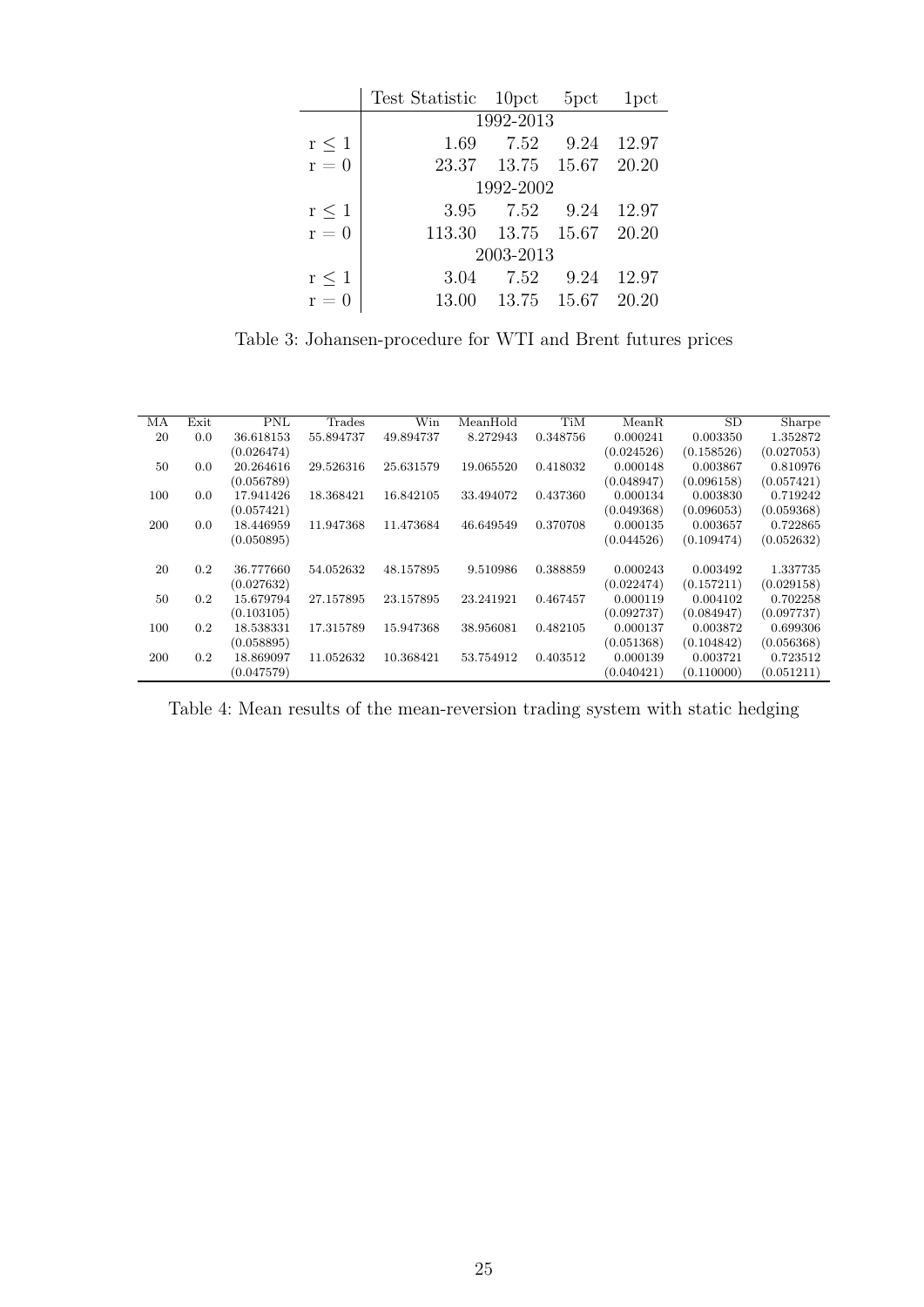| 0.0<br>20<br>55.222222<br>50.722222<br>7.756220<br>0.324177<br>0.000315<br>0.003133<br>1.716639<br>51.197471<br>(0.011333)<br>(0.008889)<br>(0.173000)<br>(0.011167)<br>0.0<br>25.333333<br>18.521474<br>0.390315<br>0.000179<br>0.955174<br>50<br>25.470785<br>28.555556<br>0.003742<br>(0.047222)<br>(0.039444)<br>(0.100889)<br>(0.053389)<br>0.0<br>19.611111<br>18.166667<br>0.395768<br>0.000190<br>100<br>27.186994<br>27.884817<br>0.003643<br>0.925780<br>(0.011722)<br>(0.006556)<br>(0.100444)<br>(0.018333)<br>0.0<br>200<br>21.934872<br>11.444444<br>11.166667<br>45.226577<br>0.366254<br>0.000156<br>0.003601<br>0.751150<br>(0.020222)<br>(0.027278)<br>(0.127389)<br>(0.038278)<br>0.2<br>20<br>50.874731<br>53.222222<br>49.111111<br>9.055247<br>0.364593<br>0.000314<br>0.003195<br>1.686722<br>(0.014667)<br>(0.011611)<br>(0.202889)<br>(0.015500)<br>0.2<br>24.111111<br>22.307103<br>0.446361<br>50<br>23.111274<br>27.055556<br>0.000165<br>0.003872<br>0.889298<br>(0.068556)<br>(0.056833)<br>(0.110111)<br>(0.070944)<br>0.2<br>27.320127<br>18.111111<br>17.222222<br>34.496384<br>0.457647<br>0.000191<br>0.003696<br>0.898589<br>100<br>(0.006611)<br>(0.122278)<br>(0.015833)<br>(0.017889)<br>200<br>0.2<br>10.555556<br>0.396748<br>21.521411<br>10.055556<br>53.790659<br>0.000154<br>0.003683<br>0.729671<br>(0.029389)<br>(0.022667)<br>(0.134556)<br>(0.035389)<br>MLE State Space Model<br>20<br>0.0<br>52.873644<br>66.055556<br>65.722222<br>4.163076<br>0.210892<br>0.000323<br>0.001765<br>2.898995<br>(0.000000)<br>(0.000000)<br>(0.169556)<br>(0.000000)<br>0.0<br>47.937422<br>6.157263<br>0.244707<br>0.000298<br>0.001786<br>2.626845<br>50<br>52.277778<br>51.944444<br>(0.000000)<br>(0.186722)<br>(0.000000)<br>(0.000000)<br>0.281845<br>100<br>0.0<br>42.652698<br>40.833333<br>40.777778<br>9.449586<br>0.000270<br>0.001857<br>2.279819<br>(0.000000)<br>(0.000000)<br>(0.178722)<br>(0.000000)<br>200<br>0.0<br>35.724065<br>17.024717<br>0.357091<br>0.000231<br>0.001938<br>1.893131<br>31.944444<br>31.388889<br>(0.000000)<br>(0.000000)<br>(0.245556)<br>(0.000000)<br>0.2<br>54.070684<br>65.333333<br>65.000000<br>4.764267<br>0.239510<br>0.000329<br>0.001787<br>20<br>2.925147<br>(0.000000)<br>(0.000000)<br>(0.200833)<br>(0.000000)<br>0.2<br>8.046707<br>0.000303<br>50<br>49.258031<br>50.500000<br>0.304415<br>0.001877<br>2.523928<br>50.444444 | MA                              | Exit | <b>PNL</b> | Trades | Win | MeanHold | TiM | MeanR      | <b>SD</b>  | Sharpe     |  |  |
|----------------------------------------------------------------------------------------------------------------------------------------------------------------------------------------------------------------------------------------------------------------------------------------------------------------------------------------------------------------------------------------------------------------------------------------------------------------------------------------------------------------------------------------------------------------------------------------------------------------------------------------------------------------------------------------------------------------------------------------------------------------------------------------------------------------------------------------------------------------------------------------------------------------------------------------------------------------------------------------------------------------------------------------------------------------------------------------------------------------------------------------------------------------------------------------------------------------------------------------------------------------------------------------------------------------------------------------------------------------------------------------------------------------------------------------------------------------------------------------------------------------------------------------------------------------------------------------------------------------------------------------------------------------------------------------------------------------------------------------------------------------------------------------------------------------------------------------------------------------------------------------------------------------------------------------------------------------------------------------------------------------------------------------------------------------------------------------------------------------------------------------------------------------------------------------------------------------------------------------------------------------------------------------------------------------------------------------------------------------------------------------------------------------------------|---------------------------------|------|------------|--------|-----|----------|-----|------------|------------|------------|--|--|
|                                                                                                                                                                                                                                                                                                                                                                                                                                                                                                                                                                                                                                                                                                                                                                                                                                                                                                                                                                                                                                                                                                                                                                                                                                                                                                                                                                                                                                                                                                                                                                                                                                                                                                                                                                                                                                                                                                                                                                                                                                                                                                                                                                                                                                                                                                                                                                                                                            | Zero Variance State Space Model |      |            |        |     |          |     |            |            |            |  |  |
|                                                                                                                                                                                                                                                                                                                                                                                                                                                                                                                                                                                                                                                                                                                                                                                                                                                                                                                                                                                                                                                                                                                                                                                                                                                                                                                                                                                                                                                                                                                                                                                                                                                                                                                                                                                                                                                                                                                                                                                                                                                                                                                                                                                                                                                                                                                                                                                                                            |                                 |      |            |        |     |          |     |            |            |            |  |  |
|                                                                                                                                                                                                                                                                                                                                                                                                                                                                                                                                                                                                                                                                                                                                                                                                                                                                                                                                                                                                                                                                                                                                                                                                                                                                                                                                                                                                                                                                                                                                                                                                                                                                                                                                                                                                                                                                                                                                                                                                                                                                                                                                                                                                                                                                                                                                                                                                                            |                                 |      |            |        |     |          |     |            |            |            |  |  |
|                                                                                                                                                                                                                                                                                                                                                                                                                                                                                                                                                                                                                                                                                                                                                                                                                                                                                                                                                                                                                                                                                                                                                                                                                                                                                                                                                                                                                                                                                                                                                                                                                                                                                                                                                                                                                                                                                                                                                                                                                                                                                                                                                                                                                                                                                                                                                                                                                            |                                 |      |            |        |     |          |     |            |            |            |  |  |
|                                                                                                                                                                                                                                                                                                                                                                                                                                                                                                                                                                                                                                                                                                                                                                                                                                                                                                                                                                                                                                                                                                                                                                                                                                                                                                                                                                                                                                                                                                                                                                                                                                                                                                                                                                                                                                                                                                                                                                                                                                                                                                                                                                                                                                                                                                                                                                                                                            |                                 |      |            |        |     |          |     |            |            |            |  |  |
|                                                                                                                                                                                                                                                                                                                                                                                                                                                                                                                                                                                                                                                                                                                                                                                                                                                                                                                                                                                                                                                                                                                                                                                                                                                                                                                                                                                                                                                                                                                                                                                                                                                                                                                                                                                                                                                                                                                                                                                                                                                                                                                                                                                                                                                                                                                                                                                                                            |                                 |      |            |        |     |          |     |            |            |            |  |  |
|                                                                                                                                                                                                                                                                                                                                                                                                                                                                                                                                                                                                                                                                                                                                                                                                                                                                                                                                                                                                                                                                                                                                                                                                                                                                                                                                                                                                                                                                                                                                                                                                                                                                                                                                                                                                                                                                                                                                                                                                                                                                                                                                                                                                                                                                                                                                                                                                                            |                                 |      |            |        |     |          |     |            |            |            |  |  |
|                                                                                                                                                                                                                                                                                                                                                                                                                                                                                                                                                                                                                                                                                                                                                                                                                                                                                                                                                                                                                                                                                                                                                                                                                                                                                                                                                                                                                                                                                                                                                                                                                                                                                                                                                                                                                                                                                                                                                                                                                                                                                                                                                                                                                                                                                                                                                                                                                            |                                 |      |            |        |     |          |     |            |            |            |  |  |
|                                                                                                                                                                                                                                                                                                                                                                                                                                                                                                                                                                                                                                                                                                                                                                                                                                                                                                                                                                                                                                                                                                                                                                                                                                                                                                                                                                                                                                                                                                                                                                                                                                                                                                                                                                                                                                                                                                                                                                                                                                                                                                                                                                                                                                                                                                                                                                                                                            |                                 |      |            |        |     |          |     |            |            |            |  |  |
|                                                                                                                                                                                                                                                                                                                                                                                                                                                                                                                                                                                                                                                                                                                                                                                                                                                                                                                                                                                                                                                                                                                                                                                                                                                                                                                                                                                                                                                                                                                                                                                                                                                                                                                                                                                                                                                                                                                                                                                                                                                                                                                                                                                                                                                                                                                                                                                                                            |                                 |      |            |        |     |          |     |            |            |            |  |  |
|                                                                                                                                                                                                                                                                                                                                                                                                                                                                                                                                                                                                                                                                                                                                                                                                                                                                                                                                                                                                                                                                                                                                                                                                                                                                                                                                                                                                                                                                                                                                                                                                                                                                                                                                                                                                                                                                                                                                                                                                                                                                                                                                                                                                                                                                                                                                                                                                                            |                                 |      |            |        |     |          |     |            |            |            |  |  |
|                                                                                                                                                                                                                                                                                                                                                                                                                                                                                                                                                                                                                                                                                                                                                                                                                                                                                                                                                                                                                                                                                                                                                                                                                                                                                                                                                                                                                                                                                                                                                                                                                                                                                                                                                                                                                                                                                                                                                                                                                                                                                                                                                                                                                                                                                                                                                                                                                            |                                 |      |            |        |     |          |     |            |            |            |  |  |
|                                                                                                                                                                                                                                                                                                                                                                                                                                                                                                                                                                                                                                                                                                                                                                                                                                                                                                                                                                                                                                                                                                                                                                                                                                                                                                                                                                                                                                                                                                                                                                                                                                                                                                                                                                                                                                                                                                                                                                                                                                                                                                                                                                                                                                                                                                                                                                                                                            |                                 |      |            |        |     |          |     |            |            |            |  |  |
|                                                                                                                                                                                                                                                                                                                                                                                                                                                                                                                                                                                                                                                                                                                                                                                                                                                                                                                                                                                                                                                                                                                                                                                                                                                                                                                                                                                                                                                                                                                                                                                                                                                                                                                                                                                                                                                                                                                                                                                                                                                                                                                                                                                                                                                                                                                                                                                                                            |                                 |      |            |        |     |          |     |            |            |            |  |  |
|                                                                                                                                                                                                                                                                                                                                                                                                                                                                                                                                                                                                                                                                                                                                                                                                                                                                                                                                                                                                                                                                                                                                                                                                                                                                                                                                                                                                                                                                                                                                                                                                                                                                                                                                                                                                                                                                                                                                                                                                                                                                                                                                                                                                                                                                                                                                                                                                                            |                                 |      |            |        |     |          |     |            |            |            |  |  |
|                                                                                                                                                                                                                                                                                                                                                                                                                                                                                                                                                                                                                                                                                                                                                                                                                                                                                                                                                                                                                                                                                                                                                                                                                                                                                                                                                                                                                                                                                                                                                                                                                                                                                                                                                                                                                                                                                                                                                                                                                                                                                                                                                                                                                                                                                                                                                                                                                            |                                 |      |            |        |     |          |     |            |            |            |  |  |
|                                                                                                                                                                                                                                                                                                                                                                                                                                                                                                                                                                                                                                                                                                                                                                                                                                                                                                                                                                                                                                                                                                                                                                                                                                                                                                                                                                                                                                                                                                                                                                                                                                                                                                                                                                                                                                                                                                                                                                                                                                                                                                                                                                                                                                                                                                                                                                                                                            |                                 |      |            |        |     |          |     |            |            |            |  |  |
|                                                                                                                                                                                                                                                                                                                                                                                                                                                                                                                                                                                                                                                                                                                                                                                                                                                                                                                                                                                                                                                                                                                                                                                                                                                                                                                                                                                                                                                                                                                                                                                                                                                                                                                                                                                                                                                                                                                                                                                                                                                                                                                                                                                                                                                                                                                                                                                                                            |                                 |      |            |        |     |          |     |            |            |            |  |  |
|                                                                                                                                                                                                                                                                                                                                                                                                                                                                                                                                                                                                                                                                                                                                                                                                                                                                                                                                                                                                                                                                                                                                                                                                                                                                                                                                                                                                                                                                                                                                                                                                                                                                                                                                                                                                                                                                                                                                                                                                                                                                                                                                                                                                                                                                                                                                                                                                                            |                                 |      |            |        |     |          |     |            |            |            |  |  |
|                                                                                                                                                                                                                                                                                                                                                                                                                                                                                                                                                                                                                                                                                                                                                                                                                                                                                                                                                                                                                                                                                                                                                                                                                                                                                                                                                                                                                                                                                                                                                                                                                                                                                                                                                                                                                                                                                                                                                                                                                                                                                                                                                                                                                                                                                                                                                                                                                            |                                 |      |            |        |     |          |     |            |            |            |  |  |
|                                                                                                                                                                                                                                                                                                                                                                                                                                                                                                                                                                                                                                                                                                                                                                                                                                                                                                                                                                                                                                                                                                                                                                                                                                                                                                                                                                                                                                                                                                                                                                                                                                                                                                                                                                                                                                                                                                                                                                                                                                                                                                                                                                                                                                                                                                                                                                                                                            |                                 |      |            |        |     |          |     |            |            |            |  |  |
|                                                                                                                                                                                                                                                                                                                                                                                                                                                                                                                                                                                                                                                                                                                                                                                                                                                                                                                                                                                                                                                                                                                                                                                                                                                                                                                                                                                                                                                                                                                                                                                                                                                                                                                                                                                                                                                                                                                                                                                                                                                                                                                                                                                                                                                                                                                                                                                                                            |                                 |      |            |        |     |          |     |            |            |            |  |  |
|                                                                                                                                                                                                                                                                                                                                                                                                                                                                                                                                                                                                                                                                                                                                                                                                                                                                                                                                                                                                                                                                                                                                                                                                                                                                                                                                                                                                                                                                                                                                                                                                                                                                                                                                                                                                                                                                                                                                                                                                                                                                                                                                                                                                                                                                                                                                                                                                                            |                                 |      |            |        |     |          |     |            |            |            |  |  |
|                                                                                                                                                                                                                                                                                                                                                                                                                                                                                                                                                                                                                                                                                                                                                                                                                                                                                                                                                                                                                                                                                                                                                                                                                                                                                                                                                                                                                                                                                                                                                                                                                                                                                                                                                                                                                                                                                                                                                                                                                                                                                                                                                                                                                                                                                                                                                                                                                            |                                 |      |            |        |     |          |     |            |            |            |  |  |
|                                                                                                                                                                                                                                                                                                                                                                                                                                                                                                                                                                                                                                                                                                                                                                                                                                                                                                                                                                                                                                                                                                                                                                                                                                                                                                                                                                                                                                                                                                                                                                                                                                                                                                                                                                                                                                                                                                                                                                                                                                                                                                                                                                                                                                                                                                                                                                                                                            |                                 |      |            |        |     |          |     |            |            |            |  |  |
|                                                                                                                                                                                                                                                                                                                                                                                                                                                                                                                                                                                                                                                                                                                                                                                                                                                                                                                                                                                                                                                                                                                                                                                                                                                                                                                                                                                                                                                                                                                                                                                                                                                                                                                                                                                                                                                                                                                                                                                                                                                                                                                                                                                                                                                                                                                                                                                                                            |                                 |      |            |        |     |          |     |            |            |            |  |  |
|                                                                                                                                                                                                                                                                                                                                                                                                                                                                                                                                                                                                                                                                                                                                                                                                                                                                                                                                                                                                                                                                                                                                                                                                                                                                                                                                                                                                                                                                                                                                                                                                                                                                                                                                                                                                                                                                                                                                                                                                                                                                                                                                                                                                                                                                                                                                                                                                                            |                                 |      |            |        |     |          |     |            |            |            |  |  |
|                                                                                                                                                                                                                                                                                                                                                                                                                                                                                                                                                                                                                                                                                                                                                                                                                                                                                                                                                                                                                                                                                                                                                                                                                                                                                                                                                                                                                                                                                                                                                                                                                                                                                                                                                                                                                                                                                                                                                                                                                                                                                                                                                                                                                                                                                                                                                                                                                            |                                 |      |            |        |     |          |     |            |            |            |  |  |
|                                                                                                                                                                                                                                                                                                                                                                                                                                                                                                                                                                                                                                                                                                                                                                                                                                                                                                                                                                                                                                                                                                                                                                                                                                                                                                                                                                                                                                                                                                                                                                                                                                                                                                                                                                                                                                                                                                                                                                                                                                                                                                                                                                                                                                                                                                                                                                                                                            |                                 |      |            |        |     |          |     |            |            |            |  |  |
|                                                                                                                                                                                                                                                                                                                                                                                                                                                                                                                                                                                                                                                                                                                                                                                                                                                                                                                                                                                                                                                                                                                                                                                                                                                                                                                                                                                                                                                                                                                                                                                                                                                                                                                                                                                                                                                                                                                                                                                                                                                                                                                                                                                                                                                                                                                                                                                                                            |                                 |      |            |        |     |          |     |            |            |            |  |  |
|                                                                                                                                                                                                                                                                                                                                                                                                                                                                                                                                                                                                                                                                                                                                                                                                                                                                                                                                                                                                                                                                                                                                                                                                                                                                                                                                                                                                                                                                                                                                                                                                                                                                                                                                                                                                                                                                                                                                                                                                                                                                                                                                                                                                                                                                                                                                                                                                                            |                                 |      |            |        |     |          |     |            |            |            |  |  |
|                                                                                                                                                                                                                                                                                                                                                                                                                                                                                                                                                                                                                                                                                                                                                                                                                                                                                                                                                                                                                                                                                                                                                                                                                                                                                                                                                                                                                                                                                                                                                                                                                                                                                                                                                                                                                                                                                                                                                                                                                                                                                                                                                                                                                                                                                                                                                                                                                            |                                 |      |            |        |     |          |     |            |            |            |  |  |
|                                                                                                                                                                                                                                                                                                                                                                                                                                                                                                                                                                                                                                                                                                                                                                                                                                                                                                                                                                                                                                                                                                                                                                                                                                                                                                                                                                                                                                                                                                                                                                                                                                                                                                                                                                                                                                                                                                                                                                                                                                                                                                                                                                                                                                                                                                                                                                                                                            |                                 |      | (0.000000) |        |     |          |     | (0.000000) | (0.206000) | (0.000000) |  |  |
| 0.2<br>42.791387<br>39.222222<br>11.509171<br>0.328478<br>0.000271<br>0.001916<br>2.230340<br>100<br>39.277778                                                                                                                                                                                                                                                                                                                                                                                                                                                                                                                                                                                                                                                                                                                                                                                                                                                                                                                                                                                                                                                                                                                                                                                                                                                                                                                                                                                                                                                                                                                                                                                                                                                                                                                                                                                                                                                                                                                                                                                                                                                                                                                                                                                                                                                                                                             |                                 |      |            |        |     |          |     |            |            |            |  |  |
| (0.000000)<br>(0.000000)<br>(0.204222)<br>(0.000000)                                                                                                                                                                                                                                                                                                                                                                                                                                                                                                                                                                                                                                                                                                                                                                                                                                                                                                                                                                                                                                                                                                                                                                                                                                                                                                                                                                                                                                                                                                                                                                                                                                                                                                                                                                                                                                                                                                                                                                                                                                                                                                                                                                                                                                                                                                                                                                       |                                 |      |            |        |     |          |     |            |            |            |  |  |
| 0.2<br>35.236115<br>21.535045<br>0.000228<br>200<br>29.888889<br>29.333333<br>0.429192<br>0.002040<br>1.754336                                                                                                                                                                                                                                                                                                                                                                                                                                                                                                                                                                                                                                                                                                                                                                                                                                                                                                                                                                                                                                                                                                                                                                                                                                                                                                                                                                                                                                                                                                                                                                                                                                                                                                                                                                                                                                                                                                                                                                                                                                                                                                                                                                                                                                                                                                             |                                 |      |            |        |     |          |     |            |            |            |  |  |
| (0.000000)<br>(0.000000)<br>(0.263944)<br>(0.000000)                                                                                                                                                                                                                                                                                                                                                                                                                                                                                                                                                                                                                                                                                                                                                                                                                                                                                                                                                                                                                                                                                                                                                                                                                                                                                                                                                                                                                                                                                                                                                                                                                                                                                                                                                                                                                                                                                                                                                                                                                                                                                                                                                                                                                                                                                                                                                                       |                                 |      |            |        |     |          |     |            |            |            |  |  |

Table 5: Mean results of the mean-reversion trading system with dynamic hedging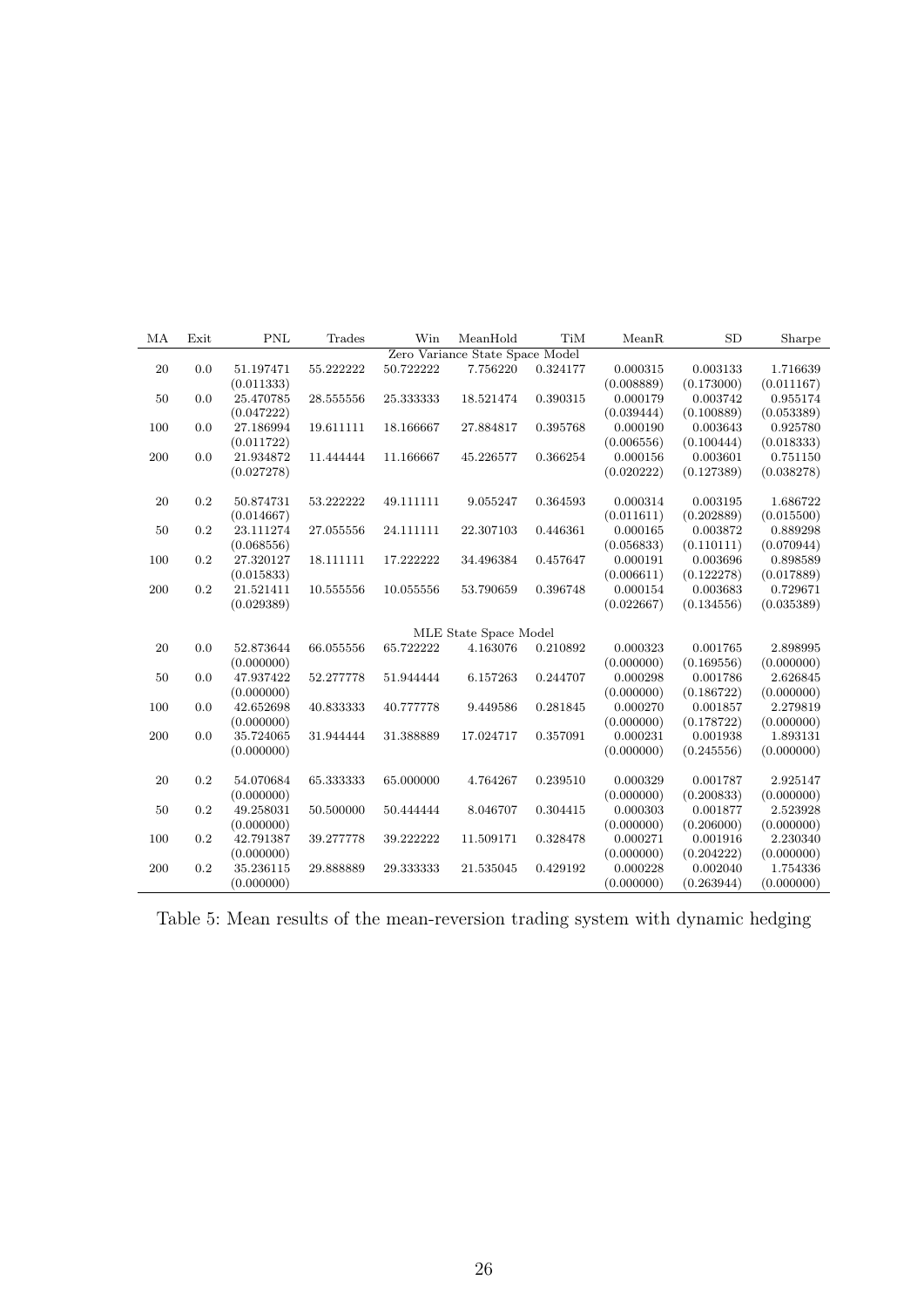| Year       | MA     | Exit   | <b>PNL</b> | Trades   | Win | MeanHold  | TiM    | $\bar{r}$ | $\sigma$ | Sharpe  |
|------------|--------|--------|------------|----------|-----|-----------|--------|-----------|----------|---------|
| 1992       | 20     | 0.0    | 23.1438    | 55       | 53  | 6.56      | 0.2766 | 0.0002    | 0.0018   | 1.4198  |
|            |        |        | (0.000)    |          |     |           |        | (0.000)   | (0.002)  | (0.000) |
|            | $20\,$ | $-0.2$ | 22.6002    | $52\,$   | 49  | 8.21      | 0.3272 | 0.0002    | 0.0018   | 1.3709  |
|            |        |        | (0.000)    |          |     |           |        | (0.000)   | (0.010)  | (0.000) |
| 1993       | 20     | 0.0    | 26.9704    | 61       | 58  | 6.31      | 0.2952 | 0.0002    | 0.0018   | 1.5992  |
|            |        |        | (0.000)    |          |     |           |        | (0.000)   | (0.012)  | (0.000) |
|            | 20     | $-0.2$ | 27.4326    | 58       | 55  | 7.71      | 0.3428 | 0.0002    | 0.0018   | 1.6104  |
|            |        |        | (0.000)    |          |     |           |        | (0.000)   | (0.015)  | (0.000) |
| 1994       | $20\,$ | 0.0    | 26.4237    | 58       | 55  | 6.22      | 0.2768 | 0.0002    | 0.0020   | 1.4648  |
|            |        |        | (0.000)    |          |     |           |        | (0.000)   | (0.002)  | (0.000) |
|            | 20     | $-0.2$ | 27.7755    | 57       | 54  | 7.19      | 0.3144 | 0.0002    | 0.0020   | 1.5312  |
|            |        |        | (0.000)    |          |     |           |        | (0.000)   | (0.009)  | (0.000) |
| 1995       | $20\,$ | 0.0    | 31.8558    | 61       | 57  | 6.84      | 0.3195 | 0.0002    | 0.0020   | 1.6731  |
|            |        |        | (0.000)    |          |     |           |        | (0.000)   | (0.005)  | (0.000) |
|            | $20\,$ | $-0.2$ | 32.5835    | 59       | 55  | 7.95      | 0.3594 | 0.0002    | 0.0020   | 1.6955  |
|            |        |        | (0.000)    |          |     |           |        | (0.000)   | (0.013)  | (0.000) |
| 1996       | $20\,$ | 0.0    | 29.6931    | 54       | 50  | $7.61\,$  | 0.3149 | 0.0002    | 0.0023   | 1.3862  |
|            |        |        | (0.000)    |          |     |           |        | (0.000)   | (0.015)  | (0.000) |
|            | $20\,$ | $-0.2$ | 31.2244    | $53\,$   | 50  | 8.43      | 0.3425 | 0.0002    | 0.0023   | 1.4465  |
|            |        |        | (0.000)    |          |     |           |        | (0.000)   | (0.030)  | (0.000) |
| 1997       | $20\,$ | 0.0    | 27.6936    | 57       | 51  | 8.07      | 0.3528 | 0.0002    | 0.0021   | 1.4100  |
|            |        |        | (0.000)    |          |     |           |        | (0.000)   | (0.098)  | (0.000) |
|            | $20\,$ | $-0.2$ | 28.8440    | 56       | 50  | 9.02      | 0.3873 | 0.0002    | 0.0021   | 1.4474  |
|            |        |        | (0.000)    |          |     |           |        | (0.000)   | (0.019)  | (0.000) |
| 1998       | $20\,$ | 0.0    | 30.5008    | 56       | 50  | 7.98      | 0.3428 | 0.0002    | 0.0024   | 1.3888  |
|            |        |        | (0.000)    |          |     |           |        | (0.000)   | (0.070)  | (0.000) |
|            |        |        |            |          |     |           |        |           |          |         |
|            | $20\,$ | $-0.2$ | 32.0793    | $54\,$   | 48  | 9.07      | 0.3758 | 0.0002    | 0.0024   | 1.4264  |
|            |        |        | (0.000)    |          |     |           |        | (0.000)   | (0.147)  | (0.000) |
| 1999       | $20\,$ | 0.0    | 40.0285    | 60       | 54  | 7.65      | 0.3520 | 0.0003    | 0.0025   | 1.6323  |
|            |        |        | (0.000)    |          |     |           |        | (0.000)   | (0.007)  | (0.000) |
|            | $20\,$ | $-0.2$ | 42.2990    | $\bf 59$ | 54  | 8.53      | 0.3857 | 0.0003    | 0.0026   | 1.6951  |
|            |        |        | (0.000)    |          |     |           |        | (0.000)   | (0.025)  | (0.000) |
| 2000       | $20\,$ | 0.0    | 52.5632    | 66       | 60  | 7.73      | 0.3908 | 0.0003    | 0.0027   | 1.9074  |
|            |        |        | (0.000)    |          |     |           |        | (0.000)   | (0.146)  | (0.000) |
|            | 20     | $-0.2$ | 53.6027    | $63\,$   | 57  | 9.46      | 0.4567 | 0.0003    | 0.0028   | 1.8763  |
|            |        |        | (0.000)    |          |     |           |        | (0.000)   | (0.216)  | (0.000) |
| 2001       | 20     | 0.0    | 47.5737    | 61       | 55  | 8.33      | 0.3893 | 0.0003    | 0.0024   | 1.9565  |
|            |        |        | (0.000)    |          |     |           |        | (0.000)   | (0.501)  | (0.000) |
|            | $20\,$ | $-0.2$ | 51.4345    | 60       | 55  | 9.72      | 0.4467 | 0.0003    | 0.0025   | 2.0194  |
|            |        |        | (0.000)    |          |     |           |        | (0.000)   | (0.467)  | (0.000) |
| $\,2002\,$ | $20\,$ | 0.0    | 52.7495    | 56       | 54  | 6.89      | 0.2960 | 0.0003    | 0.0026   | 1.9644  |
|            |        |        | (0.000)    |          |     |           |        | (0.000)   | (0.077)  | (0.000) |
|            | 20     | $-0.2$ | 51.1910    | 55       | 53  | 7.95      | 0.3351 | 0.0003    | 0.0027   | 1.8500  |
|            |        |        | (0.000)    |          |     |           |        | (0.000)   | (0.086)  | (0.000) |
| 2003       | $20\,$ | 0.0    | 41.5510    | $57\,$   | 48  | 9.32      | 0.4072 | 0.0003    | 0.0033   | 1.3025  |
|            |        |        | (0.000)    |          |     |           |        | (0.000)   | (0.347)  | (0.000) |
|            | $20\,$ | $-0.2$ | 42.3931    | $56\,$   | 49  | $10.61\,$ | 0.4555 | 0.0003    | 0.0034   | 1.2918  |
|            |        |        | (0.000)    |          |     |           |        | (0.000)   | (0.377)  | (0.000) |
| 2004       | $20\,$ | 0.0    | 61.3811    | 56       | 52  | 7.11      | 0.3050 | 0.0004    | 0.0042   | 1.4016  |
|            |        |        | (0.000)    |          |     |           |        | (0.000)   | (0.391)  | (0.000) |
|            | $20\,$ | $-0.2$ | 63.9477    | 55       | 50  | 8.18      | 0.3448 | 0.0004    | 0.0043   | 1.4319  |
|            |        |        | (0.000)    |          |     |           |        | (0.000)   | (0.390)  | (0.000) |
| 2005       | 20     | 0.0    | 60.9795    | 52       | 46  | 8.27      | 0.3298 | 0.0004    | 0.0047   | 1.2715  |
|            |        |        | (0.000)    |          |     |           |        | (0.000)   | (0.373)  | (0.000) |
|            | 20     | $-0.2$ | 63.5539    | 51       | 45  | 9.18      | 0.3589 | 0.0004    | 0.0047   | 1.3070  |
|            |        |        | (0.000)    |          |     |           |        | (0.000)   | (0.371)  | (0.000) |
| 2006       | 20     | 0.0    | 49.1995    | 54       | 44  | 9.28      | 0.3839 | 0.0003    | 0.0050   | 1.0147  |
|            |        |        | (0.000)    |          |     |           |        | (0.000)   | (0.343)  | (0.000) |
|            | 20     | $-0.2$ | 38.7941    | 51       | 42  | 10.75     | 0.4199 | 0.0003    | 0.0062   | 0.6917  |
|            |        |        | (0.001)    |          |     |           |        | (0.000)   | (0.094)  | (0.012) |
| 2007       | 20     | 0.0    | 50.0798    | 52       | 44  | 9.90      | 0.3946 | 0.0003    | 0.0058   | 0.8953  |
|            |        |        |            |          |     |           |        |           |          |         |
|            |        |        | (0.001)    |          |     |           |        | (0.001)   | (0.363)  | (0.005) |
|            | 20     | $-0.2$ | 52.3621    | 51       | 43  | 10.92     | 0.4268 | 0.0003    | 0.0057   | 0.9338  |
|            |        |        | (0.000)    |          |     |           |        | (0.000)   | (0.408)  | (0.003) |
| 2008       | 20     | 0.0    | 29.2618    | 47       | 34  | 12.57     | 0.4529 | 0.0002    | 0.0080   | 0.4498  |
|            |        |        | (0.035)    |          |     |           |        | (0.010)   | (0.075)  | (0.053) |
|            | 20     | $-0.2$ | 21.1507    | 44       | 30  | 14.64     | 0.4935 | 0.0002    | 0.0089   | 0.3329  |
|            |        |        | (0.109)    |          |     |           |        | (0.039)   | (0.026)  | (0.132) |
| 2009       | 20     | 0.0    | $-3.3665$  | 44       | 30  | 14.25     | 0.4808 | $-0.0001$ | 0.0067   | neg.    |
|            |        |        | (0.467)    |          |     |           |        | (0.455)   | (0.063)  | (0.454) |
|            | 20     | $-0.2$ | $-0.4692$  | 44       | 30  | 14.82     | 0.5000 | 0.0000    | 0.0067   | 0.0482  |
|            |        |        | (0.415)    |          |     |           |        | (0.388)   | (0.043)  | (0.407) |

Table 6: Results of the mean-reversion trading system with static hedging and 20 days moving average for all five year periods 1992-2009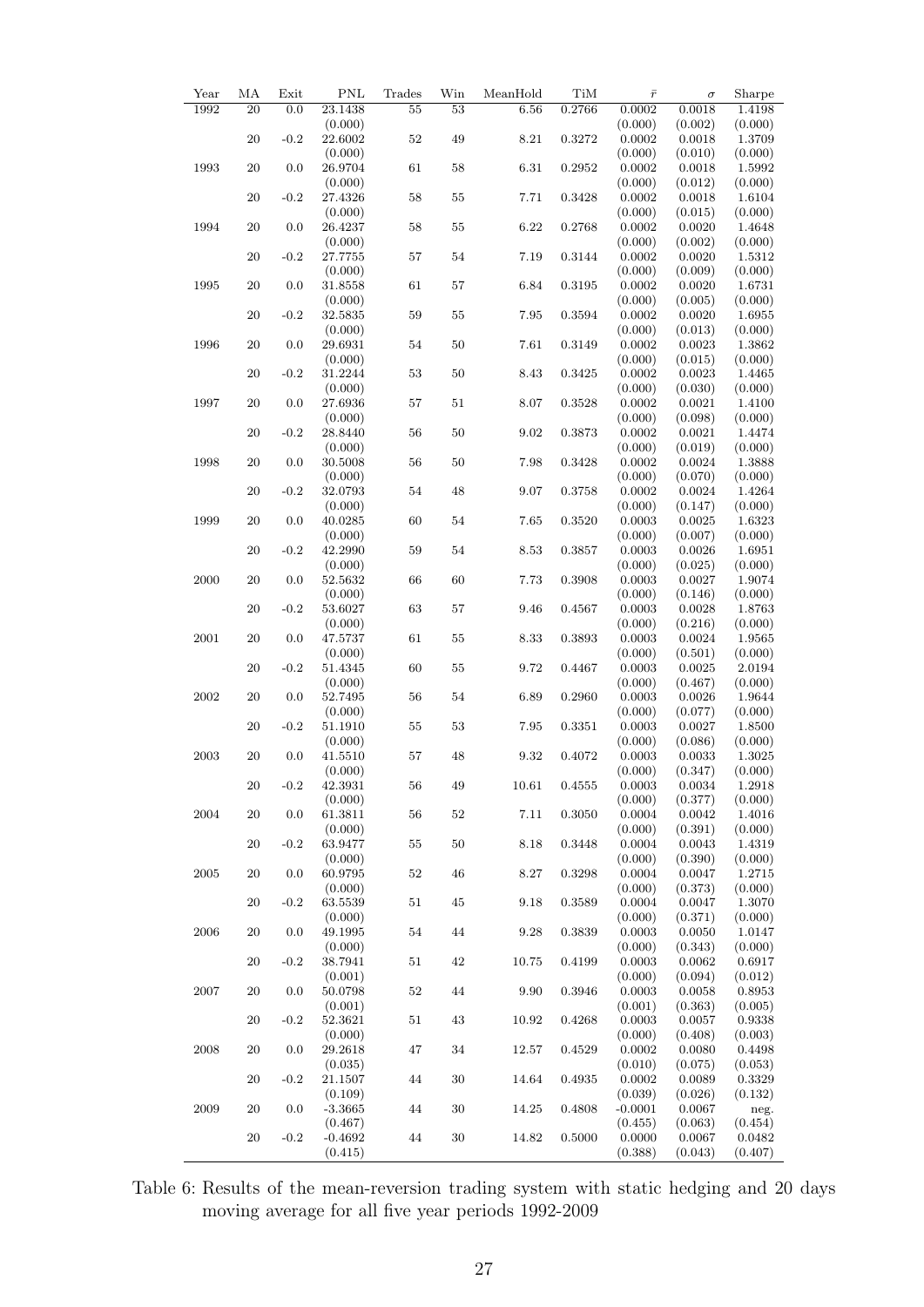| 0.0<br>54<br>(0.000)<br>(0.000)<br>(0.000)<br>(0.002)<br>$50\,$<br>0.3218<br>0.0002<br>0.0018<br>1.5055<br>20<br>$-0.2$<br>24.9034<br>46<br>8.40<br>(0.000)<br>(0.000)<br>(0.007)<br>(0.000)<br>1993<br>0.0<br>54<br>0.2807<br>0.0002<br>0.0018<br>1.7363<br>20<br>28.5387<br>55<br>6.65<br>(0.000)<br>(0.006)<br>(0.000)<br>(0.000)<br>$-0.2$<br>$50\,$<br>0.3305<br>0.0002<br>0.0018<br>20<br>28.0016<br>52<br>8.29<br>1.6773<br>(0.000)<br>(0.000)<br>(0.000)<br>(0.020)<br>1994<br>49<br>0.2722<br>1.5478<br>20<br>0.0<br>27.0430<br>51<br>6.96<br>0.0002<br>0.0019<br>(0.000)<br>(0.000)<br>(0.000)<br>(0.000)<br>$-0.2$<br>27.3525<br>47<br>0.0002<br>0.0019<br>1.5471<br>20<br>50<br>8.28<br>0.3175<br>(0.000)<br>(0.000)<br>(0.04528)<br>(0.000)<br>1995<br>53<br>$50\,$<br>20<br>0.0<br>30.3848<br>6.70<br>0.2720<br>0.0002<br>0.0019<br>1.7374<br>(0.000)<br>(0.000)<br>(0.0030)<br>(0.000)<br>$20\,$<br>$-0.2$<br>52<br>49<br>0.3019<br>0.0002<br>0.0019<br>1.7856<br>31.4873<br>7.58<br>(0.000)<br>(0.007)<br>(0.000)<br>(0.000)<br>0.0<br>$52\,$<br>1996<br>20<br>36.6878<br>55<br>7.35<br>0.3096<br>0.0002<br>0.0023<br>1.6523<br>(0.000)<br>(0.0120)<br>(0.000)<br>(0.000)<br>$-0.2$<br>$51\,$<br>0.3533<br>0.0003<br>1.7370<br>20<br>39.2283<br>54<br>8.54<br>0.0023<br>(0.000)<br>(0.000)<br>(0.016)<br>(0.000)<br>0.0<br>48<br>0.3137<br>0.0002<br>0.0022<br>1.5150<br>1997<br>20<br>31.0364<br>53<br>7.72<br>(0.000)<br>(0.000)<br>(0.0040)<br>(0.000)<br>20<br>$-0.2$<br>34.3814<br>52<br>48<br>8.98<br>0.3581<br>0.0002<br>0.0022<br>1.6457<br>(0.000)<br>(0.000)<br>(0.020)<br>(0.000)<br>1998<br>0.0<br>52<br>0.2922<br>20<br>36.7305<br>56<br>6.80<br>0.0002<br>0.0023<br>1.6703<br>(0.000)<br>(0.000)<br>(0.0120)<br>(0.000)<br>$20\,$<br>0.0003<br>0.0023<br>1.7285<br>$-0.2$<br>38.7952<br>54<br>51<br>8.19<br>0.3390<br>(0.000)<br>(0.023)<br>(0.000)<br>(0.000)<br>0.0<br>62<br>58<br>1.9938<br>1999<br>20<br>48.8197<br>6.95<br>0.3305<br>0.0003<br>0.0024<br>(0.000)<br>(0.0120)<br>(0.000)<br>(0.000)<br>$20\,$<br>$-0.2$<br>59<br>56<br>0.3842<br>0.0003<br>1.9505<br>48.8214<br>8.49<br>0.0025<br>(0.000)<br>(0.000)<br>(0.035)<br>(0.000)<br>0.3303<br>0.0004<br>2000<br>20<br>0.0<br>65.8692<br>64<br>61<br>6.73<br>0.0027<br>2.2650<br>(0.000)<br>(0.000)<br>(0.059)<br>(0.000)<br>$-0.2$<br>60<br>20<br>65.6017<br>62<br>0.3870<br>0.0004<br>0.0028<br>2.2106<br>8.15<br>(0.000)<br>(0.000)<br>(0.154)<br>(0.000)<br>2001<br>58<br>0.0004<br>20<br>0.0<br>63.0342<br>61<br>6.92<br>0.3234<br>0.0024<br>2.4876<br>(0.000)<br>(0.000)<br>(0.220)<br>(0.000)<br>0.0004<br>0.0025<br>2.3645<br>20<br>$-0.2$<br>61.7258<br>59<br>57<br>8.17<br>0.3693<br>(0.000)<br>(0.000)<br>(0.359)<br>(0.000)<br>2002<br>0.0<br>0.3113<br>0.0004<br>2.5201<br>20<br>66.8635<br>61<br>58<br>6.66<br>0.0025<br>(0.000)<br>(0.000)<br>(0.000)<br>(0.251)<br>$-0.2$<br>0.0004<br>2.2699<br>20<br>62.7566<br>58<br>55<br>7.98<br>0.3551<br>0.0026<br>(0.000)<br>(0.187)<br>(0.000)<br>(0.000)<br>0.0<br>0.3321<br>0.0004<br>2003<br>20<br>66.8688<br>59<br>55<br>7.34<br>0.0027<br>2.2851<br>(0.000)<br>(0.000)<br>(0.402)<br>(0.000)<br>54<br>8.12<br>0.3612<br>20<br>58<br>$-0.2$<br>66.3222<br>0.0004<br>0.0028<br>2.2203<br>(0.000)<br>(0.000)<br>(0.450)<br>(0.000)<br>0.0005<br>1.9102<br>2004<br>20<br>0.0<br>82.1748<br>57<br>55<br>6.81<br>0.2973<br>0.0039<br>(0.000)<br>(0.000)<br>(0.393)<br>(0.000)<br>54<br>20<br>$-0.2$<br>84.5011<br>56<br>7.54<br>0.3234<br>0.005<br>0.0039<br>1.9299<br>(0.000)<br>(0.000)<br>(0.424)<br>(0.000)<br>2005<br>0.0005<br>0.0043<br>20<br>0.0<br>78.3628<br>53<br>48<br>8.08<br>0.3282<br>1.6537<br>(0.000)<br>(0.000)<br>(0.000)<br>(0.380)<br>1.6862<br>20<br>$-0.2$<br>80.9102<br>52<br>47<br>8.79<br>0.3505<br>0.0005<br>0.0044<br>(0.000)<br>(0.396)<br>(0.000)<br>(0.000)<br>2006<br>0.0<br>0.3533<br>1.5321<br>20<br>76.4599<br>53<br>47<br>8.70<br>0.0004<br>0.0046<br>(0.000)<br>(0.351)<br>(0.000)<br>(0.000)<br>0.0004<br>0.0047<br>20<br>$-0.2$<br>73.0615<br>50<br>44<br>10.02<br>0.3839<br>1.4643<br>(0.000)<br>(0.000)<br>(0.428)<br>(0.000)<br>2007<br>0.0<br>52<br>46<br>9.62<br>0.3831<br>0.0004<br>0.0053<br>20<br>72.4443<br>1.2794<br>(0.000)<br>(0.000)<br>(0.000)<br>(0.428)<br>20<br>$-0.2$<br>69.3082<br>50<br>44<br>10.90<br>0.4176<br>0.0004<br>0.0053<br>1.2347<br>(0.000)<br>(0.000)<br>(0.001)<br>(0.493)<br>40<br>0.0004<br>2008<br>20<br>0.0<br>66.8309<br>50<br>9.96<br>0.3816<br>0.0057<br>1.1379<br>(0.000)<br>(0.000)<br>(0.399)<br>(0.000)<br>20<br>$-0.2$<br>65.7510<br>48<br>40<br>11.35<br>0.4176<br>0.0004<br>0.0057<br>1.1142<br>(0.000)<br>(0.000)<br>(0.000)<br>(0.496)<br>30<br>2009<br>20<br>0.0<br>17.5140<br>45<br>13.18<br>0.4548<br>0.0001<br>0.0057<br>0.3886<br>(0.182)<br>(0.201)<br>(0.204)<br>(0.160)<br>0.4908<br>0.0001<br>20<br>$-0.2$<br>12.8358<br>42<br>31<br>15.24<br>0.0061<br>0.2890<br>(0.264)<br>(0.209)<br>(0.136)<br>(0.278) | Year | $\rm MA$        | Exit | PNL     | Trades | Win             | MeanHold | TiM    | MeanR  | <b>SD</b> | Sharpe |
|----------------------------------------------------------------------------------------------------------------------------------------------------------------------------------------------------------------------------------------------------------------------------------------------------------------------------------------------------------------------------------------------------------------------------------------------------------------------------------------------------------------------------------------------------------------------------------------------------------------------------------------------------------------------------------------------------------------------------------------------------------------------------------------------------------------------------------------------------------------------------------------------------------------------------------------------------------------------------------------------------------------------------------------------------------------------------------------------------------------------------------------------------------------------------------------------------------------------------------------------------------------------------------------------------------------------------------------------------------------------------------------------------------------------------------------------------------------------------------------------------------------------------------------------------------------------------------------------------------------------------------------------------------------------------------------------------------------------------------------------------------------------------------------------------------------------------------------------------------------------------------------------------------------------------------------------------------------------------------------------------------------------------------------------------------------------------------------------------------------------------------------------------------------------------------------------------------------------------------------------------------------------------------------------------------------------------------------------------------------------------------------------------------------------------------------------------------------------------------------------------------------------------------------------------------------------------------------------------------------------------------------------------------------------------------------------------------------------------------------------------------------------------------------------------------------------------------------------------------------------------------------------------------------------------------------------------------------------------------------------------------------------------------------------------------------------------------------------------------------------------------------------------------------------------------------------------------------------------------------------------------------------------------------------------------------------------------------------------------------------------------------------------------------------------------------------------------------------------------------------------------------------------------------------------------------------------------------------------------------------------------------------------------------------------------------------------------------------------------------------------------------------------------------------------------------------------------------------------------------------------------------------------------------------------------------------------------------------------------------------------------------------------------------------------------------------------------------------------------------------------------------------------------------------------------------------------------------------------------------------------------------------------------------------------------------------------------------------------------------------------------------------------------------------------------------------------------------------------------------------------------------------------------------------------------------------------------------------------------------------------------------------------------------------------------------------------------------------------------------------------------------------------------------------------------------------------------------------------------------------------------------------------------------------------------------------------------------|------|-----------------|------|---------|--------|-----------------|----------|--------|--------|-----------|--------|
|                                                                                                                                                                                                                                                                                                                                                                                                                                                                                                                                                                                                                                                                                                                                                                                                                                                                                                                                                                                                                                                                                                                                                                                                                                                                                                                                                                                                                                                                                                                                                                                                                                                                                                                                                                                                                                                                                                                                                                                                                                                                                                                                                                                                                                                                                                                                                                                                                                                                                                                                                                                                                                                                                                                                                                                                                                                                                                                                                                                                                                                                                                                                                                                                                                                                                                                                                                                                                                                                                                                                                                                                                                                                                                                                                                                                                                                                                                                                                                                                                                                                                                                                                                                                                                                                                                                                                                                                                                                                                                                                                                                                                                                                                                                                                                                                                                                                                                                                                                | 1992 | $\overline{20}$ |      | 25.8913 |        | $\overline{52}$ | 6.50     | 0.2690 | 0.0002 | 0.0018    | 1.5869 |
|                                                                                                                                                                                                                                                                                                                                                                                                                                                                                                                                                                                                                                                                                                                                                                                                                                                                                                                                                                                                                                                                                                                                                                                                                                                                                                                                                                                                                                                                                                                                                                                                                                                                                                                                                                                                                                                                                                                                                                                                                                                                                                                                                                                                                                                                                                                                                                                                                                                                                                                                                                                                                                                                                                                                                                                                                                                                                                                                                                                                                                                                                                                                                                                                                                                                                                                                                                                                                                                                                                                                                                                                                                                                                                                                                                                                                                                                                                                                                                                                                                                                                                                                                                                                                                                                                                                                                                                                                                                                                                                                                                                                                                                                                                                                                                                                                                                                                                                                                                |      |                 |      |         |        |                 |          |        |        |           |        |
|                                                                                                                                                                                                                                                                                                                                                                                                                                                                                                                                                                                                                                                                                                                                                                                                                                                                                                                                                                                                                                                                                                                                                                                                                                                                                                                                                                                                                                                                                                                                                                                                                                                                                                                                                                                                                                                                                                                                                                                                                                                                                                                                                                                                                                                                                                                                                                                                                                                                                                                                                                                                                                                                                                                                                                                                                                                                                                                                                                                                                                                                                                                                                                                                                                                                                                                                                                                                                                                                                                                                                                                                                                                                                                                                                                                                                                                                                                                                                                                                                                                                                                                                                                                                                                                                                                                                                                                                                                                                                                                                                                                                                                                                                                                                                                                                                                                                                                                                                                |      |                 |      |         |        |                 |          |        |        |           |        |
|                                                                                                                                                                                                                                                                                                                                                                                                                                                                                                                                                                                                                                                                                                                                                                                                                                                                                                                                                                                                                                                                                                                                                                                                                                                                                                                                                                                                                                                                                                                                                                                                                                                                                                                                                                                                                                                                                                                                                                                                                                                                                                                                                                                                                                                                                                                                                                                                                                                                                                                                                                                                                                                                                                                                                                                                                                                                                                                                                                                                                                                                                                                                                                                                                                                                                                                                                                                                                                                                                                                                                                                                                                                                                                                                                                                                                                                                                                                                                                                                                                                                                                                                                                                                                                                                                                                                                                                                                                                                                                                                                                                                                                                                                                                                                                                                                                                                                                                                                                |      |                 |      |         |        |                 |          |        |        |           |        |
|                                                                                                                                                                                                                                                                                                                                                                                                                                                                                                                                                                                                                                                                                                                                                                                                                                                                                                                                                                                                                                                                                                                                                                                                                                                                                                                                                                                                                                                                                                                                                                                                                                                                                                                                                                                                                                                                                                                                                                                                                                                                                                                                                                                                                                                                                                                                                                                                                                                                                                                                                                                                                                                                                                                                                                                                                                                                                                                                                                                                                                                                                                                                                                                                                                                                                                                                                                                                                                                                                                                                                                                                                                                                                                                                                                                                                                                                                                                                                                                                                                                                                                                                                                                                                                                                                                                                                                                                                                                                                                                                                                                                                                                                                                                                                                                                                                                                                                                                                                |      |                 |      |         |        |                 |          |        |        |           |        |
|                                                                                                                                                                                                                                                                                                                                                                                                                                                                                                                                                                                                                                                                                                                                                                                                                                                                                                                                                                                                                                                                                                                                                                                                                                                                                                                                                                                                                                                                                                                                                                                                                                                                                                                                                                                                                                                                                                                                                                                                                                                                                                                                                                                                                                                                                                                                                                                                                                                                                                                                                                                                                                                                                                                                                                                                                                                                                                                                                                                                                                                                                                                                                                                                                                                                                                                                                                                                                                                                                                                                                                                                                                                                                                                                                                                                                                                                                                                                                                                                                                                                                                                                                                                                                                                                                                                                                                                                                                                                                                                                                                                                                                                                                                                                                                                                                                                                                                                                                                |      |                 |      |         |        |                 |          |        |        |           |        |
|                                                                                                                                                                                                                                                                                                                                                                                                                                                                                                                                                                                                                                                                                                                                                                                                                                                                                                                                                                                                                                                                                                                                                                                                                                                                                                                                                                                                                                                                                                                                                                                                                                                                                                                                                                                                                                                                                                                                                                                                                                                                                                                                                                                                                                                                                                                                                                                                                                                                                                                                                                                                                                                                                                                                                                                                                                                                                                                                                                                                                                                                                                                                                                                                                                                                                                                                                                                                                                                                                                                                                                                                                                                                                                                                                                                                                                                                                                                                                                                                                                                                                                                                                                                                                                                                                                                                                                                                                                                                                                                                                                                                                                                                                                                                                                                                                                                                                                                                                                |      |                 |      |         |        |                 |          |        |        |           |        |
|                                                                                                                                                                                                                                                                                                                                                                                                                                                                                                                                                                                                                                                                                                                                                                                                                                                                                                                                                                                                                                                                                                                                                                                                                                                                                                                                                                                                                                                                                                                                                                                                                                                                                                                                                                                                                                                                                                                                                                                                                                                                                                                                                                                                                                                                                                                                                                                                                                                                                                                                                                                                                                                                                                                                                                                                                                                                                                                                                                                                                                                                                                                                                                                                                                                                                                                                                                                                                                                                                                                                                                                                                                                                                                                                                                                                                                                                                                                                                                                                                                                                                                                                                                                                                                                                                                                                                                                                                                                                                                                                                                                                                                                                                                                                                                                                                                                                                                                                                                |      |                 |      |         |        |                 |          |        |        |           |        |
|                                                                                                                                                                                                                                                                                                                                                                                                                                                                                                                                                                                                                                                                                                                                                                                                                                                                                                                                                                                                                                                                                                                                                                                                                                                                                                                                                                                                                                                                                                                                                                                                                                                                                                                                                                                                                                                                                                                                                                                                                                                                                                                                                                                                                                                                                                                                                                                                                                                                                                                                                                                                                                                                                                                                                                                                                                                                                                                                                                                                                                                                                                                                                                                                                                                                                                                                                                                                                                                                                                                                                                                                                                                                                                                                                                                                                                                                                                                                                                                                                                                                                                                                                                                                                                                                                                                                                                                                                                                                                                                                                                                                                                                                                                                                                                                                                                                                                                                                                                |      |                 |      |         |        |                 |          |        |        |           |        |
|                                                                                                                                                                                                                                                                                                                                                                                                                                                                                                                                                                                                                                                                                                                                                                                                                                                                                                                                                                                                                                                                                                                                                                                                                                                                                                                                                                                                                                                                                                                                                                                                                                                                                                                                                                                                                                                                                                                                                                                                                                                                                                                                                                                                                                                                                                                                                                                                                                                                                                                                                                                                                                                                                                                                                                                                                                                                                                                                                                                                                                                                                                                                                                                                                                                                                                                                                                                                                                                                                                                                                                                                                                                                                                                                                                                                                                                                                                                                                                                                                                                                                                                                                                                                                                                                                                                                                                                                                                                                                                                                                                                                                                                                                                                                                                                                                                                                                                                                                                |      |                 |      |         |        |                 |          |        |        |           |        |
|                                                                                                                                                                                                                                                                                                                                                                                                                                                                                                                                                                                                                                                                                                                                                                                                                                                                                                                                                                                                                                                                                                                                                                                                                                                                                                                                                                                                                                                                                                                                                                                                                                                                                                                                                                                                                                                                                                                                                                                                                                                                                                                                                                                                                                                                                                                                                                                                                                                                                                                                                                                                                                                                                                                                                                                                                                                                                                                                                                                                                                                                                                                                                                                                                                                                                                                                                                                                                                                                                                                                                                                                                                                                                                                                                                                                                                                                                                                                                                                                                                                                                                                                                                                                                                                                                                                                                                                                                                                                                                                                                                                                                                                                                                                                                                                                                                                                                                                                                                |      |                 |      |         |        |                 |          |        |        |           |        |
|                                                                                                                                                                                                                                                                                                                                                                                                                                                                                                                                                                                                                                                                                                                                                                                                                                                                                                                                                                                                                                                                                                                                                                                                                                                                                                                                                                                                                                                                                                                                                                                                                                                                                                                                                                                                                                                                                                                                                                                                                                                                                                                                                                                                                                                                                                                                                                                                                                                                                                                                                                                                                                                                                                                                                                                                                                                                                                                                                                                                                                                                                                                                                                                                                                                                                                                                                                                                                                                                                                                                                                                                                                                                                                                                                                                                                                                                                                                                                                                                                                                                                                                                                                                                                                                                                                                                                                                                                                                                                                                                                                                                                                                                                                                                                                                                                                                                                                                                                                |      |                 |      |         |        |                 |          |        |        |           |        |
|                                                                                                                                                                                                                                                                                                                                                                                                                                                                                                                                                                                                                                                                                                                                                                                                                                                                                                                                                                                                                                                                                                                                                                                                                                                                                                                                                                                                                                                                                                                                                                                                                                                                                                                                                                                                                                                                                                                                                                                                                                                                                                                                                                                                                                                                                                                                                                                                                                                                                                                                                                                                                                                                                                                                                                                                                                                                                                                                                                                                                                                                                                                                                                                                                                                                                                                                                                                                                                                                                                                                                                                                                                                                                                                                                                                                                                                                                                                                                                                                                                                                                                                                                                                                                                                                                                                                                                                                                                                                                                                                                                                                                                                                                                                                                                                                                                                                                                                                                                |      |                 |      |         |        |                 |          |        |        |           |        |
|                                                                                                                                                                                                                                                                                                                                                                                                                                                                                                                                                                                                                                                                                                                                                                                                                                                                                                                                                                                                                                                                                                                                                                                                                                                                                                                                                                                                                                                                                                                                                                                                                                                                                                                                                                                                                                                                                                                                                                                                                                                                                                                                                                                                                                                                                                                                                                                                                                                                                                                                                                                                                                                                                                                                                                                                                                                                                                                                                                                                                                                                                                                                                                                                                                                                                                                                                                                                                                                                                                                                                                                                                                                                                                                                                                                                                                                                                                                                                                                                                                                                                                                                                                                                                                                                                                                                                                                                                                                                                                                                                                                                                                                                                                                                                                                                                                                                                                                                                                |      |                 |      |         |        |                 |          |        |        |           |        |
|                                                                                                                                                                                                                                                                                                                                                                                                                                                                                                                                                                                                                                                                                                                                                                                                                                                                                                                                                                                                                                                                                                                                                                                                                                                                                                                                                                                                                                                                                                                                                                                                                                                                                                                                                                                                                                                                                                                                                                                                                                                                                                                                                                                                                                                                                                                                                                                                                                                                                                                                                                                                                                                                                                                                                                                                                                                                                                                                                                                                                                                                                                                                                                                                                                                                                                                                                                                                                                                                                                                                                                                                                                                                                                                                                                                                                                                                                                                                                                                                                                                                                                                                                                                                                                                                                                                                                                                                                                                                                                                                                                                                                                                                                                                                                                                                                                                                                                                                                                |      |                 |      |         |        |                 |          |        |        |           |        |
|                                                                                                                                                                                                                                                                                                                                                                                                                                                                                                                                                                                                                                                                                                                                                                                                                                                                                                                                                                                                                                                                                                                                                                                                                                                                                                                                                                                                                                                                                                                                                                                                                                                                                                                                                                                                                                                                                                                                                                                                                                                                                                                                                                                                                                                                                                                                                                                                                                                                                                                                                                                                                                                                                                                                                                                                                                                                                                                                                                                                                                                                                                                                                                                                                                                                                                                                                                                                                                                                                                                                                                                                                                                                                                                                                                                                                                                                                                                                                                                                                                                                                                                                                                                                                                                                                                                                                                                                                                                                                                                                                                                                                                                                                                                                                                                                                                                                                                                                                                |      |                 |      |         |        |                 |          |        |        |           |        |
|                                                                                                                                                                                                                                                                                                                                                                                                                                                                                                                                                                                                                                                                                                                                                                                                                                                                                                                                                                                                                                                                                                                                                                                                                                                                                                                                                                                                                                                                                                                                                                                                                                                                                                                                                                                                                                                                                                                                                                                                                                                                                                                                                                                                                                                                                                                                                                                                                                                                                                                                                                                                                                                                                                                                                                                                                                                                                                                                                                                                                                                                                                                                                                                                                                                                                                                                                                                                                                                                                                                                                                                                                                                                                                                                                                                                                                                                                                                                                                                                                                                                                                                                                                                                                                                                                                                                                                                                                                                                                                                                                                                                                                                                                                                                                                                                                                                                                                                                                                |      |                 |      |         |        |                 |          |        |        |           |        |
|                                                                                                                                                                                                                                                                                                                                                                                                                                                                                                                                                                                                                                                                                                                                                                                                                                                                                                                                                                                                                                                                                                                                                                                                                                                                                                                                                                                                                                                                                                                                                                                                                                                                                                                                                                                                                                                                                                                                                                                                                                                                                                                                                                                                                                                                                                                                                                                                                                                                                                                                                                                                                                                                                                                                                                                                                                                                                                                                                                                                                                                                                                                                                                                                                                                                                                                                                                                                                                                                                                                                                                                                                                                                                                                                                                                                                                                                                                                                                                                                                                                                                                                                                                                                                                                                                                                                                                                                                                                                                                                                                                                                                                                                                                                                                                                                                                                                                                                                                                |      |                 |      |         |        |                 |          |        |        |           |        |
|                                                                                                                                                                                                                                                                                                                                                                                                                                                                                                                                                                                                                                                                                                                                                                                                                                                                                                                                                                                                                                                                                                                                                                                                                                                                                                                                                                                                                                                                                                                                                                                                                                                                                                                                                                                                                                                                                                                                                                                                                                                                                                                                                                                                                                                                                                                                                                                                                                                                                                                                                                                                                                                                                                                                                                                                                                                                                                                                                                                                                                                                                                                                                                                                                                                                                                                                                                                                                                                                                                                                                                                                                                                                                                                                                                                                                                                                                                                                                                                                                                                                                                                                                                                                                                                                                                                                                                                                                                                                                                                                                                                                                                                                                                                                                                                                                                                                                                                                                                |      |                 |      |         |        |                 |          |        |        |           |        |
|                                                                                                                                                                                                                                                                                                                                                                                                                                                                                                                                                                                                                                                                                                                                                                                                                                                                                                                                                                                                                                                                                                                                                                                                                                                                                                                                                                                                                                                                                                                                                                                                                                                                                                                                                                                                                                                                                                                                                                                                                                                                                                                                                                                                                                                                                                                                                                                                                                                                                                                                                                                                                                                                                                                                                                                                                                                                                                                                                                                                                                                                                                                                                                                                                                                                                                                                                                                                                                                                                                                                                                                                                                                                                                                                                                                                                                                                                                                                                                                                                                                                                                                                                                                                                                                                                                                                                                                                                                                                                                                                                                                                                                                                                                                                                                                                                                                                                                                                                                |      |                 |      |         |        |                 |          |        |        |           |        |
|                                                                                                                                                                                                                                                                                                                                                                                                                                                                                                                                                                                                                                                                                                                                                                                                                                                                                                                                                                                                                                                                                                                                                                                                                                                                                                                                                                                                                                                                                                                                                                                                                                                                                                                                                                                                                                                                                                                                                                                                                                                                                                                                                                                                                                                                                                                                                                                                                                                                                                                                                                                                                                                                                                                                                                                                                                                                                                                                                                                                                                                                                                                                                                                                                                                                                                                                                                                                                                                                                                                                                                                                                                                                                                                                                                                                                                                                                                                                                                                                                                                                                                                                                                                                                                                                                                                                                                                                                                                                                                                                                                                                                                                                                                                                                                                                                                                                                                                                                                |      |                 |      |         |        |                 |          |        |        |           |        |
|                                                                                                                                                                                                                                                                                                                                                                                                                                                                                                                                                                                                                                                                                                                                                                                                                                                                                                                                                                                                                                                                                                                                                                                                                                                                                                                                                                                                                                                                                                                                                                                                                                                                                                                                                                                                                                                                                                                                                                                                                                                                                                                                                                                                                                                                                                                                                                                                                                                                                                                                                                                                                                                                                                                                                                                                                                                                                                                                                                                                                                                                                                                                                                                                                                                                                                                                                                                                                                                                                                                                                                                                                                                                                                                                                                                                                                                                                                                                                                                                                                                                                                                                                                                                                                                                                                                                                                                                                                                                                                                                                                                                                                                                                                                                                                                                                                                                                                                                                                |      |                 |      |         |        |                 |          |        |        |           |        |
|                                                                                                                                                                                                                                                                                                                                                                                                                                                                                                                                                                                                                                                                                                                                                                                                                                                                                                                                                                                                                                                                                                                                                                                                                                                                                                                                                                                                                                                                                                                                                                                                                                                                                                                                                                                                                                                                                                                                                                                                                                                                                                                                                                                                                                                                                                                                                                                                                                                                                                                                                                                                                                                                                                                                                                                                                                                                                                                                                                                                                                                                                                                                                                                                                                                                                                                                                                                                                                                                                                                                                                                                                                                                                                                                                                                                                                                                                                                                                                                                                                                                                                                                                                                                                                                                                                                                                                                                                                                                                                                                                                                                                                                                                                                                                                                                                                                                                                                                                                |      |                 |      |         |        |                 |          |        |        |           |        |
|                                                                                                                                                                                                                                                                                                                                                                                                                                                                                                                                                                                                                                                                                                                                                                                                                                                                                                                                                                                                                                                                                                                                                                                                                                                                                                                                                                                                                                                                                                                                                                                                                                                                                                                                                                                                                                                                                                                                                                                                                                                                                                                                                                                                                                                                                                                                                                                                                                                                                                                                                                                                                                                                                                                                                                                                                                                                                                                                                                                                                                                                                                                                                                                                                                                                                                                                                                                                                                                                                                                                                                                                                                                                                                                                                                                                                                                                                                                                                                                                                                                                                                                                                                                                                                                                                                                                                                                                                                                                                                                                                                                                                                                                                                                                                                                                                                                                                                                                                                |      |                 |      |         |        |                 |          |        |        |           |        |
|                                                                                                                                                                                                                                                                                                                                                                                                                                                                                                                                                                                                                                                                                                                                                                                                                                                                                                                                                                                                                                                                                                                                                                                                                                                                                                                                                                                                                                                                                                                                                                                                                                                                                                                                                                                                                                                                                                                                                                                                                                                                                                                                                                                                                                                                                                                                                                                                                                                                                                                                                                                                                                                                                                                                                                                                                                                                                                                                                                                                                                                                                                                                                                                                                                                                                                                                                                                                                                                                                                                                                                                                                                                                                                                                                                                                                                                                                                                                                                                                                                                                                                                                                                                                                                                                                                                                                                                                                                                                                                                                                                                                                                                                                                                                                                                                                                                                                                                                                                |      |                 |      |         |        |                 |          |        |        |           |        |
|                                                                                                                                                                                                                                                                                                                                                                                                                                                                                                                                                                                                                                                                                                                                                                                                                                                                                                                                                                                                                                                                                                                                                                                                                                                                                                                                                                                                                                                                                                                                                                                                                                                                                                                                                                                                                                                                                                                                                                                                                                                                                                                                                                                                                                                                                                                                                                                                                                                                                                                                                                                                                                                                                                                                                                                                                                                                                                                                                                                                                                                                                                                                                                                                                                                                                                                                                                                                                                                                                                                                                                                                                                                                                                                                                                                                                                                                                                                                                                                                                                                                                                                                                                                                                                                                                                                                                                                                                                                                                                                                                                                                                                                                                                                                                                                                                                                                                                                                                                |      |                 |      |         |        |                 |          |        |        |           |        |
|                                                                                                                                                                                                                                                                                                                                                                                                                                                                                                                                                                                                                                                                                                                                                                                                                                                                                                                                                                                                                                                                                                                                                                                                                                                                                                                                                                                                                                                                                                                                                                                                                                                                                                                                                                                                                                                                                                                                                                                                                                                                                                                                                                                                                                                                                                                                                                                                                                                                                                                                                                                                                                                                                                                                                                                                                                                                                                                                                                                                                                                                                                                                                                                                                                                                                                                                                                                                                                                                                                                                                                                                                                                                                                                                                                                                                                                                                                                                                                                                                                                                                                                                                                                                                                                                                                                                                                                                                                                                                                                                                                                                                                                                                                                                                                                                                                                                                                                                                                |      |                 |      |         |        |                 |          |        |        |           |        |
|                                                                                                                                                                                                                                                                                                                                                                                                                                                                                                                                                                                                                                                                                                                                                                                                                                                                                                                                                                                                                                                                                                                                                                                                                                                                                                                                                                                                                                                                                                                                                                                                                                                                                                                                                                                                                                                                                                                                                                                                                                                                                                                                                                                                                                                                                                                                                                                                                                                                                                                                                                                                                                                                                                                                                                                                                                                                                                                                                                                                                                                                                                                                                                                                                                                                                                                                                                                                                                                                                                                                                                                                                                                                                                                                                                                                                                                                                                                                                                                                                                                                                                                                                                                                                                                                                                                                                                                                                                                                                                                                                                                                                                                                                                                                                                                                                                                                                                                                                                |      |                 |      |         |        |                 |          |        |        |           |        |
|                                                                                                                                                                                                                                                                                                                                                                                                                                                                                                                                                                                                                                                                                                                                                                                                                                                                                                                                                                                                                                                                                                                                                                                                                                                                                                                                                                                                                                                                                                                                                                                                                                                                                                                                                                                                                                                                                                                                                                                                                                                                                                                                                                                                                                                                                                                                                                                                                                                                                                                                                                                                                                                                                                                                                                                                                                                                                                                                                                                                                                                                                                                                                                                                                                                                                                                                                                                                                                                                                                                                                                                                                                                                                                                                                                                                                                                                                                                                                                                                                                                                                                                                                                                                                                                                                                                                                                                                                                                                                                                                                                                                                                                                                                                                                                                                                                                                                                                                                                |      |                 |      |         |        |                 |          |        |        |           |        |
|                                                                                                                                                                                                                                                                                                                                                                                                                                                                                                                                                                                                                                                                                                                                                                                                                                                                                                                                                                                                                                                                                                                                                                                                                                                                                                                                                                                                                                                                                                                                                                                                                                                                                                                                                                                                                                                                                                                                                                                                                                                                                                                                                                                                                                                                                                                                                                                                                                                                                                                                                                                                                                                                                                                                                                                                                                                                                                                                                                                                                                                                                                                                                                                                                                                                                                                                                                                                                                                                                                                                                                                                                                                                                                                                                                                                                                                                                                                                                                                                                                                                                                                                                                                                                                                                                                                                                                                                                                                                                                                                                                                                                                                                                                                                                                                                                                                                                                                                                                |      |                 |      |         |        |                 |          |        |        |           |        |
|                                                                                                                                                                                                                                                                                                                                                                                                                                                                                                                                                                                                                                                                                                                                                                                                                                                                                                                                                                                                                                                                                                                                                                                                                                                                                                                                                                                                                                                                                                                                                                                                                                                                                                                                                                                                                                                                                                                                                                                                                                                                                                                                                                                                                                                                                                                                                                                                                                                                                                                                                                                                                                                                                                                                                                                                                                                                                                                                                                                                                                                                                                                                                                                                                                                                                                                                                                                                                                                                                                                                                                                                                                                                                                                                                                                                                                                                                                                                                                                                                                                                                                                                                                                                                                                                                                                                                                                                                                                                                                                                                                                                                                                                                                                                                                                                                                                                                                                                                                |      |                 |      |         |        |                 |          |        |        |           |        |
|                                                                                                                                                                                                                                                                                                                                                                                                                                                                                                                                                                                                                                                                                                                                                                                                                                                                                                                                                                                                                                                                                                                                                                                                                                                                                                                                                                                                                                                                                                                                                                                                                                                                                                                                                                                                                                                                                                                                                                                                                                                                                                                                                                                                                                                                                                                                                                                                                                                                                                                                                                                                                                                                                                                                                                                                                                                                                                                                                                                                                                                                                                                                                                                                                                                                                                                                                                                                                                                                                                                                                                                                                                                                                                                                                                                                                                                                                                                                                                                                                                                                                                                                                                                                                                                                                                                                                                                                                                                                                                                                                                                                                                                                                                                                                                                                                                                                                                                                                                |      |                 |      |         |        |                 |          |        |        |           |        |
|                                                                                                                                                                                                                                                                                                                                                                                                                                                                                                                                                                                                                                                                                                                                                                                                                                                                                                                                                                                                                                                                                                                                                                                                                                                                                                                                                                                                                                                                                                                                                                                                                                                                                                                                                                                                                                                                                                                                                                                                                                                                                                                                                                                                                                                                                                                                                                                                                                                                                                                                                                                                                                                                                                                                                                                                                                                                                                                                                                                                                                                                                                                                                                                                                                                                                                                                                                                                                                                                                                                                                                                                                                                                                                                                                                                                                                                                                                                                                                                                                                                                                                                                                                                                                                                                                                                                                                                                                                                                                                                                                                                                                                                                                                                                                                                                                                                                                                                                                                |      |                 |      |         |        |                 |          |        |        |           |        |
|                                                                                                                                                                                                                                                                                                                                                                                                                                                                                                                                                                                                                                                                                                                                                                                                                                                                                                                                                                                                                                                                                                                                                                                                                                                                                                                                                                                                                                                                                                                                                                                                                                                                                                                                                                                                                                                                                                                                                                                                                                                                                                                                                                                                                                                                                                                                                                                                                                                                                                                                                                                                                                                                                                                                                                                                                                                                                                                                                                                                                                                                                                                                                                                                                                                                                                                                                                                                                                                                                                                                                                                                                                                                                                                                                                                                                                                                                                                                                                                                                                                                                                                                                                                                                                                                                                                                                                                                                                                                                                                                                                                                                                                                                                                                                                                                                                                                                                                                                                |      |                 |      |         |        |                 |          |        |        |           |        |
|                                                                                                                                                                                                                                                                                                                                                                                                                                                                                                                                                                                                                                                                                                                                                                                                                                                                                                                                                                                                                                                                                                                                                                                                                                                                                                                                                                                                                                                                                                                                                                                                                                                                                                                                                                                                                                                                                                                                                                                                                                                                                                                                                                                                                                                                                                                                                                                                                                                                                                                                                                                                                                                                                                                                                                                                                                                                                                                                                                                                                                                                                                                                                                                                                                                                                                                                                                                                                                                                                                                                                                                                                                                                                                                                                                                                                                                                                                                                                                                                                                                                                                                                                                                                                                                                                                                                                                                                                                                                                                                                                                                                                                                                                                                                                                                                                                                                                                                                                                |      |                 |      |         |        |                 |          |        |        |           |        |
|                                                                                                                                                                                                                                                                                                                                                                                                                                                                                                                                                                                                                                                                                                                                                                                                                                                                                                                                                                                                                                                                                                                                                                                                                                                                                                                                                                                                                                                                                                                                                                                                                                                                                                                                                                                                                                                                                                                                                                                                                                                                                                                                                                                                                                                                                                                                                                                                                                                                                                                                                                                                                                                                                                                                                                                                                                                                                                                                                                                                                                                                                                                                                                                                                                                                                                                                                                                                                                                                                                                                                                                                                                                                                                                                                                                                                                                                                                                                                                                                                                                                                                                                                                                                                                                                                                                                                                                                                                                                                                                                                                                                                                                                                                                                                                                                                                                                                                                                                                |      |                 |      |         |        |                 |          |        |        |           |        |
|                                                                                                                                                                                                                                                                                                                                                                                                                                                                                                                                                                                                                                                                                                                                                                                                                                                                                                                                                                                                                                                                                                                                                                                                                                                                                                                                                                                                                                                                                                                                                                                                                                                                                                                                                                                                                                                                                                                                                                                                                                                                                                                                                                                                                                                                                                                                                                                                                                                                                                                                                                                                                                                                                                                                                                                                                                                                                                                                                                                                                                                                                                                                                                                                                                                                                                                                                                                                                                                                                                                                                                                                                                                                                                                                                                                                                                                                                                                                                                                                                                                                                                                                                                                                                                                                                                                                                                                                                                                                                                                                                                                                                                                                                                                                                                                                                                                                                                                                                                |      |                 |      |         |        |                 |          |        |        |           |        |
|                                                                                                                                                                                                                                                                                                                                                                                                                                                                                                                                                                                                                                                                                                                                                                                                                                                                                                                                                                                                                                                                                                                                                                                                                                                                                                                                                                                                                                                                                                                                                                                                                                                                                                                                                                                                                                                                                                                                                                                                                                                                                                                                                                                                                                                                                                                                                                                                                                                                                                                                                                                                                                                                                                                                                                                                                                                                                                                                                                                                                                                                                                                                                                                                                                                                                                                                                                                                                                                                                                                                                                                                                                                                                                                                                                                                                                                                                                                                                                                                                                                                                                                                                                                                                                                                                                                                                                                                                                                                                                                                                                                                                                                                                                                                                                                                                                                                                                                                                                |      |                 |      |         |        |                 |          |        |        |           |        |
|                                                                                                                                                                                                                                                                                                                                                                                                                                                                                                                                                                                                                                                                                                                                                                                                                                                                                                                                                                                                                                                                                                                                                                                                                                                                                                                                                                                                                                                                                                                                                                                                                                                                                                                                                                                                                                                                                                                                                                                                                                                                                                                                                                                                                                                                                                                                                                                                                                                                                                                                                                                                                                                                                                                                                                                                                                                                                                                                                                                                                                                                                                                                                                                                                                                                                                                                                                                                                                                                                                                                                                                                                                                                                                                                                                                                                                                                                                                                                                                                                                                                                                                                                                                                                                                                                                                                                                                                                                                                                                                                                                                                                                                                                                                                                                                                                                                                                                                                                                |      |                 |      |         |        |                 |          |        |        |           |        |
|                                                                                                                                                                                                                                                                                                                                                                                                                                                                                                                                                                                                                                                                                                                                                                                                                                                                                                                                                                                                                                                                                                                                                                                                                                                                                                                                                                                                                                                                                                                                                                                                                                                                                                                                                                                                                                                                                                                                                                                                                                                                                                                                                                                                                                                                                                                                                                                                                                                                                                                                                                                                                                                                                                                                                                                                                                                                                                                                                                                                                                                                                                                                                                                                                                                                                                                                                                                                                                                                                                                                                                                                                                                                                                                                                                                                                                                                                                                                                                                                                                                                                                                                                                                                                                                                                                                                                                                                                                                                                                                                                                                                                                                                                                                                                                                                                                                                                                                                                                |      |                 |      |         |        |                 |          |        |        |           |        |
|                                                                                                                                                                                                                                                                                                                                                                                                                                                                                                                                                                                                                                                                                                                                                                                                                                                                                                                                                                                                                                                                                                                                                                                                                                                                                                                                                                                                                                                                                                                                                                                                                                                                                                                                                                                                                                                                                                                                                                                                                                                                                                                                                                                                                                                                                                                                                                                                                                                                                                                                                                                                                                                                                                                                                                                                                                                                                                                                                                                                                                                                                                                                                                                                                                                                                                                                                                                                                                                                                                                                                                                                                                                                                                                                                                                                                                                                                                                                                                                                                                                                                                                                                                                                                                                                                                                                                                                                                                                                                                                                                                                                                                                                                                                                                                                                                                                                                                                                                                |      |                 |      |         |        |                 |          |        |        |           |        |
|                                                                                                                                                                                                                                                                                                                                                                                                                                                                                                                                                                                                                                                                                                                                                                                                                                                                                                                                                                                                                                                                                                                                                                                                                                                                                                                                                                                                                                                                                                                                                                                                                                                                                                                                                                                                                                                                                                                                                                                                                                                                                                                                                                                                                                                                                                                                                                                                                                                                                                                                                                                                                                                                                                                                                                                                                                                                                                                                                                                                                                                                                                                                                                                                                                                                                                                                                                                                                                                                                                                                                                                                                                                                                                                                                                                                                                                                                                                                                                                                                                                                                                                                                                                                                                                                                                                                                                                                                                                                                                                                                                                                                                                                                                                                                                                                                                                                                                                                                                |      |                 |      |         |        |                 |          |        |        |           |        |
|                                                                                                                                                                                                                                                                                                                                                                                                                                                                                                                                                                                                                                                                                                                                                                                                                                                                                                                                                                                                                                                                                                                                                                                                                                                                                                                                                                                                                                                                                                                                                                                                                                                                                                                                                                                                                                                                                                                                                                                                                                                                                                                                                                                                                                                                                                                                                                                                                                                                                                                                                                                                                                                                                                                                                                                                                                                                                                                                                                                                                                                                                                                                                                                                                                                                                                                                                                                                                                                                                                                                                                                                                                                                                                                                                                                                                                                                                                                                                                                                                                                                                                                                                                                                                                                                                                                                                                                                                                                                                                                                                                                                                                                                                                                                                                                                                                                                                                                                                                |      |                 |      |         |        |                 |          |        |        |           |        |
|                                                                                                                                                                                                                                                                                                                                                                                                                                                                                                                                                                                                                                                                                                                                                                                                                                                                                                                                                                                                                                                                                                                                                                                                                                                                                                                                                                                                                                                                                                                                                                                                                                                                                                                                                                                                                                                                                                                                                                                                                                                                                                                                                                                                                                                                                                                                                                                                                                                                                                                                                                                                                                                                                                                                                                                                                                                                                                                                                                                                                                                                                                                                                                                                                                                                                                                                                                                                                                                                                                                                                                                                                                                                                                                                                                                                                                                                                                                                                                                                                                                                                                                                                                                                                                                                                                                                                                                                                                                                                                                                                                                                                                                                                                                                                                                                                                                                                                                                                                |      |                 |      |         |        |                 |          |        |        |           |        |
|                                                                                                                                                                                                                                                                                                                                                                                                                                                                                                                                                                                                                                                                                                                                                                                                                                                                                                                                                                                                                                                                                                                                                                                                                                                                                                                                                                                                                                                                                                                                                                                                                                                                                                                                                                                                                                                                                                                                                                                                                                                                                                                                                                                                                                                                                                                                                                                                                                                                                                                                                                                                                                                                                                                                                                                                                                                                                                                                                                                                                                                                                                                                                                                                                                                                                                                                                                                                                                                                                                                                                                                                                                                                                                                                                                                                                                                                                                                                                                                                                                                                                                                                                                                                                                                                                                                                                                                                                                                                                                                                                                                                                                                                                                                                                                                                                                                                                                                                                                |      |                 |      |         |        |                 |          |        |        |           |        |
|                                                                                                                                                                                                                                                                                                                                                                                                                                                                                                                                                                                                                                                                                                                                                                                                                                                                                                                                                                                                                                                                                                                                                                                                                                                                                                                                                                                                                                                                                                                                                                                                                                                                                                                                                                                                                                                                                                                                                                                                                                                                                                                                                                                                                                                                                                                                                                                                                                                                                                                                                                                                                                                                                                                                                                                                                                                                                                                                                                                                                                                                                                                                                                                                                                                                                                                                                                                                                                                                                                                                                                                                                                                                                                                                                                                                                                                                                                                                                                                                                                                                                                                                                                                                                                                                                                                                                                                                                                                                                                                                                                                                                                                                                                                                                                                                                                                                                                                                                                |      |                 |      |         |        |                 |          |        |        |           |        |
|                                                                                                                                                                                                                                                                                                                                                                                                                                                                                                                                                                                                                                                                                                                                                                                                                                                                                                                                                                                                                                                                                                                                                                                                                                                                                                                                                                                                                                                                                                                                                                                                                                                                                                                                                                                                                                                                                                                                                                                                                                                                                                                                                                                                                                                                                                                                                                                                                                                                                                                                                                                                                                                                                                                                                                                                                                                                                                                                                                                                                                                                                                                                                                                                                                                                                                                                                                                                                                                                                                                                                                                                                                                                                                                                                                                                                                                                                                                                                                                                                                                                                                                                                                                                                                                                                                                                                                                                                                                                                                                                                                                                                                                                                                                                                                                                                                                                                                                                                                |      |                 |      |         |        |                 |          |        |        |           |        |
|                                                                                                                                                                                                                                                                                                                                                                                                                                                                                                                                                                                                                                                                                                                                                                                                                                                                                                                                                                                                                                                                                                                                                                                                                                                                                                                                                                                                                                                                                                                                                                                                                                                                                                                                                                                                                                                                                                                                                                                                                                                                                                                                                                                                                                                                                                                                                                                                                                                                                                                                                                                                                                                                                                                                                                                                                                                                                                                                                                                                                                                                                                                                                                                                                                                                                                                                                                                                                                                                                                                                                                                                                                                                                                                                                                                                                                                                                                                                                                                                                                                                                                                                                                                                                                                                                                                                                                                                                                                                                                                                                                                                                                                                                                                                                                                                                                                                                                                                                                |      |                 |      |         |        |                 |          |        |        |           |        |
|                                                                                                                                                                                                                                                                                                                                                                                                                                                                                                                                                                                                                                                                                                                                                                                                                                                                                                                                                                                                                                                                                                                                                                                                                                                                                                                                                                                                                                                                                                                                                                                                                                                                                                                                                                                                                                                                                                                                                                                                                                                                                                                                                                                                                                                                                                                                                                                                                                                                                                                                                                                                                                                                                                                                                                                                                                                                                                                                                                                                                                                                                                                                                                                                                                                                                                                                                                                                                                                                                                                                                                                                                                                                                                                                                                                                                                                                                                                                                                                                                                                                                                                                                                                                                                                                                                                                                                                                                                                                                                                                                                                                                                                                                                                                                                                                                                                                                                                                                                |      |                 |      |         |        |                 |          |        |        |           |        |
|                                                                                                                                                                                                                                                                                                                                                                                                                                                                                                                                                                                                                                                                                                                                                                                                                                                                                                                                                                                                                                                                                                                                                                                                                                                                                                                                                                                                                                                                                                                                                                                                                                                                                                                                                                                                                                                                                                                                                                                                                                                                                                                                                                                                                                                                                                                                                                                                                                                                                                                                                                                                                                                                                                                                                                                                                                                                                                                                                                                                                                                                                                                                                                                                                                                                                                                                                                                                                                                                                                                                                                                                                                                                                                                                                                                                                                                                                                                                                                                                                                                                                                                                                                                                                                                                                                                                                                                                                                                                                                                                                                                                                                                                                                                                                                                                                                                                                                                                                                |      |                 |      |         |        |                 |          |        |        |           |        |
|                                                                                                                                                                                                                                                                                                                                                                                                                                                                                                                                                                                                                                                                                                                                                                                                                                                                                                                                                                                                                                                                                                                                                                                                                                                                                                                                                                                                                                                                                                                                                                                                                                                                                                                                                                                                                                                                                                                                                                                                                                                                                                                                                                                                                                                                                                                                                                                                                                                                                                                                                                                                                                                                                                                                                                                                                                                                                                                                                                                                                                                                                                                                                                                                                                                                                                                                                                                                                                                                                                                                                                                                                                                                                                                                                                                                                                                                                                                                                                                                                                                                                                                                                                                                                                                                                                                                                                                                                                                                                                                                                                                                                                                                                                                                                                                                                                                                                                                                                                |      |                 |      |         |        |                 |          |        |        |           |        |
|                                                                                                                                                                                                                                                                                                                                                                                                                                                                                                                                                                                                                                                                                                                                                                                                                                                                                                                                                                                                                                                                                                                                                                                                                                                                                                                                                                                                                                                                                                                                                                                                                                                                                                                                                                                                                                                                                                                                                                                                                                                                                                                                                                                                                                                                                                                                                                                                                                                                                                                                                                                                                                                                                                                                                                                                                                                                                                                                                                                                                                                                                                                                                                                                                                                                                                                                                                                                                                                                                                                                                                                                                                                                                                                                                                                                                                                                                                                                                                                                                                                                                                                                                                                                                                                                                                                                                                                                                                                                                                                                                                                                                                                                                                                                                                                                                                                                                                                                                                |      |                 |      |         |        |                 |          |        |        |           |        |
|                                                                                                                                                                                                                                                                                                                                                                                                                                                                                                                                                                                                                                                                                                                                                                                                                                                                                                                                                                                                                                                                                                                                                                                                                                                                                                                                                                                                                                                                                                                                                                                                                                                                                                                                                                                                                                                                                                                                                                                                                                                                                                                                                                                                                                                                                                                                                                                                                                                                                                                                                                                                                                                                                                                                                                                                                                                                                                                                                                                                                                                                                                                                                                                                                                                                                                                                                                                                                                                                                                                                                                                                                                                                                                                                                                                                                                                                                                                                                                                                                                                                                                                                                                                                                                                                                                                                                                                                                                                                                                                                                                                                                                                                                                                                                                                                                                                                                                                                                                |      |                 |      |         |        |                 |          |        |        |           |        |
|                                                                                                                                                                                                                                                                                                                                                                                                                                                                                                                                                                                                                                                                                                                                                                                                                                                                                                                                                                                                                                                                                                                                                                                                                                                                                                                                                                                                                                                                                                                                                                                                                                                                                                                                                                                                                                                                                                                                                                                                                                                                                                                                                                                                                                                                                                                                                                                                                                                                                                                                                                                                                                                                                                                                                                                                                                                                                                                                                                                                                                                                                                                                                                                                                                                                                                                                                                                                                                                                                                                                                                                                                                                                                                                                                                                                                                                                                                                                                                                                                                                                                                                                                                                                                                                                                                                                                                                                                                                                                                                                                                                                                                                                                                                                                                                                                                                                                                                                                                |      |                 |      |         |        |                 |          |        |        |           |        |
|                                                                                                                                                                                                                                                                                                                                                                                                                                                                                                                                                                                                                                                                                                                                                                                                                                                                                                                                                                                                                                                                                                                                                                                                                                                                                                                                                                                                                                                                                                                                                                                                                                                                                                                                                                                                                                                                                                                                                                                                                                                                                                                                                                                                                                                                                                                                                                                                                                                                                                                                                                                                                                                                                                                                                                                                                                                                                                                                                                                                                                                                                                                                                                                                                                                                                                                                                                                                                                                                                                                                                                                                                                                                                                                                                                                                                                                                                                                                                                                                                                                                                                                                                                                                                                                                                                                                                                                                                                                                                                                                                                                                                                                                                                                                                                                                                                                                                                                                                                |      |                 |      |         |        |                 |          |        |        |           |        |
|                                                                                                                                                                                                                                                                                                                                                                                                                                                                                                                                                                                                                                                                                                                                                                                                                                                                                                                                                                                                                                                                                                                                                                                                                                                                                                                                                                                                                                                                                                                                                                                                                                                                                                                                                                                                                                                                                                                                                                                                                                                                                                                                                                                                                                                                                                                                                                                                                                                                                                                                                                                                                                                                                                                                                                                                                                                                                                                                                                                                                                                                                                                                                                                                                                                                                                                                                                                                                                                                                                                                                                                                                                                                                                                                                                                                                                                                                                                                                                                                                                                                                                                                                                                                                                                                                                                                                                                                                                                                                                                                                                                                                                                                                                                                                                                                                                                                                                                                                                |      |                 |      |         |        |                 |          |        |        |           |        |
|                                                                                                                                                                                                                                                                                                                                                                                                                                                                                                                                                                                                                                                                                                                                                                                                                                                                                                                                                                                                                                                                                                                                                                                                                                                                                                                                                                                                                                                                                                                                                                                                                                                                                                                                                                                                                                                                                                                                                                                                                                                                                                                                                                                                                                                                                                                                                                                                                                                                                                                                                                                                                                                                                                                                                                                                                                                                                                                                                                                                                                                                                                                                                                                                                                                                                                                                                                                                                                                                                                                                                                                                                                                                                                                                                                                                                                                                                                                                                                                                                                                                                                                                                                                                                                                                                                                                                                                                                                                                                                                                                                                                                                                                                                                                                                                                                                                                                                                                                                |      |                 |      |         |        |                 |          |        |        |           |        |
|                                                                                                                                                                                                                                                                                                                                                                                                                                                                                                                                                                                                                                                                                                                                                                                                                                                                                                                                                                                                                                                                                                                                                                                                                                                                                                                                                                                                                                                                                                                                                                                                                                                                                                                                                                                                                                                                                                                                                                                                                                                                                                                                                                                                                                                                                                                                                                                                                                                                                                                                                                                                                                                                                                                                                                                                                                                                                                                                                                                                                                                                                                                                                                                                                                                                                                                                                                                                                                                                                                                                                                                                                                                                                                                                                                                                                                                                                                                                                                                                                                                                                                                                                                                                                                                                                                                                                                                                                                                                                                                                                                                                                                                                                                                                                                                                                                                                                                                                                                |      |                 |      |         |        |                 |          |        |        |           |        |
|                                                                                                                                                                                                                                                                                                                                                                                                                                                                                                                                                                                                                                                                                                                                                                                                                                                                                                                                                                                                                                                                                                                                                                                                                                                                                                                                                                                                                                                                                                                                                                                                                                                                                                                                                                                                                                                                                                                                                                                                                                                                                                                                                                                                                                                                                                                                                                                                                                                                                                                                                                                                                                                                                                                                                                                                                                                                                                                                                                                                                                                                                                                                                                                                                                                                                                                                                                                                                                                                                                                                                                                                                                                                                                                                                                                                                                                                                                                                                                                                                                                                                                                                                                                                                                                                                                                                                                                                                                                                                                                                                                                                                                                                                                                                                                                                                                                                                                                                                                |      |                 |      |         |        |                 |          |        |        |           |        |
|                                                                                                                                                                                                                                                                                                                                                                                                                                                                                                                                                                                                                                                                                                                                                                                                                                                                                                                                                                                                                                                                                                                                                                                                                                                                                                                                                                                                                                                                                                                                                                                                                                                                                                                                                                                                                                                                                                                                                                                                                                                                                                                                                                                                                                                                                                                                                                                                                                                                                                                                                                                                                                                                                                                                                                                                                                                                                                                                                                                                                                                                                                                                                                                                                                                                                                                                                                                                                                                                                                                                                                                                                                                                                                                                                                                                                                                                                                                                                                                                                                                                                                                                                                                                                                                                                                                                                                                                                                                                                                                                                                                                                                                                                                                                                                                                                                                                                                                                                                |      |                 |      |         |        |                 |          |        |        |           |        |
|                                                                                                                                                                                                                                                                                                                                                                                                                                                                                                                                                                                                                                                                                                                                                                                                                                                                                                                                                                                                                                                                                                                                                                                                                                                                                                                                                                                                                                                                                                                                                                                                                                                                                                                                                                                                                                                                                                                                                                                                                                                                                                                                                                                                                                                                                                                                                                                                                                                                                                                                                                                                                                                                                                                                                                                                                                                                                                                                                                                                                                                                                                                                                                                                                                                                                                                                                                                                                                                                                                                                                                                                                                                                                                                                                                                                                                                                                                                                                                                                                                                                                                                                                                                                                                                                                                                                                                                                                                                                                                                                                                                                                                                                                                                                                                                                                                                                                                                                                                |      |                 |      |         |        |                 |          |        |        |           |        |
|                                                                                                                                                                                                                                                                                                                                                                                                                                                                                                                                                                                                                                                                                                                                                                                                                                                                                                                                                                                                                                                                                                                                                                                                                                                                                                                                                                                                                                                                                                                                                                                                                                                                                                                                                                                                                                                                                                                                                                                                                                                                                                                                                                                                                                                                                                                                                                                                                                                                                                                                                                                                                                                                                                                                                                                                                                                                                                                                                                                                                                                                                                                                                                                                                                                                                                                                                                                                                                                                                                                                                                                                                                                                                                                                                                                                                                                                                                                                                                                                                                                                                                                                                                                                                                                                                                                                                                                                                                                                                                                                                                                                                                                                                                                                                                                                                                                                                                                                                                |      |                 |      |         |        |                 |          |        |        |           |        |
|                                                                                                                                                                                                                                                                                                                                                                                                                                                                                                                                                                                                                                                                                                                                                                                                                                                                                                                                                                                                                                                                                                                                                                                                                                                                                                                                                                                                                                                                                                                                                                                                                                                                                                                                                                                                                                                                                                                                                                                                                                                                                                                                                                                                                                                                                                                                                                                                                                                                                                                                                                                                                                                                                                                                                                                                                                                                                                                                                                                                                                                                                                                                                                                                                                                                                                                                                                                                                                                                                                                                                                                                                                                                                                                                                                                                                                                                                                                                                                                                                                                                                                                                                                                                                                                                                                                                                                                                                                                                                                                                                                                                                                                                                                                                                                                                                                                                                                                                                                |      |                 |      |         |        |                 |          |        |        |           |        |
|                                                                                                                                                                                                                                                                                                                                                                                                                                                                                                                                                                                                                                                                                                                                                                                                                                                                                                                                                                                                                                                                                                                                                                                                                                                                                                                                                                                                                                                                                                                                                                                                                                                                                                                                                                                                                                                                                                                                                                                                                                                                                                                                                                                                                                                                                                                                                                                                                                                                                                                                                                                                                                                                                                                                                                                                                                                                                                                                                                                                                                                                                                                                                                                                                                                                                                                                                                                                                                                                                                                                                                                                                                                                                                                                                                                                                                                                                                                                                                                                                                                                                                                                                                                                                                                                                                                                                                                                                                                                                                                                                                                                                                                                                                                                                                                                                                                                                                                                                                |      |                 |      |         |        |                 |          |        |        |           |        |
|                                                                                                                                                                                                                                                                                                                                                                                                                                                                                                                                                                                                                                                                                                                                                                                                                                                                                                                                                                                                                                                                                                                                                                                                                                                                                                                                                                                                                                                                                                                                                                                                                                                                                                                                                                                                                                                                                                                                                                                                                                                                                                                                                                                                                                                                                                                                                                                                                                                                                                                                                                                                                                                                                                                                                                                                                                                                                                                                                                                                                                                                                                                                                                                                                                                                                                                                                                                                                                                                                                                                                                                                                                                                                                                                                                                                                                                                                                                                                                                                                                                                                                                                                                                                                                                                                                                                                                                                                                                                                                                                                                                                                                                                                                                                                                                                                                                                                                                                                                |      |                 |      |         |        |                 |          |        |        |           |        |
|                                                                                                                                                                                                                                                                                                                                                                                                                                                                                                                                                                                                                                                                                                                                                                                                                                                                                                                                                                                                                                                                                                                                                                                                                                                                                                                                                                                                                                                                                                                                                                                                                                                                                                                                                                                                                                                                                                                                                                                                                                                                                                                                                                                                                                                                                                                                                                                                                                                                                                                                                                                                                                                                                                                                                                                                                                                                                                                                                                                                                                                                                                                                                                                                                                                                                                                                                                                                                                                                                                                                                                                                                                                                                                                                                                                                                                                                                                                                                                                                                                                                                                                                                                                                                                                                                                                                                                                                                                                                                                                                                                                                                                                                                                                                                                                                                                                                                                                                                                |      |                 |      |         |        |                 |          |        |        |           |        |
|                                                                                                                                                                                                                                                                                                                                                                                                                                                                                                                                                                                                                                                                                                                                                                                                                                                                                                                                                                                                                                                                                                                                                                                                                                                                                                                                                                                                                                                                                                                                                                                                                                                                                                                                                                                                                                                                                                                                                                                                                                                                                                                                                                                                                                                                                                                                                                                                                                                                                                                                                                                                                                                                                                                                                                                                                                                                                                                                                                                                                                                                                                                                                                                                                                                                                                                                                                                                                                                                                                                                                                                                                                                                                                                                                                                                                                                                                                                                                                                                                                                                                                                                                                                                                                                                                                                                                                                                                                                                                                                                                                                                                                                                                                                                                                                                                                                                                                                                                                |      |                 |      |         |        |                 |          |        |        |           |        |
|                                                                                                                                                                                                                                                                                                                                                                                                                                                                                                                                                                                                                                                                                                                                                                                                                                                                                                                                                                                                                                                                                                                                                                                                                                                                                                                                                                                                                                                                                                                                                                                                                                                                                                                                                                                                                                                                                                                                                                                                                                                                                                                                                                                                                                                                                                                                                                                                                                                                                                                                                                                                                                                                                                                                                                                                                                                                                                                                                                                                                                                                                                                                                                                                                                                                                                                                                                                                                                                                                                                                                                                                                                                                                                                                                                                                                                                                                                                                                                                                                                                                                                                                                                                                                                                                                                                                                                                                                                                                                                                                                                                                                                                                                                                                                                                                                                                                                                                                                                |      |                 |      |         |        |                 |          |        |        |           |        |

Table 7: Results of the mean-reversion trading system with zero variance dynamic hedging and 20 days moving average for all five year periods 1992-2009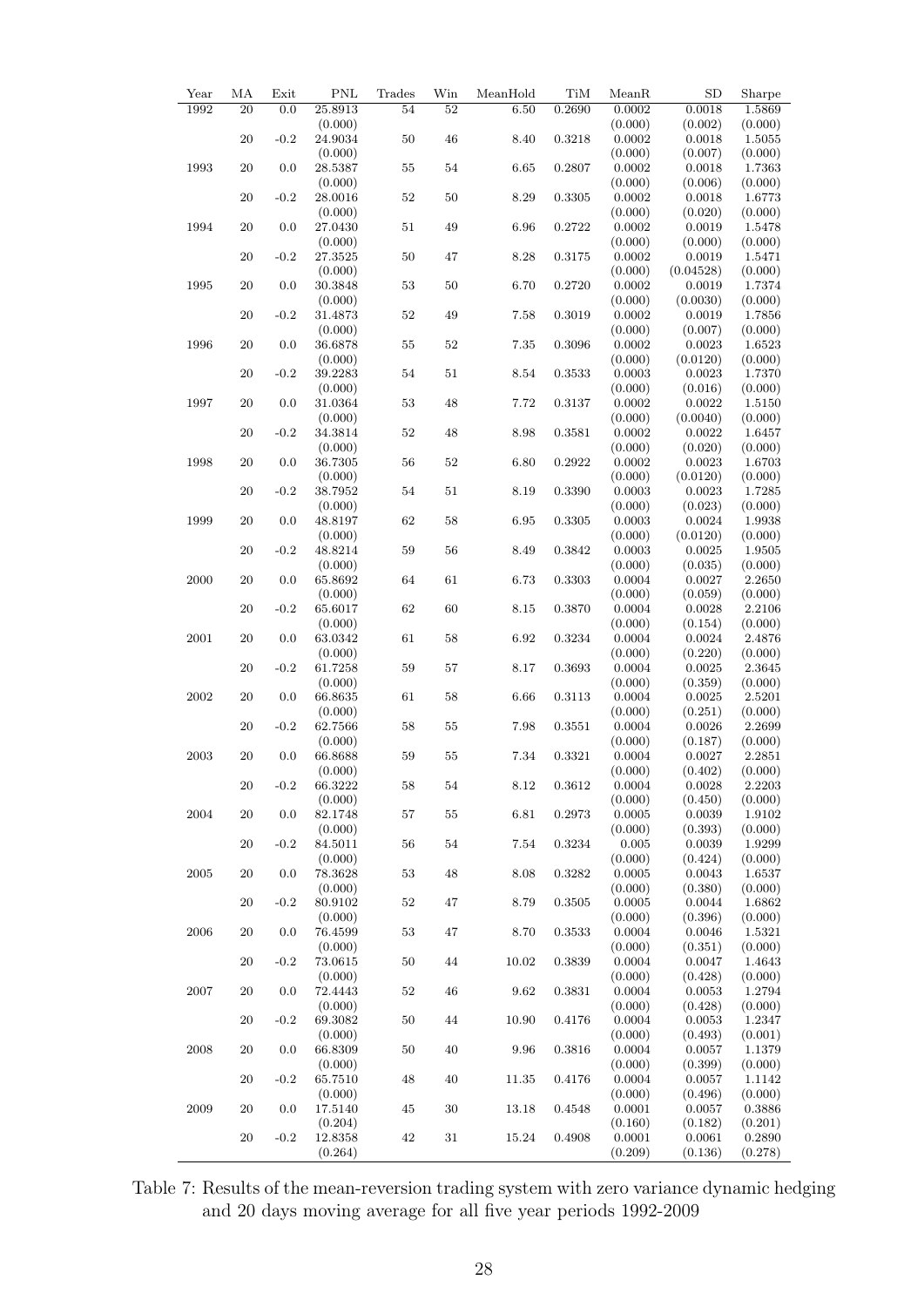| Year       | MA              | Exit   | <b>PNL</b> | Trades   | Win    | MeanHold | TiM    | $\bar{r}$ | $\sigma$ | Sharpe  |
|------------|-----------------|--------|------------|----------|--------|----------|--------|-----------|----------|---------|
| 1992       | $\overline{20}$ | 0.0    | 30.7261    | 58       | 58     | 4.34     | 0.1931 | 0.0002    | 0.0013   | 2.5091  |
|            |                 |        | (0.000)    |          |        |          |        | (0.000)   | (0.018)  | (0.000) |
|            | $20\,$          | $-0.2$ | 31.4253    | $58\,$   | $58\,$ | 4.69     | 0.2084 | 0.0002    | 0.0013   | 2.5669  |
|            |                 |        | (0.000)    |          |        |          |        | (0.000)   | (0.015)  | (0.000) |
| 1993       | 20              | 0.0    | 31.3472    | 58       | 58     | 4.43     | 0.1971 | 0.0002    | 0.0013   | 2.5211  |
|            |                 |        | (0.000)    |          |        |          |        | (0.000)   | (0.012)  | (0.000) |
|            | $20\,$          | $-0.2$ | 32.2676    | 58       | 58     | 4.74     | 0.2109 | 0.0002    | 0.0013   | 2.5912  |
|            |                 |        | (0.000)    |          |        |          |        | (0.000)   | (0.013)  | (0.000) |
| 1994       | $20\,$          | 0.0    | 32.1673    | 57       | 57     | 4.21     | 0.1840 | 0.0002    | 0.0014   | 2.3900  |
|            |                 |        | (0.000)    |          |        |          |        | (0.000)   | (0.002)  | (0.000) |
|            | 20              | $-0.2$ | 33.1249    | 57       | 57     | 4.61     | 0.2017 | 0.0002    | 0.0014   | 2.4530  |
|            |                 |        | (0.000)    |          |        |          |        | (0.000)   | (0.008)  | (0.000) |
| 1995       | $20\,$          | 0.0    | 31.9983    | 56       | 56     | 3.71     | 0.1594 | 0.0002    | 0.0014   | 2.3457  |
|            |                 |        | (0.000)    |          |        |          |        | (0.000)   | (0.000)  | (0.000) |
|            | $20\,$          | $-0.2$ | 33.3695    | 56       | 56     | 4.20     | 0.1801 | 0.0002    | 0.0014   | 2.4289  |
|            |                 |        | (0.000)    |          |        |          |        | (0.000)   | (0.001)  | (0.000) |
| 1996       | $20\,$          | 0.0    | 37.9789    | 56       | 56     | 4.18     | 0.1793 | 0.0002    | 0.0017   | 2.3248  |
|            |                 |        | (0.000)    |          |        |          |        | (0.000)   | (0.005)  | (0.000) |
|            | $20\,$          | $-0.2$ | 40.0175    | 56       | 56     | 4.71     | 0.2023 | 0.0003    | 0.0017   | 2.4099  |
|            |                 |        | (0.000)    |          |        |          |        | (0.000)   | (0.002)  | (0.000) |
| 1997       | 20              | 0.0    | 35.3690    | 56       | 56     | 4.12     | 0.1771 | 0.0002    | 0.0014   | 2.5702  |
|            |                 |        | (0.000)    |          |        |          |        | (0.000)   | (0.075)  | (0.000) |
|            | 20              | $-0.2$ | 38.0340    | 56       | 56     | 4.68     | 0.2009 | 0.0002    | 0.0015   | 2.6953  |
|            |                 |        | (0.000)    |          |        |          |        | (0.000)   | (0.007)  | (0.000) |
| 1998       | $20\,$          | 0.0    | 40.2418    | 59       | 59     | 4.05     | 0.1833 | 0.0003    | 0.0015   | 2.7389  |
|            |                 |        | (0.000)    |          |        |          |        | (0.000)   | (0.075)  | (0.000) |
|            | $20\,$          | $-0.2$ | 42.9344    | 59       | 59     | 4.66     | 0.2109 | 0.0003    | 0.0015   | 2.8503  |
|            |                 |        | (0.000)    |          |        |          |        | (0.000)   | (0.048)  | (0.000) |
| 1999       | $20\,$          | 0.0    | 48.5860    | 61       | 61     | 4.46     | 0.2086 | 0.0003    | 0.0015   | 3.1422  |
|            |                 |        | (0.000)    |          |        |          |        | (0.000)   | (0.124)  | (0.000) |
|            | $20\,$          | $-0.2$ | 51.8637    | $61\,$   | 61     | 4.90     | 0.2293 | 0.0003    | 0.0016   | 3.2654  |
|            |                 |        | (0.000)    |          |        |          |        | (0.000)   | (0.095)  | (0.000) |
| 2000       | $20\,$          | 0.0    | 59.7663    | 64       | 64     | 4.31     | 0.2115 | 0.0004    | 0.0018   | 3.1850  |
|            |                 |        | (0.000)    |          |        |          |        | (0.000)   | (0.126)  | (0.000) |
|            | $20\,$          | $-0.2$ | 61.7018    | 64       | 64     | 4.62     | 0.2268 | 0.0004    | 0.0018   | 3.2615  |
|            |                 |        | (0.000)    |          |        |          |        | (0.000)   | (0.010)  | (0.000) |
| 2001       | 20              | 0.0    | 60.8460    | 70       | 70     | 3.86     | 0.2069 | 0.0004    | 0.0016   | 3.6697  |
|            |                 |        | (0.000)    |          |        |          |        | (0.000)   | (0.109)  | (0.000) |
|            | $20\,$          | $-0.2$ | 62.9369    | 70       | 70     | 4.29     | 0.2299 | 0.0004    | 0.0016   | 3.7712  |
|            |                 |        | (0.000)    |          |        |          |        | (0.000)   | (0.318)  | (0.000) |
| $\,2002\,$ | $20\,$          | 0.0    | 63.9020    | $\rm 72$ | 72     | $3.62\,$ | 0.2002 | 0.0004    | 0.0016   | 3.6776  |
|            |                 |        | (0.000)    |          |        |          |        | (0.000)   | (0.047)  | (0.000) |
|            | 20              | $-0.2$ | 65.8376    | $\rm 72$ | $72\,$ | 4.03     | 0.2224 | 0.0004    | 0.0016   | 3.7360  |
|            |                 |        | (0.000)    |          |        |          |        | (0.000)   | (0.152)  | (0.000) |
| 2003       | $20\,$          | 0.0    | 63.9354    | 70       | 70     | 3.87     | 0.2078 | 0.0004    | 0.0017   | 3.6140  |
|            |                 |        | (0.000)    |          |        |          |        | (0.000)   | (0.037)  | (0.000) |
|            | $20\,$          | $-0.2$ | 65.9485    | $70\,$   | 70     | $4.43\,$ | 0.2377 | 0.0004    | 0.0017   | 3.6585  |
|            |                 |        | (0.000)    |          |        |          |        | (0.000)   | (0.167)  | (0.000) |
| 2004       | $20\,$          | 0.0    | 68.1747    | $\rm 72$ | $71\,$ | 4.35     | 0.2398 | 0.0004    | 0.0022   | 2.8282  |
|            |                 |        | (0.000)    |          |        |          |        | (0.000)   | (0.337)  | (0.000) |
|            | $20\,$          | $-0.2$ | 68.9086    | $71\,$   | 70     | 5.04     | 0.2743 | 0.0004    | 0.0023   | 2.8358  |
|            |                 |        | (0.000)    |          |        |          |        | (0.000)   | (0.396)  | (0.000) |
| $\,2005\,$ | 20              | 0.0    | 72.1207    | 75       | 74     | 4.27     | 0.2454 | 0.0004    | 0.0022   | 2.9556  |
|            |                 |        | (0.000)    |          |        |          |        | (0.000)   | (0.358)  | (0.000) |
|            | 20              | $-0.2$ | 73.6814    | 74       | 73     | 5.05     | 0.2868 | 0.0004    | 0.0023   | 2.9815  |
|            |                 |        | (0.000)    |          |        |          |        | (0.000)   | (0.447)  | (0.000) |
| 2006       | 20              | 0.0    | 71.2737    | 75       | 74     | 4.17     | 0.2398 | 0.0004    | 0.0023   | 2.8088  |
|            |                 |        | (0.000)    |          |        |          |        | (0.000)   | (0.286)  | (0.000) |
|            | 20              | $-0.2$ | 72.7847    | 74       | 73     | 4.82     | 0.2736 | 0.0004    | 0.0024   | 2.8250  |
|            |                 |        | (0.000)    |          |        |          |        | (0.000)   | (0.292)  | (0.000) |
| 2007       | 20              | 0.0    | 72.7709    | 75       | 74     | 4.09     | 0.2352 | 0.0004    | 0.0025   | 2.6712  |
|            |                 |        | (0.000)    |          |        |          |        | (0.000)   | (0.256)  | (0.000) |
|            | 20              | $-0.2$ | 71.8219    | 72       | 71     | 5.25     | 0.2897 | 0.0004    | 0.0025   | 2.5940  |
|            |                 |        | (0.000)    |          |        |          |        | (0.000)   | (0.312)  | (0.000) |
| 2008       | 20              | 0.0    | 74.0692    | 78       | 77     | 4.65     | 0.2782 | 0.0004    | 0.0027   | 2.5458  |
|            |                 |        | (0.000)    |          |        |          |        | (0.000)   | (0.255)  | (0.000) |
|            | 20              | $-0.2$ | 72.5918    | 75       | 74     | 5.69     | 0.3272 | 0.0004    | 0.0027   | 2.4528  |
|            |                 |        | (0.000)    |          |        |          |        | (0.000)   | (0.287)  | (0.000) |
| 2009       | 20              | 0.0    | 56.4521    | 77       | 76     | 4.22     | 0.2492 | 0.0003    | 0.0015   | 3.6840  |
|            |                 |        | (0.000)    |          |        |          |        | (0.000)   | (0.930)  | (0.000) |
|            | 20              | $-0.2$ | 54.0220    | 73       | 72     | 5.33     | 0.2983 | 0.0003    | 0.0016   | 3.2753  |
|            |                 |        | (0.000)    |          |        |          |        | (0.000)   | (0.876)  | (0.000) |
|            |                 |        |            |          |        |          |        |           |          |         |

Table 8: Results of the mean-reversion trading system with dynamic MLE hedging and 20 days moving average for all five year periods 1992-2009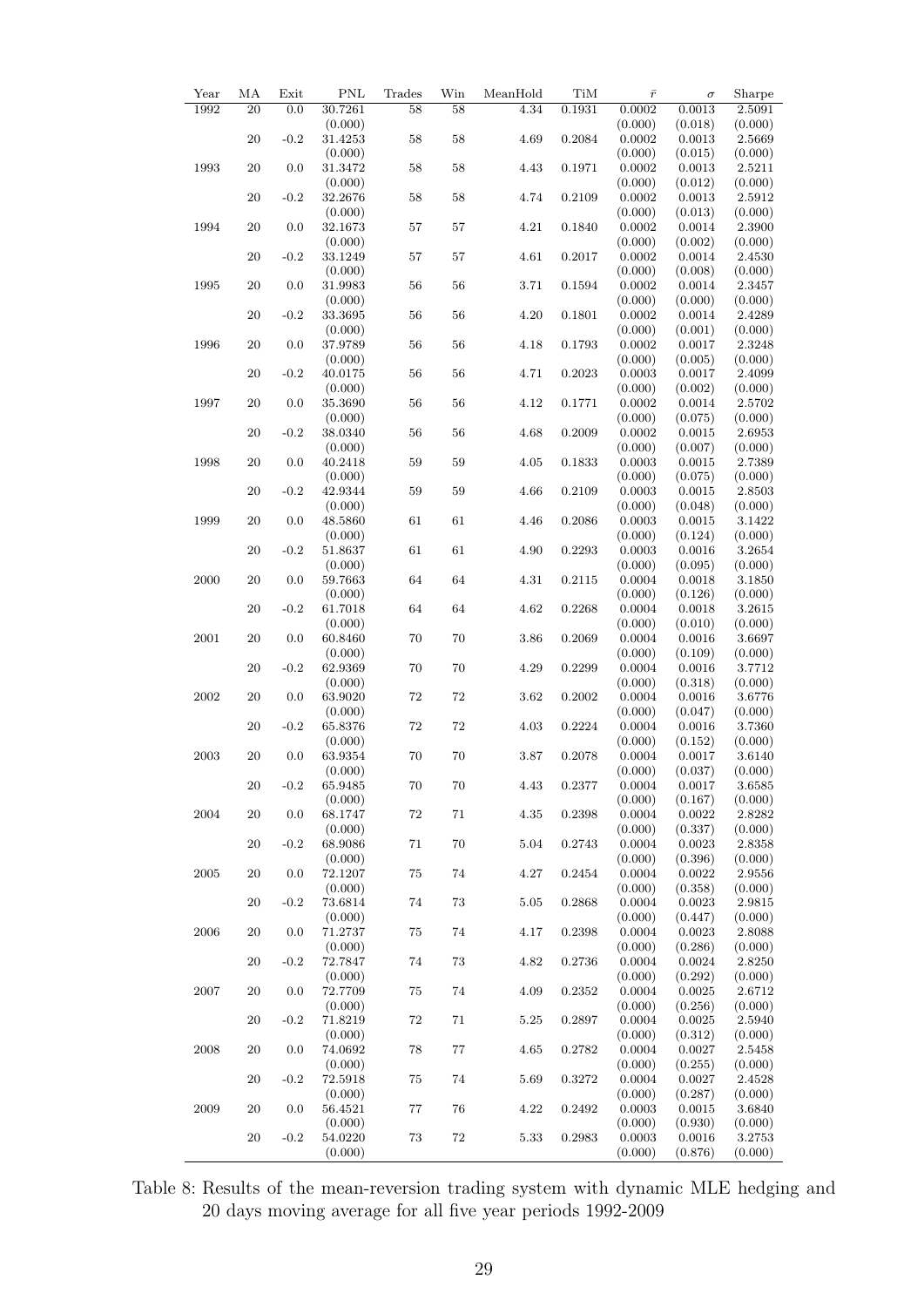## **References**

- Alquist, R., & Gervais, O. (2013). The Role of Financial Speculation in Driving the Price of Crude Oil. The Energy Journal 2013, 35-54.
- Alquist, R., Kilian, L., & Vigfusson, R. (2011). Forecasting the price of oil. International Finance Discussion Paper No. 1022, Board of Governors of the Federal Reserve System
- Alvarez-Ramirez, J., Alvarez, J., Rodriguez, E., 2008. Short-term predictability of crude oil markets: a detrended fluctuation analysis approach. Energy Econ. 30, 2645–2656.
- Alvarez-Ramirez, J., Alvarez, J., Solis, R., 2010. Crude oil market efficiency and modeling: insights from the multiscaling autocorrelation pattern. Energy Econ. 32, 993–1000.
- Appel, G. (2007). Technical Analysis Power tools for active investors. New Jersey: FT Press.
- Bern, G. (2011). Investing in energy: a primer on the economics of the energy industry. New Jersey: Wiley.
- Bessembinder, H., & Chan, K. (1998). Market efficiency and the returns to technical analysis. Financial Management, 27, 5–17.
- BP plc (2013). BP Statistical Review of World Energy June 2013. bp.com/statisticalreview.
- Brock, W., Lakonishok, J., & LeBaron, B. (1992). Simple technical trading rules and the stochastic properties of stock returns. The Journal of Finance, 47, 1731–1764.
- Carollo, S. (2012). Understanding oil prices: a guide to what drives the price of oil in today's markets. New Jersey: Wiley.
- Chan, E. (2013). Algorithmic trading: winning strategies and their rationale. New Jersey: Wiley.
- Downey, M. (2009). Oil 101. Milton Keynes: Wodden Table Press.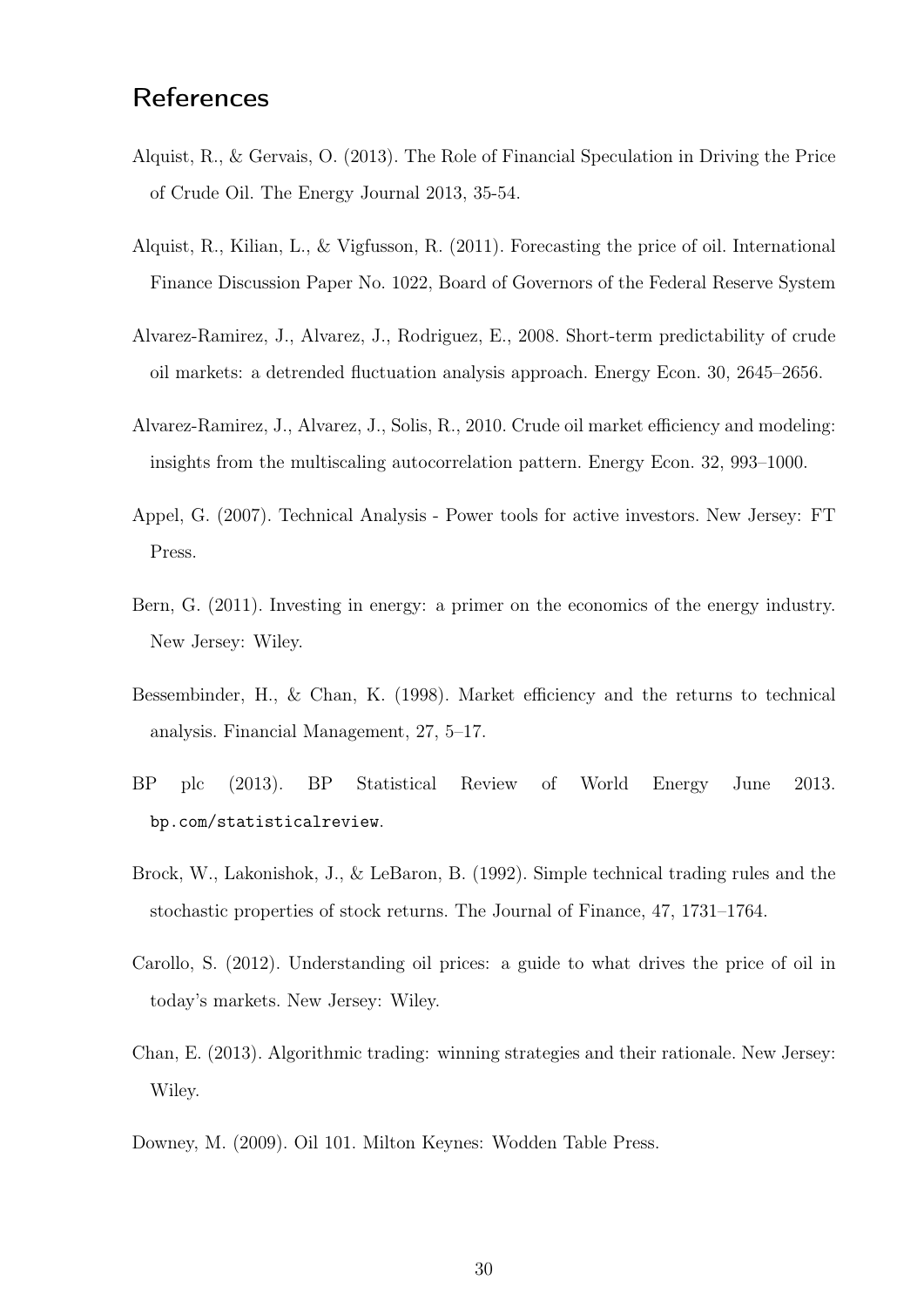- Dunis, C., Laws, J., & Evans, B. (2006). Trading futures spreads: an application of correlation and threshold filters. Applied Financial Economics, 16, 903–914.
- Dunis, C., Laws, J., & Evans, B. (2008). Trading and filtering futures spread portfolios: Further applications of threshold and correlation filters. Journal of Derivatives & Hedge Funds, 15, 274–287.
- Efron, B., & Tibshirani, R. (1986). Bootstrap methods for standard errors, confidence intervals, and other measures of statistical accuracy. Statistical Science, 1, 54–75.
- Efron, B., & Tibshirani, R. (1993). An introduction to the bootstrap. New York: Chapman and Hall.
- Fama, E. (1970) Efficient capital markets: a review of theory and empirical work, The Journal of Finance, 25, 383–417.
- Hatemi-J, A., & Roca, E. (2006). Calculating the optimal hedge ratio: constant, time varying and the Kalman Filter approach. Applied Economics Letters, 13, 293-299.
- Jensen, M. (1978) Some anomalous evidence regarding market efficiency, Journal of Financial Economics, 6, 95–101.
- Kwon, K.-Y. and Kish, R. (2002) Technical trading strategies and return predictability: NYSE, Applied Financial Economics, 12, 639–653.
- Lautier, D., & Galli, A. (2004). Simple and extended Kalman filters: an application to term structures of commodity prices. Applied Financial Economics, 14, 963–973.
- Lean, H.H., McAleer, M., Wong, W.-K., 2010. Market efficiency of oil spot and futures: a mean-variance and stochastic dominance approach. Energy Econ. 32, 979–986.
- Lento, C., Gradojevic, N., Wright, C.S., 2007. Investment information content in Bollinger Bands? Appl. Fin. Econ. Let. 3, 263–267.
- Leung, J., Chong, T., 2003. An empirical comparison of moving average envelopes and Bollinger Bands. Appl. Econ. Let. 10, 339–341.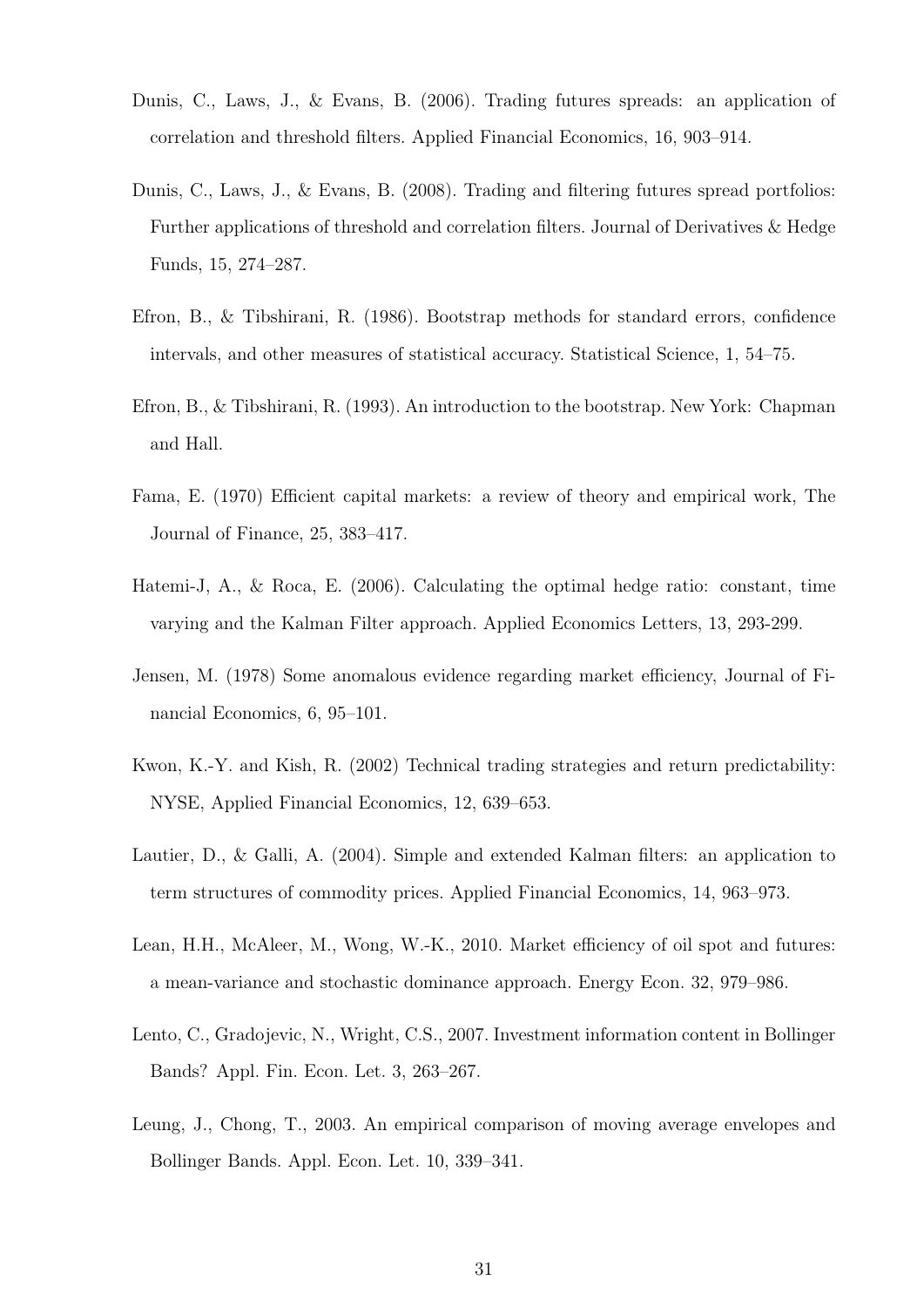- Levich, R. and Thomas, L. (1993) The significance of technical trading-rule profits in the foreign exchange market: a bootstrap approach, Journal of International Money and Finance, 12, 451–474.
- Lo, A., Mamaysky, H., & Wang, J. (2000). Foundations of Technical Analysis: Computational Algorithms, Statistical Inference and Empirical Implementation. The Journal of Finance, 55, 1705–1770.
- Lukac, L., Brorsen, B., & Irwin, S. (1988). A test of futures market disequilibrium using twelve different technical trading systems. Applied Economics, 20, 623–639.
- Malkiel, B. (2003) A random walk down wall street, W.W. Norton, New York.
- Menkhoff, L., and Taylor, M. (2007) The obstinate passion of foreign exchange professionals: Technical analysis, Journal of Economic Literature, 45, 936–972.
- Merino, A., and Albacete, R. (2010) Econometric modelling for short-term oil price forecasting, Energy Review, 34, 25–41.
- Park, C.-H. and Irwin, S. (2007) What do we know about the profitability of technical analysis?, Journal of Economic Surveys, 21, 786–826
- Petris, G., Petrone, S., & Campagnoli, P. (2009). Dynamic Linear Models with R. New York: Springer Science.
- Schwartz, E. (1997). The Stochastic Behavior of Commodity Prices: Implications for Valuation and Hedging. The Journal of Finance, 52, 923–973.
- Shleifer, A. (2000). Inefficient markets an introduction to behavioral finance. Oxford: Oxford University Press.
- Soucek, M., and Todorova, N. (2013). Economic significance of oil price changes on Russian and Chinese stock markets. Applied Financial Economics, 23, 561–571.
- Stridsman, T. (2001). Trading systems that work: building and evaluating effective tarding systems. New York: McGraw-Hill.